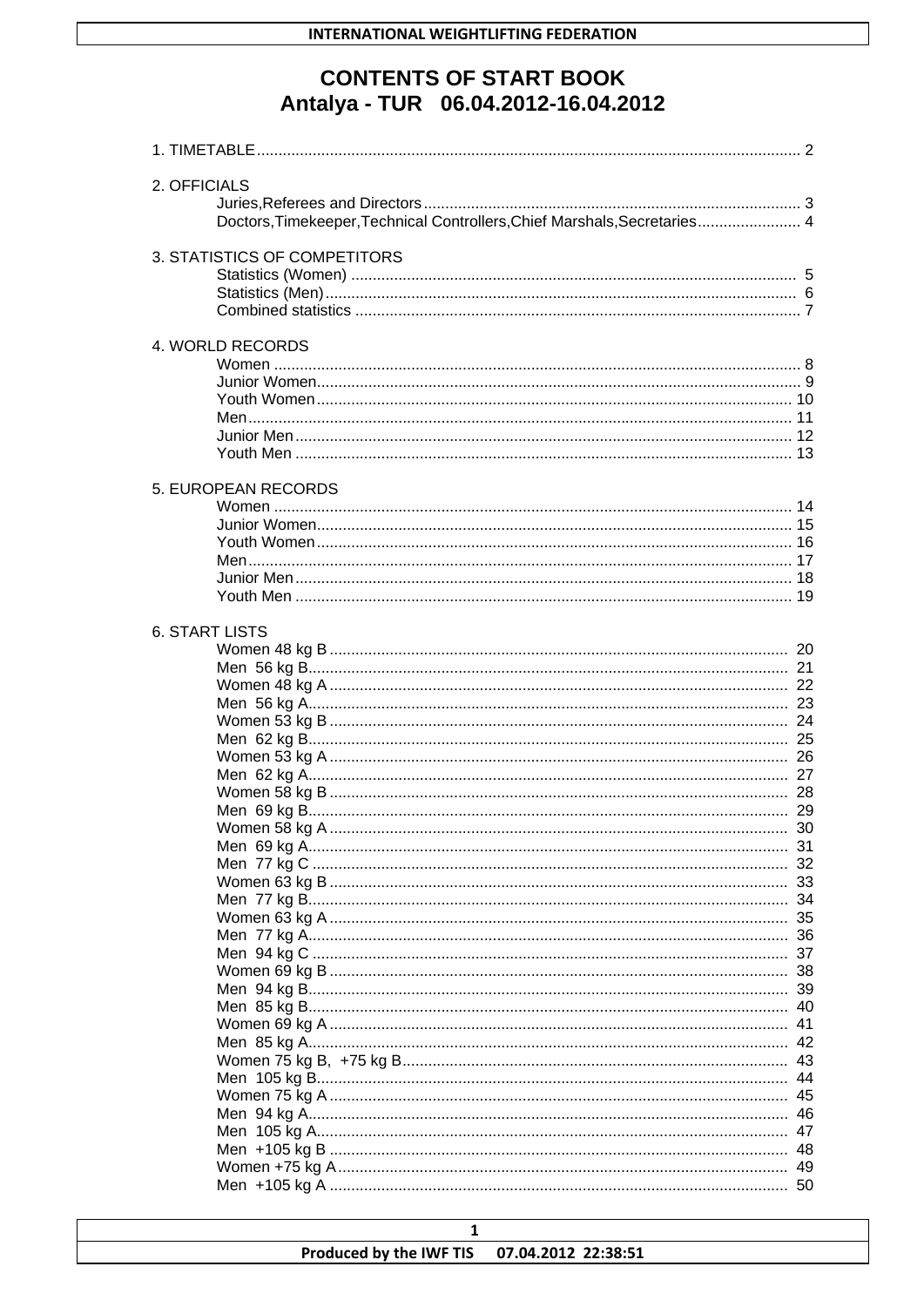# **TIMETABLE Antalya - TUR 06.04.2012-16.04.2012**

|                 | <b>SEX</b> | <b>CATEGORY</b> | <b>GROUP</b>            | <b>DATE</b> | <b>TIME</b> | <b>COMPETITOR</b> | <b>JURY</b>    | <b>REFEREE</b> |                         |                         | DOCTOR   TIMEKEEPER   TECHN.CONTR. | <b>CHIEF MARSHALL</b> | <b>SECRETARY</b> |
|-----------------|------------|-----------------|-------------------------|-------------|-------------|-------------------|----------------|----------------|-------------------------|-------------------------|------------------------------------|-----------------------|------------------|
|                 |            |                 |                         |             |             |                   |                |                |                         |                         |                                    |                       |                  |
| $\overline{1}$  | W          | 48              | B                       | 09.04       | 11:30       | $\overline{7}$    | $\overline{1}$ | 1              | 1                       | -1                      | $\mathbf{1}$                       | $\mathbf{1}$          | 1                |
| 2               | M          | 56              | $\sf B$                 | 09.04       | 14:00       | $\overline{5}$    | $\mathbf{1}$   | $\overline{2}$ | $\mathbf{1}$            | $\mathbf{1}$            | $\mathbf{1}$                       | $\mathbf 1$           | $\mathbf{1}$     |
| 3               | W          | 48              | $\overline{A}$          | 09.04       | 17:30       | $\overline{9}$    | $\overline{2}$ | 3              | $\overline{2}$          | $\overline{2}$          | $\overline{\mathbf{c}}$            | $\overline{2}$        | 1                |
| $\overline{4}$  | M          | 56              | $\mathsf A$             | 09.04       | 20:00       | 8                 | $\overline{2}$ | $\overline{4}$ | $\overline{2}$          | $\overline{2}$          | $\overline{2}$                     | 2                     | $\mathbf{1}$     |
|                 |            |                 |                         |             |             |                   |                |                |                         |                         |                                    |                       |                  |
| 5               | W          | 53              | B                       | 10.04       | 12:30       | 10                | 2              | $\overline{2}$ | $\overline{\mathbf{c}}$ | $\overline{2}$          | $\overline{2}$                     | $\overline{2}$        | 1                |
| 6               | M          | 62              | B                       | 10.04       | 14:30       | $\overline{9}$    | $\overline{c}$ | 3              | $\overline{2}$          | $\overline{2}$          | $\overline{2}$                     | $\overline{2}$        | 1                |
| $\overline{7}$  | W          | 53              | A                       | 10.04       | 17:30       | $\overline{9}$    | $\mathbf{1}$   | 4              | $\mathbf{1}$            | $\mathbf{1}$            | $\mathbf{1}$                       | $\mathbf{1}$          | $\mathbf{1}$     |
| 8               | M          | 62              | $\overline{A}$          | 10.04       | 20:00       | $\overline{9}$    | $\mathbf{1}$   | $\mathbf{1}$   | $\mathbf{1}$            | $\mathbf{1}$            | $\mathbf{1}$                       | $\mathbf{1}$          | $\mathbf{1}$     |
|                 |            |                 |                         |             |             |                   |                |                |                         |                         |                                    |                       |                  |
| 9               | W          | 58              | B                       | 11.04       | 12:30       | 9                 | $\mathbf{1}$   | 3              | $\mathbf{1}$            | $\mathbf{1}$            | $\mathbf{1}$                       | $\mathbf 1$           | 1                |
| 10              | M          | 69              | $\sf B$                 | 11.04       | 14:30       | 11                | $\overline{1}$ | $\overline{4}$ | $\mathbf{1}$            | $\overline{1}$          | $\mathbf{1}$                       | $\mathbf{1}$          | $\mathbf{1}$     |
| 11              | W          | 58              | Α                       | 11.04       | 17:30       | 10                | $\overline{c}$ | $\mathbf{1}$   | $\overline{2}$          | $\overline{\mathbf{c}}$ | $\overline{2}$                     | $\sqrt{2}$            | $\mathbf{1}$     |
| 12              | M          | 69              | A                       | 11.04       | 20:00       | 10                | $\overline{2}$ | $\overline{2}$ | $\mathbf{2}$            | $\overline{c}$          | $\overline{2}$                     | $\overline{c}$        | $\mathbf{1}$     |
|                 |            |                 |                         |             |             |                   |                |                |                         |                         |                                    |                       |                  |
| 13              | M          | 77              | C                       | 12.04       | 10:30       | 8                 | $\overline{c}$ | 4              | 2                       | $\overline{2}$          | 2                                  | $\overline{2}$        | 1                |
| 14              | W          | 63              | $\overline{\mathsf{B}}$ | 12.04       | 12:30       | 10                | $\overline{2}$ | $\mathbf{1}$   | $\overline{2}$          | $\overline{2}$          | $\overline{c}$                     | $\overline{2}$        | $\mathbf{1}$     |
| 15              | M          | 77              | B                       | 12.04       | 15:00       | 8                 | $\overline{2}$ | $\overline{2}$ | $\overline{2}$          | $\overline{\mathbf{c}}$ | $\overline{2}$                     | $\overline{2}$        | 1                |
| 16              | W          | 63              | $\overline{A}$          | 12.04       | 17:30       | $\overline{8}$    | $\mathbf{1}$   | 3              | $\mathbf{1}$            | $\mathbf{1}$            | $\mathbf{1}$                       | $\mathbf{1}$          | $\mathbf{1}$     |
| 17              | M          | $\overline{77}$ | Α                       | 12.04       | 20:00       | 10                | $\mathbf{1}$   | $\overline{4}$ | $\mathbf{1}$            | $\mathbf{1}$            | $\mathbf{1}$                       | $\mathbf{1}$          | $\mathbf{1}$     |
|                 |            |                 |                         |             |             |                   |                |                |                         |                         |                                    |                       |                  |
| 18              | M          | 94              | C                       | 13.04       | 09:15       | 8                 | $\overline{1}$ | $\mathbf{1}$   | $\mathbf 1$             | $\mathbf 1$             | $\mathbf{1}$                       | $\mathbf 1$           | 1                |
| 19              | W          | 69              | $\overline{B}$          | 13.04       | 11:00       | $\overline{5}$    | $\mathbf{1}$   | $\overline{2}$ | $\mathbf{1}$            | $\mathbf{1}$            | $\mathbf{1}$                       | $\mathbf{1}$          | $\mathbf{1}$     |
| 20              | M          | 94              | B                       | 13.04       | 12:15       | $\overline{7}$    | $\mathbf{1}$   | 3              | $\mathbf{1}$            | $\overline{1}$          | $\mathbf{1}$                       | $\mathbf{1}$          | 1                |
| 21              | M          | 85              | B                       | 13.04       | 14:00       | 11                | $\overline{2}$ | $\overline{4}$ | $\overline{\mathbf{c}}$ | $\overline{\mathbf{c}}$ | $\overline{\mathbf{c}}$            | $\sqrt{2}$            | 1                |
| 22              | W          | 69              | A                       | 13.04       | 17:30       | $\overline{7}$    | $\overline{2}$ | $\mathbf{1}$   | $\overline{2}$          | $\overline{2}$          | $\overline{2}$                     | $\overline{2}$        | $\mathbf{1}$     |
| 23              | M          | 85              | A                       | 13.04       | 20:00       | 9                 | $\overline{c}$ | $\overline{2}$ | $\overline{2}$          | $\overline{2}$          | $\overline{2}$                     | $\overline{2}$        | $\mathbf{1}$     |
|                 |            |                 |                         |             |             |                   |                |                |                         |                         |                                    |                       |                  |
| 24              | W          | 75              | В                       | 14.04       | 09:30       | 8                 | $\mathbf 2$    | 3              | $\overline{2}$          | $\boldsymbol{2}$        | $\overline{2}$                     | $\overline{2}$        | 1                |
|                 |            | $+75$           | B                       |             |             | $\overline{3}$    |                |                |                         |                         |                                    |                       |                  |
| 26              | M          | 105             | B                       | 14.04       | 12:00       | $\overline{8}$    | $\overline{2}$ | 4              | $\overline{2}$          | $\overline{2}$          | $\overline{2}$                     | $\sqrt{2}$            | 1                |
| $\overline{27}$ | W          | 75              | $\overline{A}$          | 14.04       | 14:30       | 8                 | $\overline{2}$ | $\mathbf{1}$   | $\overline{2}$          | $\overline{2}$          | $\overline{2}$                     | $\overline{2}$        | $\overline{1}$   |
| $\overline{28}$ | M          | 94              | Α                       | 14.04       | 17:00       | 10                | $\mathbf{1}$   | $\overline{2}$ | $\mathbf{1}$            | $\mathbf{1}$            | $\mathbf{1}$                       | $\mathbf{1}$          | $\mathbf{1}$     |
| 29              | M          | 105             | A                       | 14.04       | 20:00       | 10                | $\mathbf{1}$   | 3              | $\mathbf{1}$            | $\overline{1}$          | $\mathbf{1}$                       | $\mathbf{1}$          | $\mathbf{1}$     |
|                 |            |                 |                         |             |             |                   |                |                |                         |                         |                                    |                       |                  |
| 30              | M          | $+105$          | B                       | 15.04       | 09:30       | 14                | $\mathbf{1}$   | $\mathbf{1}$   | $\mathbf{1}$            | $\mathbf{1}$            | $\mathbf{1}$                       | $\mathbf 1$           | 1                |
| 31              | W          | $+75$           | A                       | 15.04       | 13:00       | $\overline{7}$    | $\mathbf{1}$   | 2              | $\mathbf{1}$            | 1                       | $\mathbf{1}$                       | $\mathbf{1}$          | $\mathbf{1}$     |
| 32              | M          | $+105$          | Α                       | 15.04       | 15:30       | 10                | $\overline{2}$ | 3              | $\overline{2}$          | $\overline{2}$          | $\overline{2}$                     | $\overline{2}$        | $\mathbf{1}$     |

| <b>Produced by the IWF TIS</b> | 22:38:59<br>07.04.2012 |
|--------------------------------|------------------------|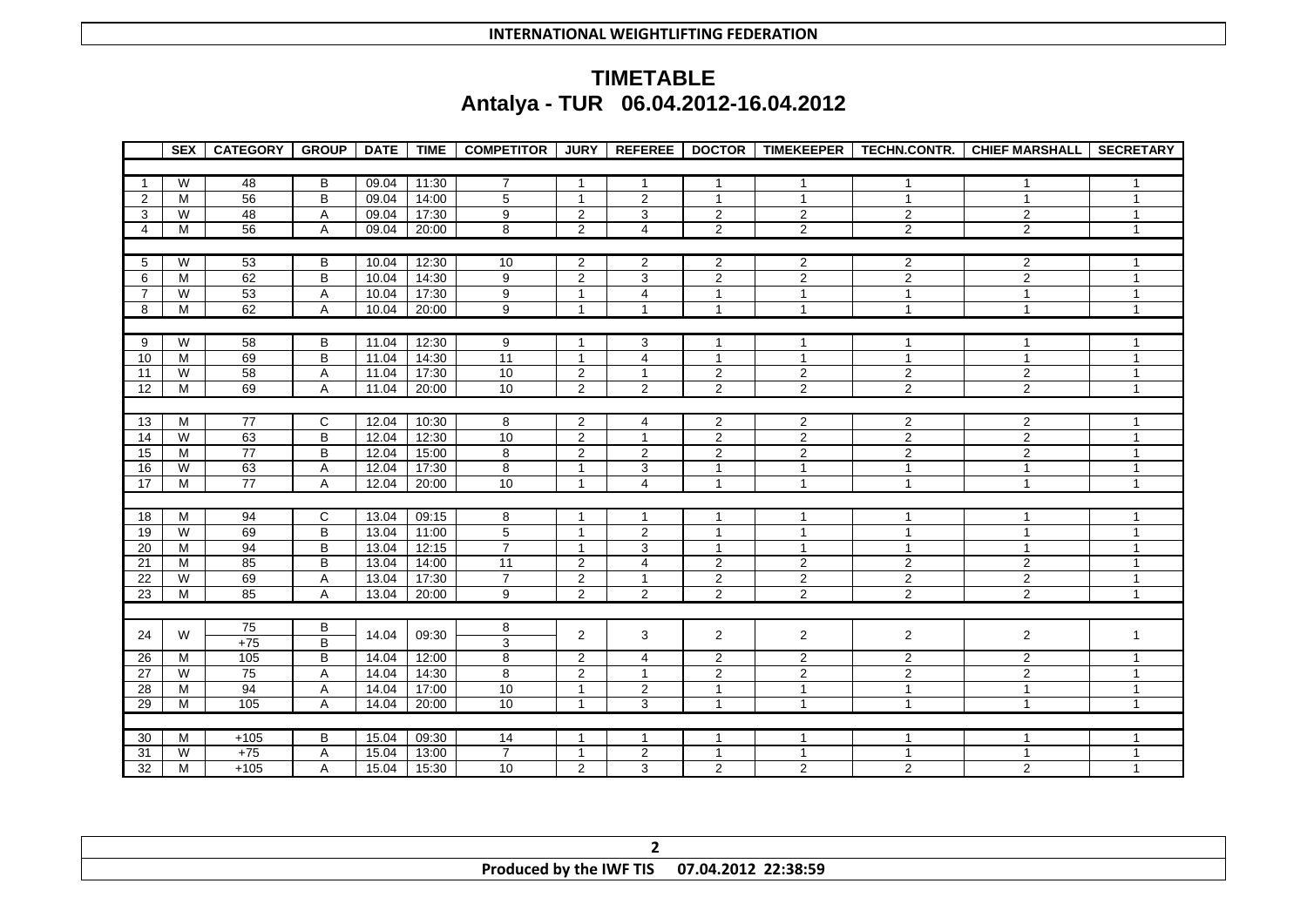# **GROUPS OF JURIES AND REFEREES Antalya - TUR 06.04.2012-16.04.2012**

| <b>JURY 1 MEMBERS: KROL Petr CZE</b><br><b>JURY 1 MEMBERS:</b>             | <b>JURY 1 PRESIDENT: MATTINGSDAL Per NOR</b><br><b>JURY 1 MEMBERS:</b> RIMBOCK-PEYA Katharina AUT DEVILLE Rene LUX | PERPARIM Ferunai ALB                               |
|----------------------------------------------------------------------------|--------------------------------------------------------------------------------------------------------------------|----------------------------------------------------|
| <b>JURY 2 MEMBERS:</b><br><b>JURY 2 MEMBERS:</b><br><b>JURY 2 MEMBERS:</b> | <b>JURY 2 PRESIDENT: JOHANSSON Benny SWE</b><br>TOFFOLET Luciano ITA<br>DUUN Tryggye NOR                           | CANNON Steve GBR<br><b>GUCUYENER Suat TUR</b>      |
|                                                                            | REFEREE 1: DALMAU Enric ESP<br>McNIVEN John SCO                                                                    | KOSTOVA Eli BUL<br>OFFERMANN Denis CYP             |
|                                                                            | <b>REFEREE 2: EVERIMatti FIN</b><br>MASIC Nedim BIH                                                                | <b>HEUER Regina GER</b><br><b>MILMAN Marat ISR</b> |
|                                                                            | <b>REFEREE 3: BAYHAN Ayhan TUR</b><br>MIRILAS Christos GRE                                                         | HANCOCK Mary GBR<br><b>TITOVA Svetlana RUS</b>     |
|                                                                            | <b>REFEREE 4: AKKAYA Harun TUR</b><br>GIORGETA Ion ROU                                                             | BEITER Tina DEN<br>NAZAROV Vahid AZE               |

| Produced by the IWF TIS 07.04.2012 22:39:09 |  |
|---------------------------------------------|--|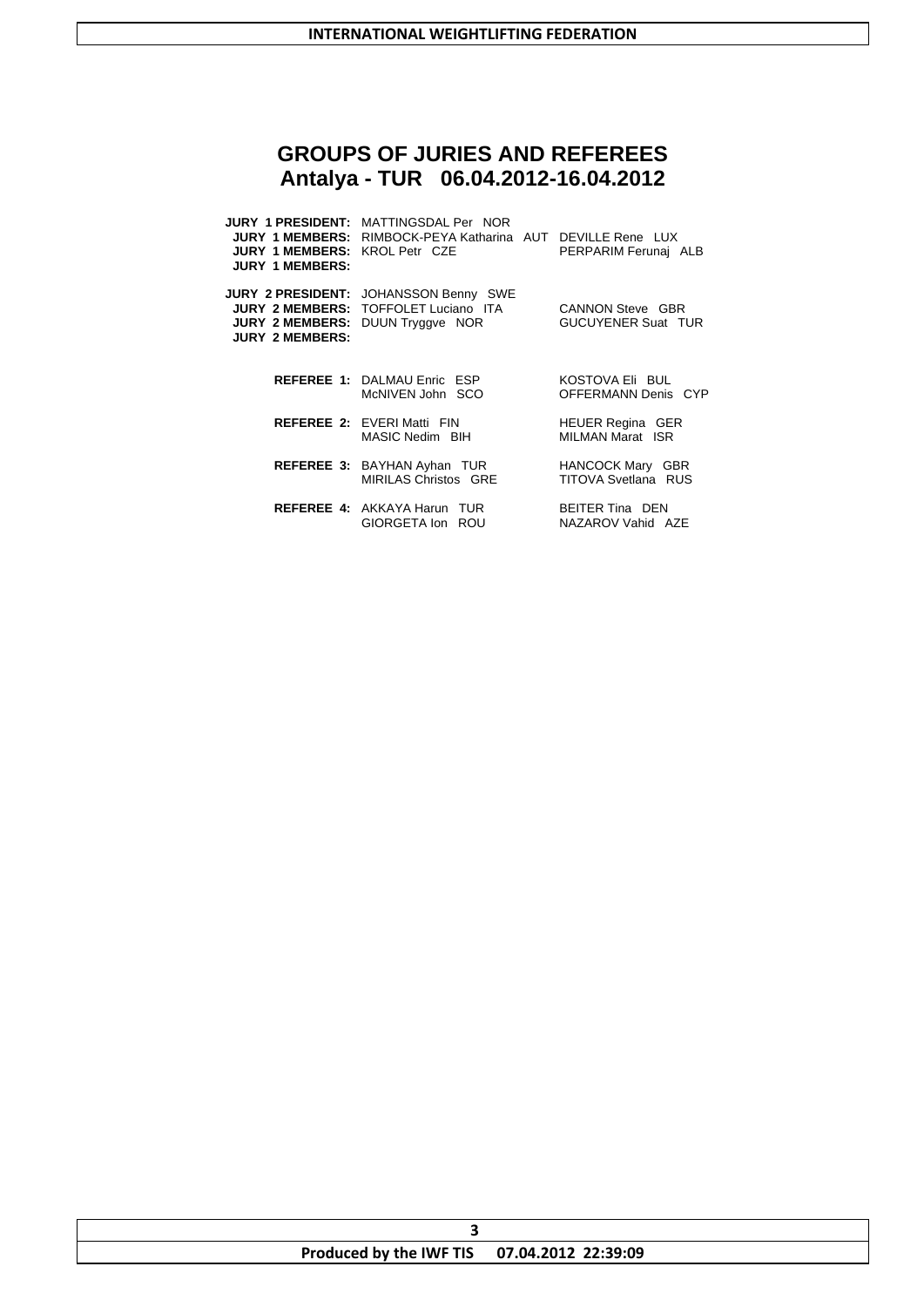# **GROUPS OF OTHER COMPETITION OFFICIALS Antalya - TUR 06.04.2012-16.04.2012**

|                                                                                                                                | <b>DOCTORS 1: IRANI Michael Dr. GBR</b><br><b>DOCTORS 2: CIOTTA Carmelo Dr. ITA</b> | MICHL Jiri Dr. CZE                                                 |
|--------------------------------------------------------------------------------------------------------------------------------|-------------------------------------------------------------------------------------|--------------------------------------------------------------------|
|                                                                                                                                | <b>TIMEKEEPER 1: ALAVERDYAN Pashik ARM</b><br><b>TIMEKEEPER 2: TUDOR Casapu MDA</b> |                                                                    |
| TECHN. CONTROLLERS 1: RIMBOCK Karl GER<br>TECHN. CONTROLLERS 2: CARUANA Jesmond MLT<br>TECHN. CONTROLLERS 3: TKACHENKO Kim UKR |                                                                                     | STEFANIK Jan SVK<br><b>MENONI Daniel FRA</b><br>ZAWADZKI Jacek POL |
|                                                                                                                                | <b>CHIEF MARSHAL 1: SOCKO Agnieszka POL</b>                                         |                                                                    |
|                                                                                                                                | <b>SECRETARIES 1: CASADEI ERCOLANI Marino SMR</b>                                   |                                                                    |
|                                                                                                                                |                                                                                     |                                                                    |

| Produced by the IWF TIS 07.04.2012 22:39:14 |  |
|---------------------------------------------|--|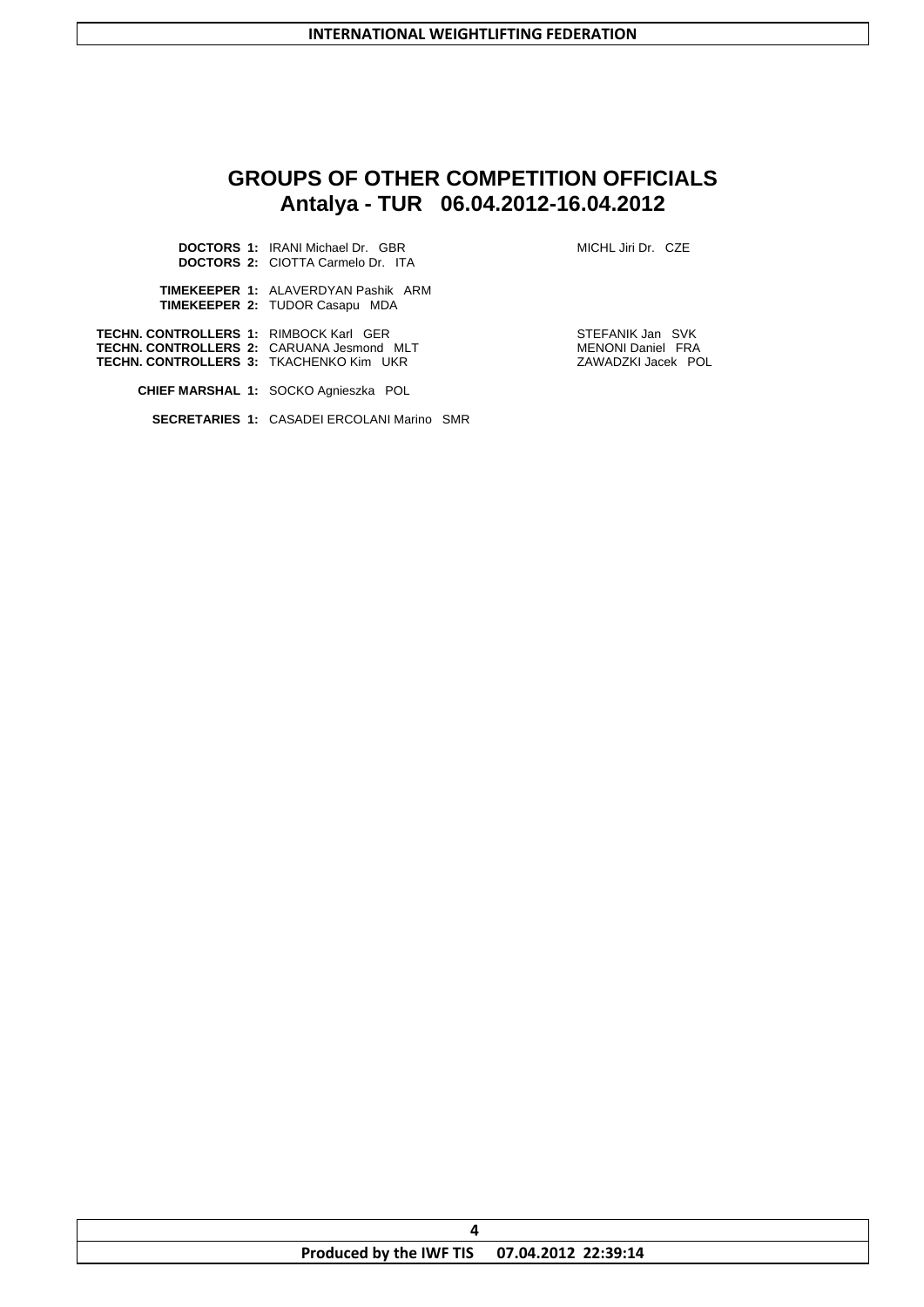# **WOMEN'S STATISTICS Antalya - TUR 06.04.2012-16.04.2012**

|                 | <b>NATION</b>           | 48             | 53              | 58                      | 63                      | 69             | 75                      | $+75$          | <b>TOTAL</b>                |
|-----------------|-------------------------|----------------|-----------------|-------------------------|-------------------------|----------------|-------------------------|----------------|-----------------------------|
| 1               | <b>ALB</b>              |                | 1               | 1                       | 1                       | 1              |                         |                | 4                           |
| $\overline{2}$  | <b>AZE</b>              | 1              |                 | $\overline{1}$          |                         | $\overline{1}$ |                         | 1              | 4                           |
| $\overline{3}$  | <b>BIH</b>              |                |                 |                         |                         |                | 1                       |                | $\frac{1}{5}$               |
| $\overline{4}$  | <b>BLR</b>              |                | 1               | 1                       | 1                       | 1              |                         | 1              |                             |
| 5               | <b>BUL</b>              | 1              | $\overline{1}$  | 1                       | $\overline{\mathbf{1}}$ |                | $\overline{\mathbf{c}}$ |                | $\frac{6}{5}$               |
| $\overline{6}$  | <b>CZE</b>              | $\overline{2}$ |                 |                         | $\overline{1}$          |                | $\overline{1}$          | $\overline{1}$ |                             |
| $\overline{7}$  | DEN                     |                | 1               |                         |                         |                |                         |                |                             |
| 8               | <b>ESP</b>              | 1              | $\overline{1}$  |                         |                         | 1              | 1                       |                | $\overline{4}$              |
| $\overline{9}$  | <b>FIN</b>              | $\overline{1}$ | 1               |                         | $\frac{2}{1}$           |                | $\overline{c}$          |                | $\frac{6}{5}$               |
| 10              | <b>FRA</b>              | $\overline{c}$ | $\overline{2}$  |                         |                         |                |                         |                |                             |
| $\overline{11}$ | GBR                     | $\overline{2}$ |                 | $\overline{\mathbf{c}}$ | $\overline{1}$          | $\overline{1}$ |                         |                | $\overline{6}$              |
| $\overline{12}$ | <b>GER</b>              |                | 1               | $\overline{\mathbf{c}}$ |                         |                | $\overline{c}$          | 1              | $\overline{6}$              |
| 13              | <b>GRE</b>              |                | $\overline{2}$  | $\overline{1}$          | 1                       | 1              |                         | 1              | $\overline{6}$              |
| $\overline{14}$ | HUN                     |                |                 |                         | $\overline{2}$          | $\overline{1}$ |                         | $\overline{1}$ | 4                           |
| $\overline{15}$ | $\overline{\text{ISR}}$ |                |                 | 1                       |                         |                |                         |                | $\frac{1}{7}$               |
| $\overline{16}$ | <b>ITA</b>              | $\overline{2}$ | 1               | $\overline{2}$          | 1                       |                | 1                       |                |                             |
| $\overline{17}$ | LAT                     |                |                 |                         | $\overline{1}$          |                |                         |                | $\overline{1}$              |
| 18              | LTU                     | 1              |                 |                         |                         |                |                         |                | $\frac{1}{2}$               |
| $\overline{19}$ | <b>MDA</b>              |                | 1               |                         |                         |                | 1                       |                |                             |
| $\overline{20}$ | <b>NOR</b>              |                |                 |                         |                         | 1              |                         |                |                             |
| $\overline{21}$ | <b>POL</b>              | 1              | 1               | 2                       | 1                       | $\overline{1}$ |                         | 1              |                             |
| $\overline{22}$ | <b>ROU</b>              | $\overline{1}$ | $\overline{1}$  | $\overline{1}$          | 1                       | $\overline{1}$ |                         |                | $\frac{7}{5}$ $\frac{5}{7}$ |
| $\overline{23}$ | $\overline{RUS}$        |                | 1               | 1                       |                         | $\overline{2}$ | 1                       | $\frac{2}{1}$  |                             |
| $\overline{24}$ | <b>SVK</b>              |                |                 | 1                       |                         |                | 2                       |                | $\overline{4}$              |
| 25              | <b>SWE</b>              |                | 1               | 1                       | 1                       |                | $\overline{1}$          |                | $\overline{4}$              |
| $\overline{26}$ | <b>TUR</b>              | 1              | $\overline{2}$  | 1                       | $\overline{2}$          |                | $\overline{1}$          |                | $\overline{7}$              |
|                 | <b>TOTAL</b>            | 16             | $\overline{19}$ | $\overline{19}$         | $\overline{18}$         | 12             | $\overline{16}$         | 10             | $\overline{110}$            |

| Produced by the IWF TIS 07.04.2012 22:39:20 |  |
|---------------------------------------------|--|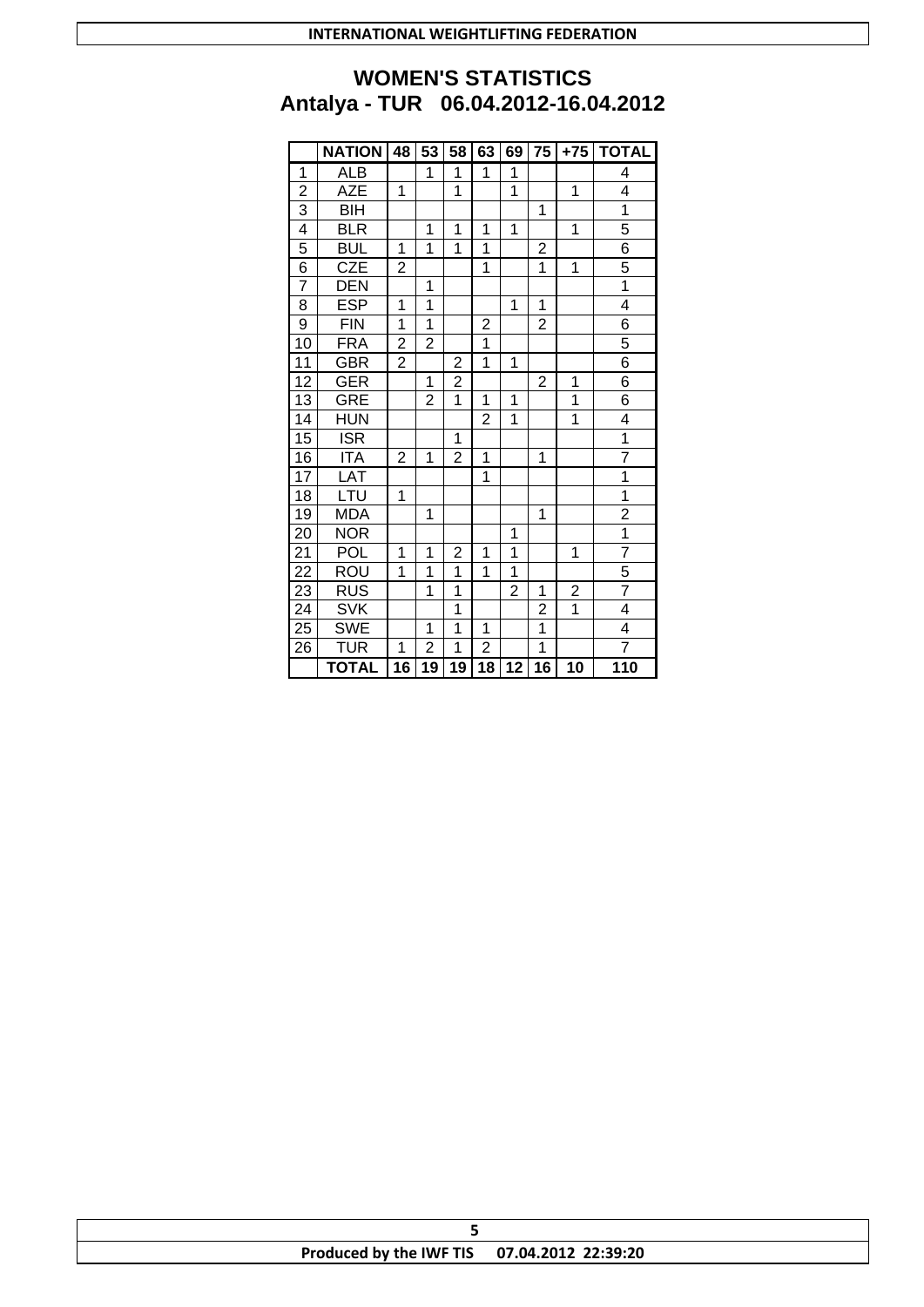# **MEN'S STATISTICS Antalya - TUR 06.04.2012-16.04.2012**

|                 | <b>NATION</b>           | 56             | 62             | 69             | 77             | 85             | 94                      | 105                     | $+105$         | <b>TOTAL</b>            |
|-----------------|-------------------------|----------------|----------------|----------------|----------------|----------------|-------------------------|-------------------------|----------------|-------------------------|
| 1               | <b>ALB</b>              |                | 1              | $\overline{2}$ | $\overline{2}$ |                | $\overline{2}$          |                         | 1              | 8                       |
| $\overline{2}$  | <b>ARM</b>              |                |                | $\overline{2}$ |                |                |                         |                         | $\overline{1}$ | 3                       |
| 3               | <b>AZE</b>              | 1              |                | 1              |                | 1              | 1                       |                         |                | $\overline{\mathbf{4}}$ |
| 4               | <b>BEL</b>              |                | 1              |                |                |                |                         |                         |                | 1                       |
| 5               | BLR                     |                |                |                |                | $\overline{1}$ |                         | $\overline{1}$          | $\overline{1}$ | 3                       |
| 6               | <b>BUL</b>              | 1              | $\overline{2}$ | $\overline{2}$ | $\overline{2}$ |                |                         |                         | $\overline{1}$ | $\overline{8}$          |
| 7               | CRO                     |                |                |                | 1              | 1              |                         | 1                       | $\overline{c}$ | 5                       |
| 8               | <b>CYP</b>              |                | 1              |                |                | $\overline{1}$ |                         |                         |                | $\overline{2}$          |
| 9               | CZE                     | 1              |                | $\overline{2}$ |                | $\overline{1}$ | 1                       | 1                       | 1              | $\overline{7}$          |
| 10              | DEN                     |                |                |                | 1              |                |                         |                         |                | $\overline{1}$          |
| 11              | <b>ESP</b>              | $\overline{2}$ | 1              |                | $\overline{c}$ |                | 1                       |                         |                | $\overline{6}$          |
| 12              | <b>EST</b>              |                |                |                |                |                | 1                       |                         | 1              | $\overline{2}$          |
| 13              | <b>FIN</b>              | 1              | 1              | 1              | 1              | 1              | 1                       |                         | $\overline{2}$ | 8                       |
| $\overline{14}$ | <b>FRA</b>              |                | $\overline{1}$ | $\overline{2}$ |                | $\overline{1}$ | $\overline{2}$          | 1                       |                | $\overline{7}$          |
| $\overline{15}$ | <b>GBR</b>              |                |                | 1              | $\overline{c}$ | 1              | 1                       |                         | 1              | $\overline{6}$          |
| 16              | <b>GEO</b>              |                |                |                | 1              | 1              |                         | 1                       | 1              | 4                       |
| 17              | <b>GER</b>              |                |                |                | $\overline{2}$ | 1              |                         |                         | $\overline{2}$ | 5                       |
| 18              | <b>GRE</b>              |                | 1              |                | $\overline{2}$ | $\overline{1}$ | $\overline{c}$          | $\overline{\mathbf{c}}$ |                | 8                       |
| 19              | <b>HUN</b>              |                | $\overline{1}$ | $\overline{1}$ |                | $\overline{1}$ | 1                       | $\overline{1}$          | $\overline{1}$ | $\overline{6}$          |
| 20              | <b>IRL</b>              |                |                | 1              | $\overline{2}$ | 1              | 1                       |                         | $\overline{1}$ | $\overline{6}$          |
| 21              | $\overline{\text{ISR}}$ |                |                |                |                |                |                         |                         | 1              | $\overline{1}$          |
| 22              | <b>ITA</b>              | 2              | $\overline{2}$ | $\overline{2}$ | 1              |                | 1                       |                         |                | 8                       |
| 23              | KOS                     |                |                |                | $\overline{1}$ |                |                         |                         |                | $\overline{1}$          |
| $\overline{24}$ | LAT                     |                |                |                |                |                |                         | 1                       | 1              | $\overline{2}$          |
| <b>25</b>       | LTU                     |                |                |                |                | 2              | 2                       | 2                       | 1              | $\overline{7}$          |
| 26              | <b>MDA</b>              | 1              | $\overline{2}$ | 1              | $\overline{2}$ | 1              | $\overline{\mathbf{1}}$ |                         |                | $\overline{8}$          |
| 27              | <b>NED</b>              |                |                |                |                |                | $\overline{1}$          |                         |                | $\overline{1}$          |
| 28              | POL                     | 1              |                |                | 1              | $\overline{2}$ | $\overline{1}$          | $\overline{c}$          | 1              | $\overline{8}$          |
| 29              | <b>ROU</b>              |                | $\overline{c}$ |                | $\overline{1}$ | 1              | $\overline{1}$          |                         |                | 5                       |
| 30              | <b>RUS</b>              |                |                | 1              | 1              |                | $\overline{c}$          | $\overline{\mathbf{c}}$ | $\overline{c}$ | 8                       |
| 31              | <b>SVK</b>              | 1              |                | 1              |                |                | 1                       | $\overline{2}$          | 1              | 6                       |
| 32              | <b>SWE</b>              |                |                |                |                |                |                         |                         | $\overline{1}$ | $\overline{1}$          |
| 33              | <b>TUR</b>              | $\overline{2}$ | $\overline{2}$ | 1              | 1              | 1              | 1                       |                         |                | $\overline{8}$          |
| 34              | <b>UKR</b>              |                |                |                |                |                |                         | 1                       |                | $\overline{1}$          |
|                 | <b>TOTAL</b>            | 13             | 18             | 21             | 26             | 20             | 25                      | 18                      | 24             | 165                     |

| Produced by the IWF TIS 07.04.2012 22:39:26 |  |
|---------------------------------------------|--|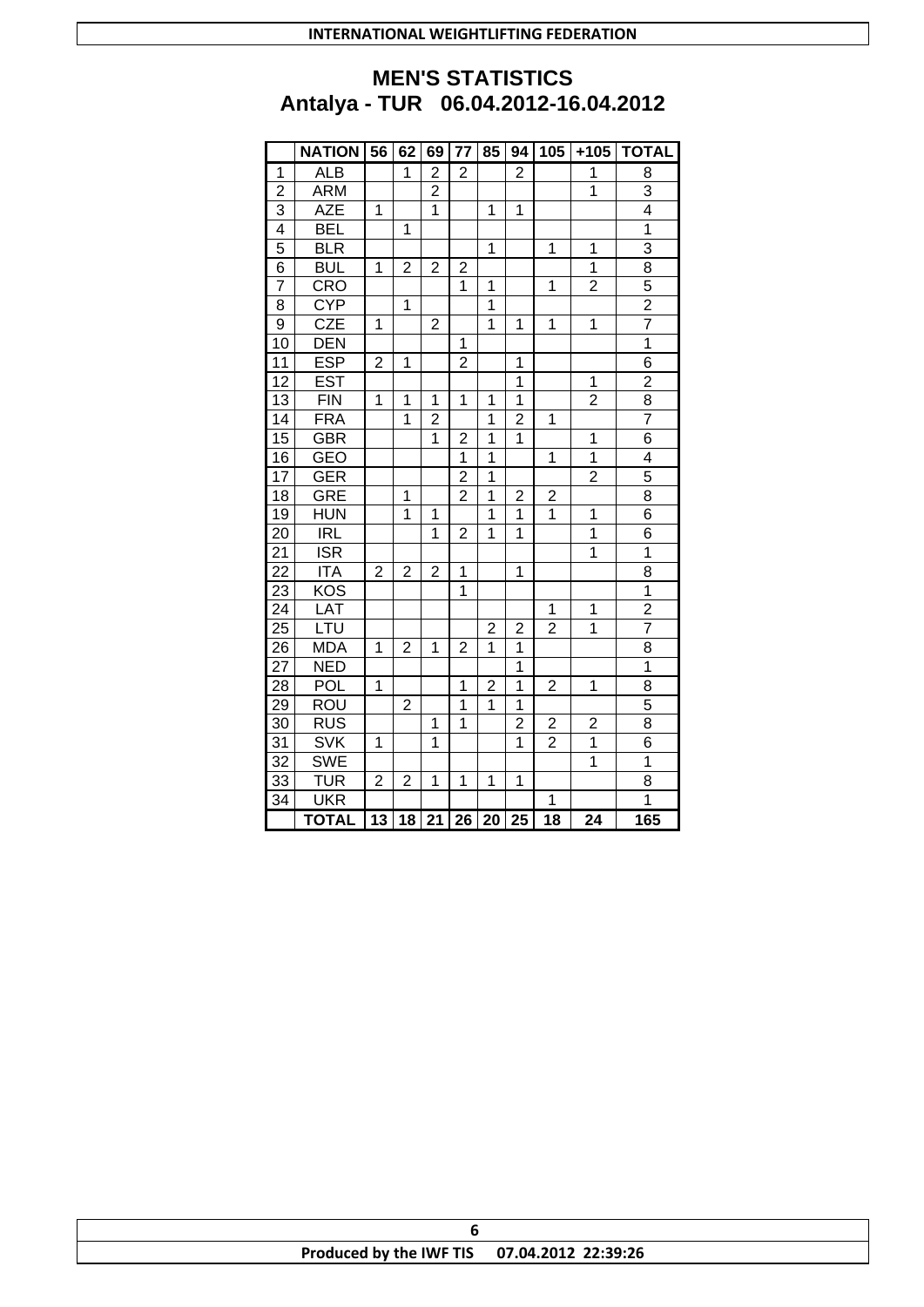### **INTERNATIONAL WEIGHTLIFTING FEDERATION**

# **COMBINED STATISTICS Antalya - TUR 06.04.2012-16.04.2012**

|                | <b>NATION</b> | <b>EUROPEAN WEIGHTLIFTING</b><br><b>CHAMPIONSHIPS</b> |              |   |                |   |              | <b>QUALIFICATION EVENT FOR</b><br><b>EUROPE</b> |            |   |                 | WOMEN   MEN |   | <b>TOTAL</b>            |                |                |
|----------------|---------------|-------------------------------------------------------|--------------|---|----------------|---|--------------|-------------------------------------------------|------------|---|-----------------|-------------|---|-------------------------|----------------|----------------|
|                |               |                                                       | <b>WOMEN</b> |   | <b>MEN</b>     |   | <b>WOMEN</b> |                                                 | <b>MEN</b> |   |                 |             |   |                         |                |                |
|                |               | S                                                     | J            | Y | S              | J | Y            | S                                               | J          | Y | S               | J           | Y |                         |                |                |
| -1             | <b>ALB</b>    | 4                                                     |              |   | 8              |   |              | 4                                               |            |   |                 |             |   | 4                       | 8              | 12             |
| $\overline{2}$ | <b>ARM</b>    |                                                       |              |   | 3              |   |              |                                                 |            |   |                 |             |   |                         | 3              | 3              |
| 3              | <b>AZE</b>    | 4                                                     |              |   | 4              |   |              | 4                                               |            |   |                 |             |   | 4                       | 4              | 8              |
| 4              | <b>BEL</b>    |                                                       |              |   | 1              |   |              |                                                 |            |   | 1               |             |   |                         | 1              | 1              |
| 5              | <b>BIH</b>    | 1                                                     |              |   |                |   |              | 1                                               |            |   |                 |             |   | 1                       |                | 1              |
| 6              | <b>BLR</b>    | 5                                                     |              |   | 3              |   |              |                                                 |            |   |                 |             |   | 5                       | 3              | 8              |
| $\overline{7}$ | <b>BUL</b>    | $\overline{6}$                                        |              |   | 8              |   |              | $\overline{\mathbf{4}}$                         |            |   | 6               |             |   | 6                       | 8              | 14             |
| 8              | <b>CRO</b>    |                                                       |              |   | 5              |   |              |                                                 |            |   | 5               |             |   |                         | 5              | $\overline{5}$ |
| 9              | <b>CYP</b>    |                                                       |              |   | $\overline{2}$ |   |              |                                                 |            |   | $\overline{2}$  |             |   |                         | $\overline{2}$ | $\overline{2}$ |
| 10             | <b>CZE</b>    | 5                                                     |              |   | $\overline{7}$ |   |              | 5                                               |            |   | 6               |             |   | 5                       | $\overline{7}$ | 12             |
| 11             | <b>DEN</b>    | 1                                                     |              |   | 1              |   |              | 1                                               |            |   | 1               |             |   | 1                       | 1              | $\overline{2}$ |
| 12             | <b>ESP</b>    | 4                                                     |              |   | 6              |   |              | 4                                               |            |   | $\,6$           |             |   | 4                       | 6              | 10             |
| 13             | <b>EST</b>    |                                                       |              |   | $\overline{2}$ |   |              |                                                 |            |   | $\overline{2}$  |             |   |                         | $\overline{2}$ | $\overline{2}$ |
| 14             | <b>FIN</b>    | 6                                                     |              |   | 8              |   |              | 4                                               |            |   | 6               |             |   | 6                       | 8              | 14             |
| 15             | <b>FRA</b>    | 5                                                     |              |   | $\overline{7}$ |   |              | 4                                               |            |   |                 |             |   | 5                       | $\overline{7}$ | 12             |
| 16             | <b>GBR</b>    | 6                                                     |              |   | 6              |   |              |                                                 |            |   |                 |             |   | 6                       | 6              | 12             |
| 17             | <b>GEO</b>    |                                                       |              |   | 4              |   |              |                                                 |            |   |                 |             |   |                         | 4              | 4              |
| 18             | <b>GER</b>    | $\,6$                                                 |              |   | 5              |   |              |                                                 |            |   |                 |             |   | 6                       | 5              | 11             |
| 19             | <b>GRE</b>    | $6\phantom{1}6$                                       |              |   | 8              |   |              | 4                                               |            |   | 6               |             |   | 6                       | 8              | 14             |
| 20             | <b>HUN</b>    | 4                                                     |              |   | 6              |   |              | 3                                               |            |   | $\,6$           |             |   | 4                       | 6              | 10             |
| 21             | <b>IRL</b>    |                                                       |              |   | 6              |   |              |                                                 |            |   | 6               |             |   |                         | 6              | 6              |
| 22             | <b>ISR</b>    | 1                                                     |              |   | 1              |   |              | 1                                               |            |   | 1               |             |   | 1                       | 1              | $\overline{2}$ |
| 23             | <b>ITA</b>    | 7                                                     |              |   | 8              |   |              | 5                                               |            |   | 6               |             |   | $\overline{7}$          | 8              | 15             |
| 24             | <b>KOS</b>    |                                                       |              |   | 1              |   |              |                                                 |            |   | 1               |             |   |                         | 1              | 1              |
| 25             | LAT           | 1                                                     |              |   | $\overline{2}$ |   |              | 1                                               |            |   | $\overline{2}$  |             |   | 1                       | $\overline{2}$ | 3              |
| 26             | LTU           | 1                                                     |              |   | $\overline{7}$ |   |              | 1                                               |            |   | $\,6$           |             |   | 1                       | $\overline{7}$ | 8              |
| 27             | <b>MDA</b>    | $\overline{2}$                                        |              |   | 8              |   |              | $\overline{2}$                                  |            |   | 6               |             |   | $\overline{2}$          | 8              | 10             |
| 28             | <b>NED</b>    |                                                       |              |   | 1              |   |              |                                                 |            |   | 1               |             |   |                         | 1              | 1              |
| 29             | <b>NOR</b>    | 1                                                     |              |   |                |   |              | 1                                               |            |   |                 |             |   | 1                       |                | 1              |
| 30             | POL           | 7                                                     |              |   | 8              |   |              |                                                 |            |   |                 |             |   | 7                       | 8              | 15             |
| 31             | <b>ROU</b>    | 5                                                     |              |   | 5              |   |              | 4                                               |            |   |                 |             |   | 5                       | 5              | 10             |
|                | $32$ RUS      | $\overline{7}$                                        |              |   | 8              |   |              |                                                 |            |   |                 |             |   | $\overline{7}$          | 8              | 15             |
|                | $33$ SVK      | $\overline{\mathbf{4}}$                               |              |   | $\,6$          |   |              | $\overline{\mathbf{4}}$                         |            |   | 6               |             |   | 4                       | 6              | 10             |
|                | 34 SWE        | $\overline{\mathbf{4}}$                               |              |   | 1              |   |              | $\overline{\mathbf{4}}$                         |            |   | 1               |             |   | $\overline{\mathbf{4}}$ | $\mathbf 1$    | $\overline{5}$ |
|                | $35$ TUR      | 7                                                     |              |   | $\,8\,$        |   |              |                                                 |            |   |                 |             |   | $\overline{7}$          | $\bf 8$        | 15             |
|                | <b>36 UKR</b> |                                                       |              |   | $\mathbf{1}$   |   |              |                                                 |            |   |                 |             |   |                         | $\mathbf{1}$   | $\mathbf{1}$   |
|                | <b>TOTAL</b>  | $\overline{110}$                                      |              |   | 165            |   |              | 61                                              |            |   | $\overline{83}$ |             |   | 110                     | 165            | 275            |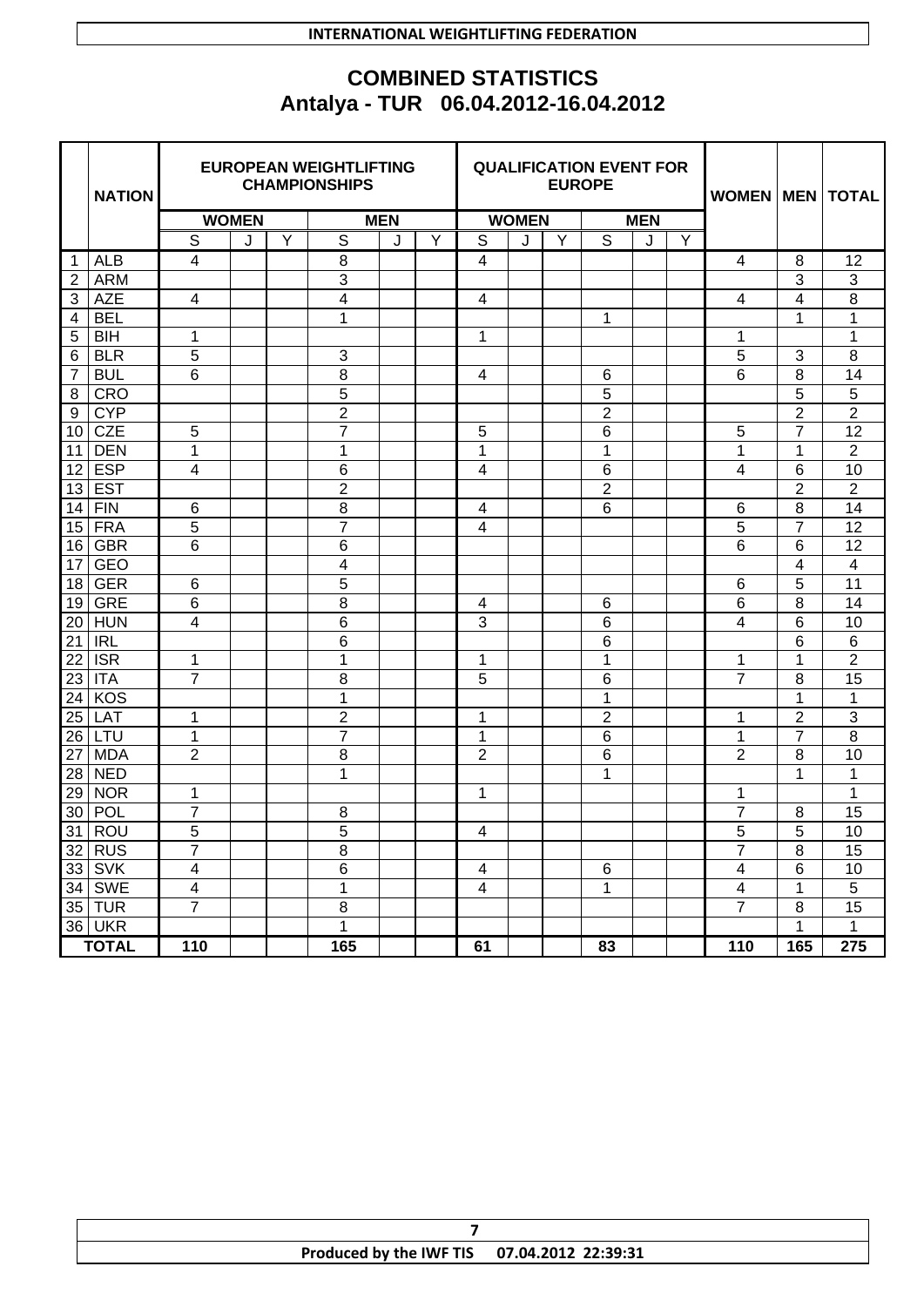| <b>WOMEN'S WORLD RECORDS</b>        |
|-------------------------------------|
| Antalya - TUR 06.04.2012-16.04.2012 |

| Categ    | Lift      | <b>Result</b>        | <b>Name</b>                | <b>Born</b> | <b>Nat</b> | <b>Date</b> | <b>Place</b>       |
|----------|-----------|----------------------|----------------------------|-------------|------------|-------------|--------------------|
|          | Snatch    | 98 kg                | YANG Lian                  | 16.10.1982  | <b>CHN</b> | 16.10.2006  | Santo Domingo      |
| 48 kg    | CI & Jerk | 121 kg               | <b>TAYLAN Nurcan</b>       | 29.10.1983  | <b>TUR</b> | 17.09.2010  | Antalya            |
|          | Total     | 217 kg               | YANG Lian                  | 16.10.1982  | <b>CHN</b> | 16.10.2006  | Santo Domingo      |
|          |           |                      |                            |             |            |             |                    |
|          | Snatch    | 103 kg               | LI Ping                    | 15.09.1988  | <b>CHN</b> | 14.11.2010  | Guangzhou          |
| 53 kg    | CI & Jerk | 130 kg               | CHINSHANLO Zulfiya         | 25.07.1993  | <b>KAZ</b> | 06.11.2011  | Paris              |
|          | Total     | $\overline{2}30$ kg  | LI Ping                    | 15.09.1988  | <b>CHN</b> | 14.11.2010  | Guangzhou          |
|          |           |                      |                            |             |            |             |                    |
|          | Snatch    | 111 kg               | <b>CHEN Yanqing</b>        | 05.04.1979  | <b>CHN</b> | 03.12.2006  | Doha               |
| 58 kg    | CI & Jerk | 141 kg               | QIU Hongmei                | 02.03.1983  | <b>CHN</b> | 23.04.2007  | Tai <sub>Ian</sub> |
|          | Total     | 251 kg               | <b>CHEN Yanging</b>        | 05.04.1979  | <b>CHN</b> | 03.12.2006  | Doha               |
|          |           |                      |                            |             |            |             |                    |
|          | Snatch    | $\overline{117}$ kg  | <b>TSARUKAEVA Svetlana</b> | 25.12.1987  | <b>RUS</b> | 08.11.2011  | Paris              |
| 63 kg    | CI & Jerk | 143 kg               | MANEZA Maiya               | 01.11.1985  | <b>KAZ</b> | 20.09.2010  | Antalya            |
|          | Total     | 257 kg               | <b>LIU Haixia</b>          | 23.10.1980  | <b>CHN</b> | 23.09.2007  | Chiang Mai         |
|          |           |                      |                            |             |            |             |                    |
|          | Snatch    | 128 kg               | LIU Chunhong               | 29.01.1985  | <b>CHN</b> | 13.08.2008  | Beijing            |
| 69 kg    | CI & Jerk | 158 kg               | LIU Chunhong               | 29.01.1985  | <b>CHN</b> | 13.08.2008  | Beijing            |
|          | Total     | 286 kg               | LIU Chunhong               | 29.01.1985  | <b>CHN</b> | 13.08.2008  | <b>Beijing</b>     |
|          |           |                      |                            |             |            |             |                    |
|          | Snatch    | $\overline{134}$ kg  | PODOBEDOVA Svetlana        | 25.05.1986  | KAZ        | 23.09.2010  | Antalya            |
| 75 kg    | CI & Jerk | 163 kg               | EVSTYUKHINA Nadezda        | 27.05.1988  | <b>RUS</b> | 10.11.2011  | Paris              |
|          | Total     | 295 kg               | PODOBEDOVA Svetlana        | 25.05.1986  | <b>KAZ</b> | 23.09.2010  | Antalya            |
|          |           |                      |                            |             |            |             |                    |
|          | Snatch    | $\overline{1}$ 47 kg | <b>KASHIRINA Tatiana</b>   | 24.01.1991  | <b>RUS</b> | 13.11.2011  | Paris              |
| $+75$ kg | CI & Jerk | 187 kg               | <b>JANG Mi-Ran</b>         | 09.10.1983  | <b>KOR</b> | 28.11.2009  | Goyang             |
|          | Total     | 328 kg               | <b>ZHOU Lulu</b>           | 19.03.1988  | <b>CHN</b> | 13.11.2011  | Paris              |

| Produced by the IWF TIS 07.04.2012 22:39:42 |  |
|---------------------------------------------|--|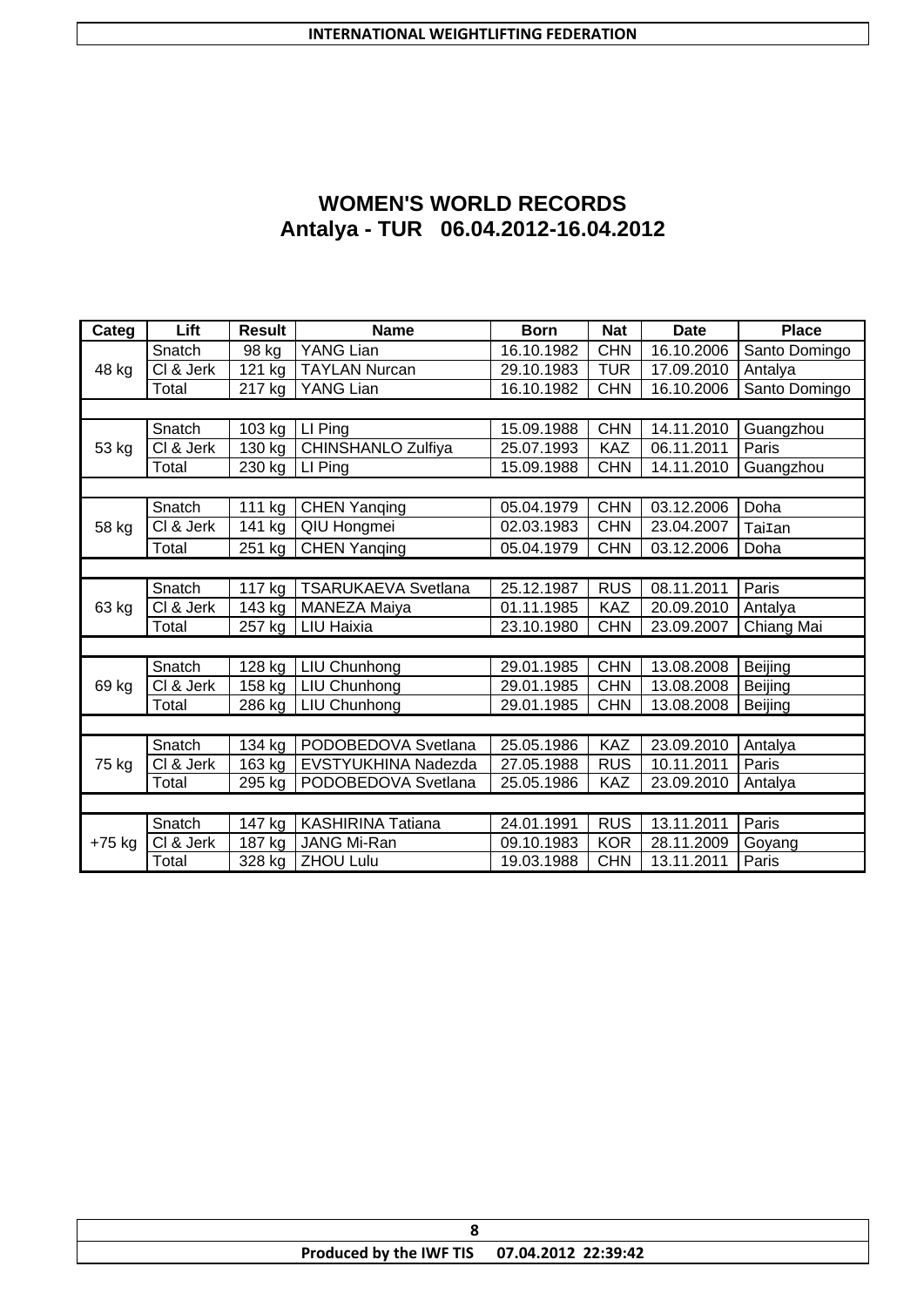# **JUNIOR WOMEN'S WORLD RECORDS Antalya - TUR 06.04.2012-16.04.2012**

| Categ  | Lift                    | <b>Result</b>        | <b>Name</b>                | <b>Born</b> | <b>Nat</b> | <b>Date</b> | <b>Place</b>  |
|--------|-------------------------|----------------------|----------------------------|-------------|------------|-------------|---------------|
|        | Snatch                  | 95 kg                | WANG Mingjuan              | 21.05.1985  | <b>CHN</b> | 09.11.2005  | Doha          |
| 48 kg  | CI & Jerk               | 118 kg               | <b>WANG Mingjuan</b>       | 21.05.1985  | <b>CHN</b> | 09.11.2005  | Doha          |
|        | Total                   | 213 kg               | <b>WANG Mingjuan</b>       | 21.05.1985  | <b>CHN</b> | 09.11.2005  | Doha          |
|        |                         |                      |                            |             |            |             |               |
|        | Snatch                  | 100 kg               | <b>DENG Jianying</b>       | 19.07.1986  | <b>CHN</b> | 31.10.2005  | Macau         |
| 53 kg  | CI & Jerk               | 130 kg               | CHINSHANLO Zulfiya         | 25.07.1993  | <b>KAZ</b> | 06.11.2011  | Paris         |
|        | Total                   | $\overline{2}$ 27 kg | <b>CHINSHANLO Zulfiya</b>  | 25.07.1993  | <b>KAZ</b> | 06.11.2011  | Paris         |
|        |                         |                      |                            |             |            |             |               |
|        | Snatch                  | 110 kg               | <b>WANG Li</b>             | 10.09.1985  | <b>CHN</b> | 10.08.2003  | Bali          |
| 58 kg  | CI & Jerk               | $\overline{1}39$ kg  | <b>GU Wei</b>              | 25.04.1986  | <b>CHN</b> | 11.11.2005  | Doha          |
|        | Total                   | 242 kg               | <b>DENG Wei</b>            | 14.02.1993  | <b>CHN</b> | 17.08.2010  | Singapore     |
|        |                         |                      |                            |             |            |             |               |
|        | Snatch                  | 115 kg               | <b>TSARUKAEVA Svetlana</b> | 25.12.1987  | <b>RUS</b> | 23.09.2007  | Chiang Mai    |
| 63 kg  | CI & Jerk               | 135 kg               | <b>DALUZYAN Meline</b>     | 20.04.1988  | <b>ARM</b> | 18.04.2007  | Strasbourg    |
|        | Total                   | 250 kg               | <b>TSARUKAEVA Svetlana</b> | 25.12.1987  | <b>RUS</b> | 23.09.2007  | Chiang Mai    |
|        |                         |                      |                            |             |            |             |               |
|        | Snatch                  | 123 kg               | SLIVENKO Oxana             | 20.12.1986  | <b>RUS</b> | 04.10.2006  | Santo Domingo |
| 69 kg  | CI & Jerk               | 157 kg               | KASAEVA Zarema             | 25.02.1987  | <b>RUS</b> | 13.11.2005  | Doha          |
|        | Total                   | 275 kg               | LIU Chunhong               | 29.01.1985  | <b>CHN</b> | 19.08.2004  | Athens        |
|        |                         |                      |                            |             |            |             |               |
|        | Snatch                  | 130 kg               | ZABOLOTNAIA Natalia        | 15.08.1985  | <b>RUS</b> | 13.11.2005  | Doha          |
| 75 kg  | $\overline{C}$ l & Jerk | 159 kg               | LIU Chunhong               | 29.01.1985  | <b>CHN</b> | 13.11.2005  | Doha          |
|        | Total                   | 286 kg               | PODOBEDOVA Svetlana        | 25.05.1986  | <b>RUS</b> | 02.06.2006  | Hangzhou      |
|        |                         |                      |                            |             |            |             |               |
|        | Snatch                  | $\overline{1}$ 47 kg | <b>KASHIRINA Tatiana</b>   | 24.01.1991  | <b>RUS</b> | 13.11.2011  | Paris         |
| +75 kg | CI & Jerk               | 181 kg               | <b>KASHIRINA Tatiana</b>   | 24.01.1991  | <b>RUS</b> | 17.04.2011  | Kazan         |
|        | Total                   | 327 kg               | <b>KASHIRINA Tatiana</b>   | 24.01.1991  | <b>RUS</b> | 17.04.2011  | Kazan         |

| Produced by the IWF TIS 07.04.2012 22:39:50 |  |
|---------------------------------------------|--|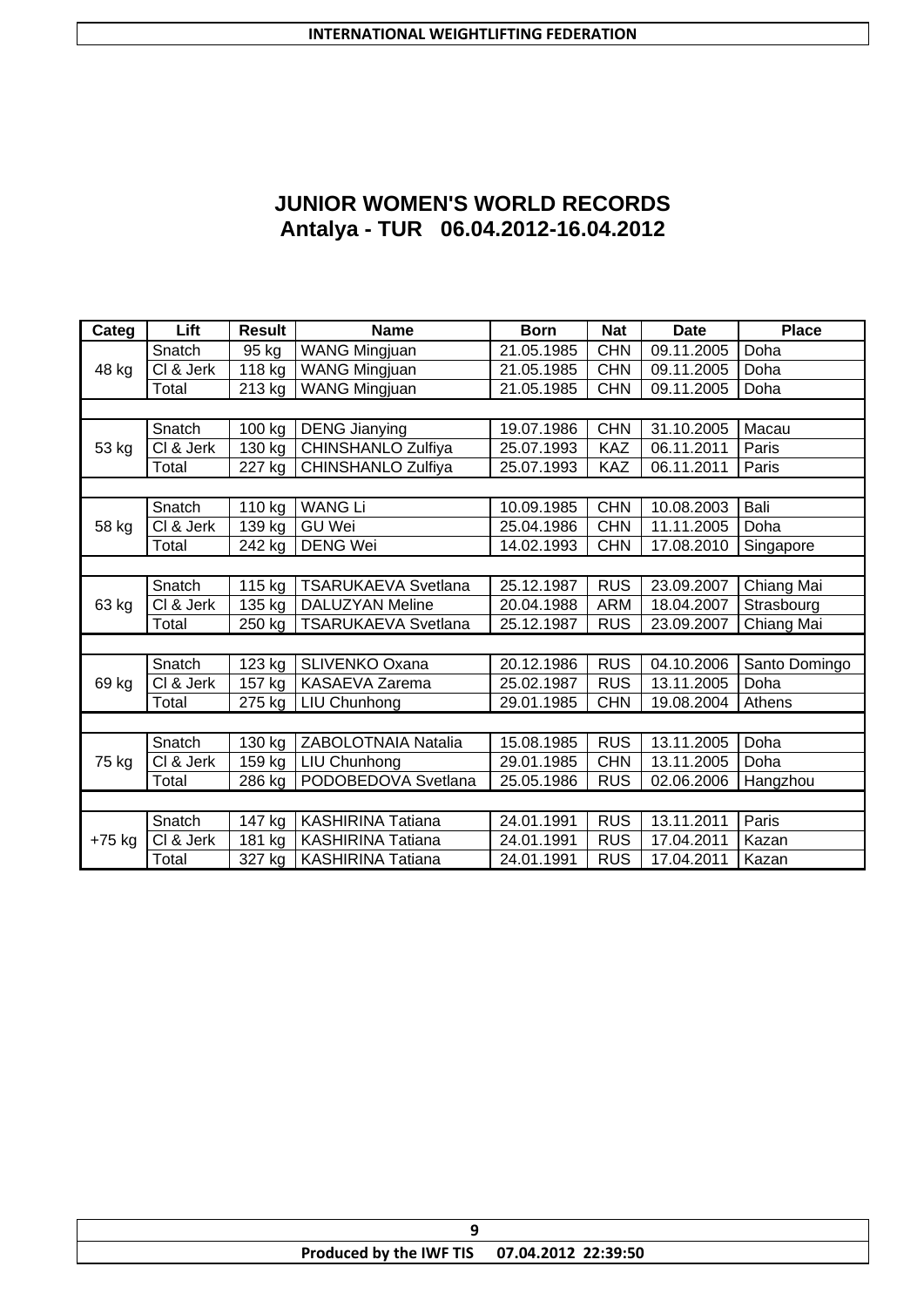# **YOUTH WOMEN'S WORLD RECORDS Antalya - TUR 06.04.2012-16.04.2012**

| Categ  | Lift      | <b>Result</b>        | <b>Name</b>           | <b>Born</b> | <b>Nat</b> | <b>Date</b> | <b>Place</b> |
|--------|-----------|----------------------|-----------------------|-------------|------------|-------------|--------------|
|        | Snatch    | 77 kg                | <b>OKUR Saziye</b>    | 23.02.1992  | <b>TUR</b> | 08.09.2009  | Eilat        |
| 44 kg  | CI & Jerk | 92 kg                | <b>OKUR Saziye</b>    | 23.02.1992  | <b>TUR</b> | 08.09.2009  | Eilat        |
|        | Total     | 169 kg               | <b>OKUR Saziye</b>    | 23.02.1992  | <b>TUR</b> | 08.09.2009  | Eilat        |
|        |           |                      |                       |             |            |             |              |
|        | Snatch    | 88 kg                | <b>TIAN Yuan</b>      | 29.01.1993  | <b>CHN</b> | 17.09.2010  | Antalya      |
| 48 kg  | CI & Jerk | 116 kg               | <b>TIAN Yuan</b>      | 29.01.1993  | <b>CHN</b> | 17.09.2010  | Antalya      |
|        | Total     | 190 kg               | <b>TIAN Yuan</b>      | 29.01.1993  | <b>CHN</b> | 15.08.2010  | Singapore    |
|        |           |                      |                       |             |            |             |              |
|        | Snatch    | 98 kg                | LI Ping               | 15.09.1988  | <b>CHN</b> | 10.11.2005  | Doha         |
| 53 kg  | CI & Jerk | $\overline{1}$ 29 kg | CHINSHANLO Zulfya     | 25.07.1993  | <b>KAZ</b> | 22.11.2009  | Goyang       |
|        | Total     | 224 kg               | LI Ping               | 15.09.1988  | <b>CHN</b> | 10.11.2005  | Doha         |
|        |           |                      |                       |             |            |             |              |
|        | Snatch    | 110 kg               | <b>DENG Wei</b>       | 14.02.1993  | <b>CHN</b> | 17.08.2010  | Singapore    |
| 58 kg  | CI & Jerk | 135 kg               | <b>DENG Wei</b>       | 14.02.1993  | <b>CHN</b> | 19.09.2010  | Antalya      |
|        | Total     | 242 kg               | <b>DENG Wei</b>       | 14.02.1993  | <b>CHN</b> | 17.08.2010  | Singapore    |
|        |           |                      |                       |             |            |             |              |
|        | Snatch    | 107 kg               | SAVENKO Viktoriya     | 28.05.1988  | <b>RUS</b> | 21.05.2005  | <b>Busan</b> |
| 63 kg  | CI & Jerk | 128 kg               | SAVENKO Viktoriya     | 28.05.1988  | <b>RUS</b> | 21.05.2005  | <b>Busan</b> |
|        | Total     | 235 kg               | SAVENKO Viktoriya     | 28.05.1988  | <b>RUS</b> | 21.05.2005  | <b>Busan</b> |
|        |           |                      |                       |             |            |             |              |
|        | Snatch    | $\overline{117}$ kg  | KASAEVA Zarema        | 25.02.1987  | <b>RUS</b> | 19.08.2004  | Athens       |
| 69 kg  | CI & Jerk | 145 kg               | <b>KASAEVA Zarema</b> | 25.02.1987  | <b>RUS</b> | 19.08.2004  | Athens       |
|        | Total     | 262 kg               | KASAEVA Zarema        | 25.02.1987  | <b>RUS</b> | 19.08.2004  | Athens       |
|        |           |                      |                       |             |            |             |              |
|        | Snatch    | 122 kg               | NOGAJ Nadezhda        | 20.05.1996  | <b>KAZ</b> | 06.07.2011  | Penang       |
| +69 kg | CI & Jerk | 151 kg               | NOGAJ Nadezhda        | 20.05.1996  | KAZ        | 14.05.2011  | Lima         |
|        | Total     | 272 kg               | NOGAJ Nadezhda        | 20.05.1996  | <b>KAZ</b> | 14.05.2011  | Lima         |

| Produced by the IWF TIS 07.04.2012 22:39:57 |
|---------------------------------------------|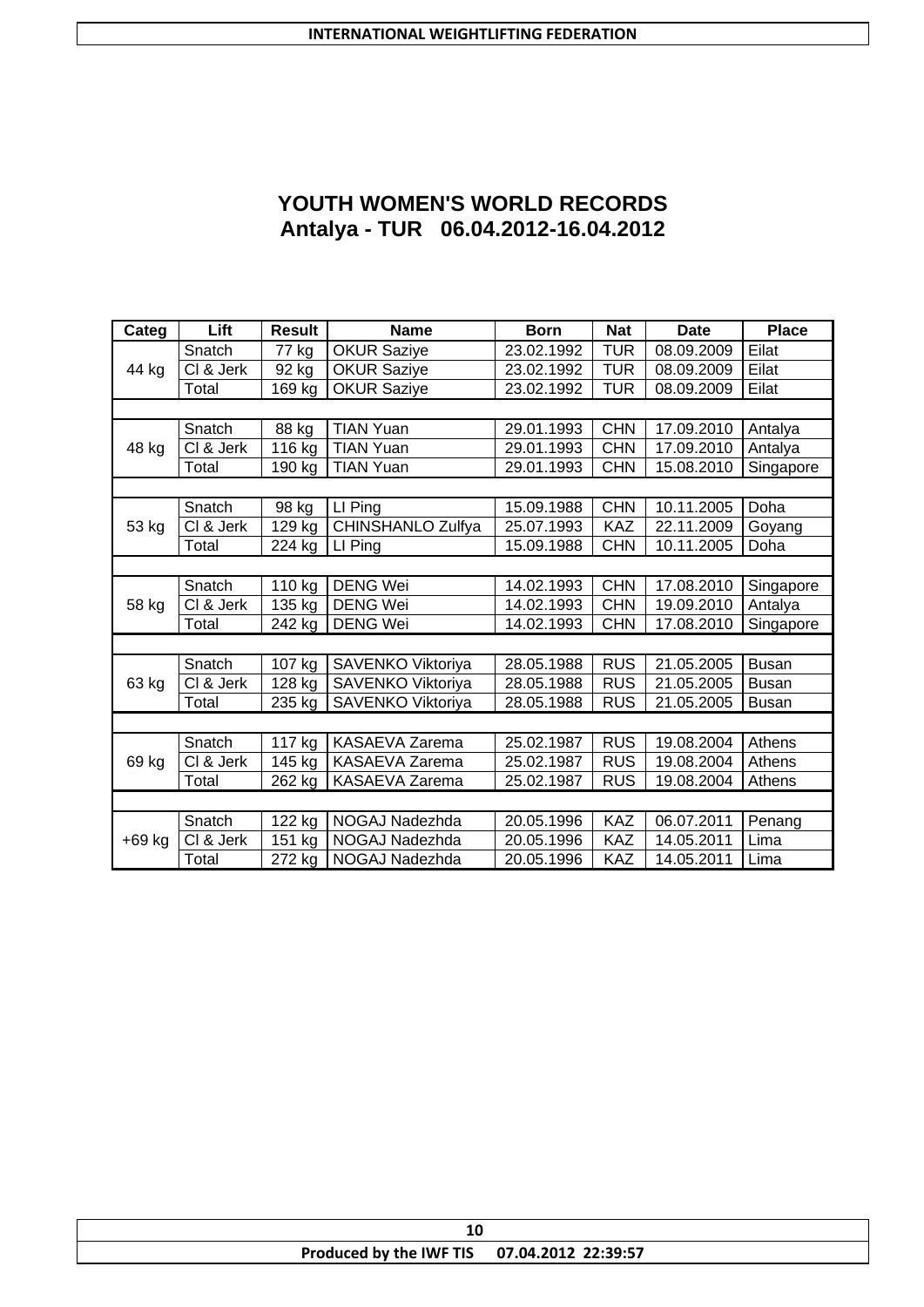| <b>MEN'S WORLD RECORDS</b>          |
|-------------------------------------|
| Antalya - TUR 06.04.2012-16.04.2012 |

| Categ     | Lift                    | <b>Result</b>       | <b>Name</b>                 | <b>Born</b> | <b>Nat</b> | <b>Date</b> | <b>Place</b> |
|-----------|-------------------------|---------------------|-----------------------------|-------------|------------|-------------|--------------|
|           | Snatch                  | 138 kg              | <b>MUTLU Halil</b>          | 14.07.1973  | <b>TUR</b> | 04.11.2001  | Antalya      |
| 56 kg     | CI & Jerk               | 168 kg              | <b>MUTLU Halil</b>          | 14.07.1973  | <b>TUR</b> | 24.04.2001  | Trencin      |
|           | Total                   | 305 kg              | <b>MUTLU Halil</b>          | 14.07.1973  | <b>TUR</b> | 16.09.2000  | Sydney       |
|           |                         |                     |                             |             |            |             |              |
|           | Snatch                  | 153 kg              | SHI Zhiyong                 | 10.02.1980  | CHN        | 28.06.2002  | Izmir        |
| 62 kg     | $\overline{CI}$ & Jerk  | 182 kg              | LE Maosheng                 | 09.08.1978  | <b>CHN</b> | 02.10.2002  | <b>Busan</b> |
|           | Total                   | 326 kg              | <b>ZHANG Jie</b>            | 26.08.1987  | <b>CHN</b> | 28.04.2008  | Kanazawa     |
|           |                         |                     |                             |             |            |             |              |
|           | Snatch                  | 165 kg              | <b>MARKOV</b> Georgi        | 12.03.1978  | <b>BUL</b> | 20.09.2000  | Sydney       |
| 69 kg     | CI & Jerk               | 197 kg              | <b>ZHANG Guozheng</b>       | 17.09.1974  | <b>CHN</b> | 11.09.2003  | Qinhuangdao  |
|           | Total                   | 357 kg              | <b>BOEVSKI Galabin</b>      | 19.12.1974  | <b>BUL</b> | 24.11.1999  | Athens       |
|           |                         |                     |                             |             |            |             |              |
|           | Snatch                  | 174 kg              | LU Xiaojun                  | 27.07.1984  | <b>CHN</b> | 24.11.2009  | Goyang       |
| 77 kg     | $\overline{C}$ l & Jerk | 210 kg              | PEREPETCHENOV Oleg          | 06.09.1975  | <b>RUS</b> | 27.04.2001  | Trencin      |
|           | Total                   | 378 kg              | LU Xiaojun                  | 27.07.1984  | <b>CHN</b> | 24.11.2009  | Goyang       |
|           |                         |                     |                             |             |            |             |              |
|           | Snatch                  | 187 kg              | RYBAKOU Andrei              | 04.03.1982  | <b>BLR</b> | 22.09.2007  | Chiang Mai   |
| 85 kg     | CI & Jerk               | 218 kg              | <b>ZHANG Yong</b>           | 01.01.1974  | <b>CHN</b> | 25.04.1998  | Ramat Gan    |
|           | Total                   | 394 kg              | RYBAKOU Andrei              | 04.03.1982  | <b>BLR</b> | 15.08.2008  | Beijing      |
|           |                         |                     |                             |             |            |             |              |
|           | Snatch                  | $\overline{188}$ kg | <b>KAKHIASVILIS Akakios</b> | 13.07.1969  | <b>GRE</b> | 27.11.1999  | Athens       |
| 94 kg     | CI & Jerk               | 232 kg              | <b>KOLECKI Szymon</b>       | 30.09.1981  | POL        | 29.04.2000  | Sofia        |
|           | Total                   | 412 kg              | <b>KAKHIASVILIS Akakios</b> | 13.07.1969  | <b>GRE</b> | 27.11.1999  | Athens       |
|           |                         |                     |                             |             |            |             |              |
|           | Snatch                  | 200 kg              | <b>ARAMNAU Andrei</b>       | 17.04.1988  | <b>BLR</b> | 18.08.2008  | Beijing      |
| 105 kg    | CI & Jerk               | 237 kg              | <b>TSAGAEV Alan</b>         | 13.09.1977  | <b>BUL</b> | 25.04.2004  | Kiev         |
|           | Total                   | 436 kg              | <b>ARAMNAU Andrei</b>       | 17.04.1988  | <b>BLR</b> | 18.08.2008  | Beijing      |
|           |                         |                     |                             |             |            |             |              |
|           | Snatch                  | 214 kg              | SALIMIKORDASIABI Behdad     | 08.12.1989  | <b>IRI</b> | 13.11.2011  | Paris        |
| $+105$ kg | CI & Jerk               | 263 kg              | REZA ZADEH Hossein          | 12.05.1978  | <b>IRI</b> | 25.08.2004  | Athens       |
|           | Total                   | 472 kg              | REZA ZADEH Hossein          | 12.05.1978  | <b>IRI</b> | 26.09.2000  | Sydney       |

| Produced by the IWF TIS 07.04.2012 22:40:03 |  |
|---------------------------------------------|--|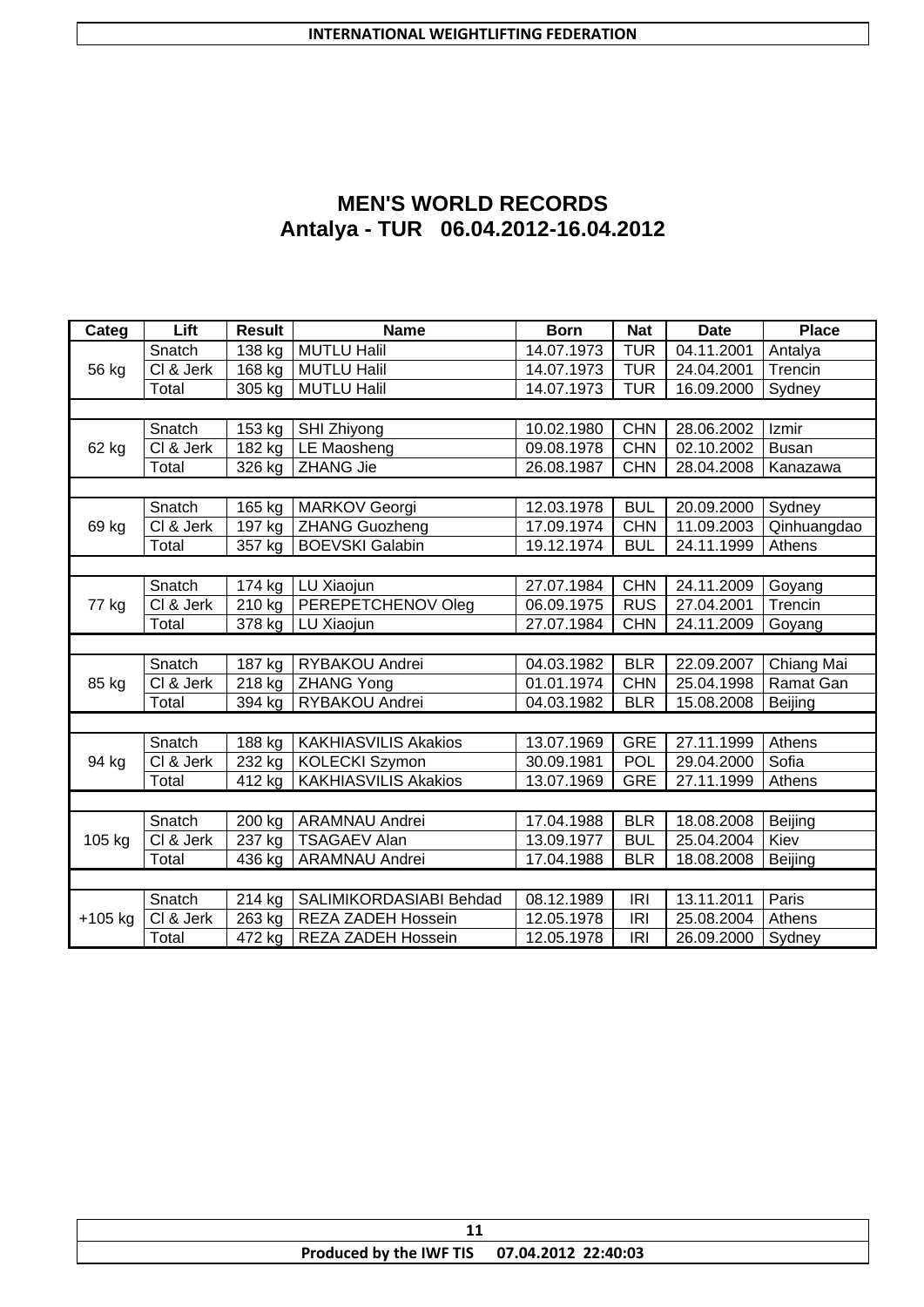| <b>JUNIOR MEN'S WORLD RECORDS</b>   |
|-------------------------------------|
| Antalya - TUR 06.04.2012-16.04.2012 |

| Categ     | Lift                   | <b>Result</b>       | <b>Name</b>                | <b>Born</b> | <b>Nat</b> | <b>Date</b> | <b>Place</b>       |
|-----------|------------------------|---------------------|----------------------------|-------------|------------|-------------|--------------------|
|           | Snatch                 | $\overline{132}$ kg | <b>LONG Qingquan</b>       | 03.12.1990  | <b>CHN</b> | 10.08.2008  | Beijing            |
| 56 kg     | CI & Jerk              | 165 kg              | WU Wenxiong                | 11.02.1981  | <b>CHN</b> | 20.05.2001  | Osaka              |
|           | Total                  | 292 kg              | LONG Qingquan              | 03.12.1990  | <b>CHN</b> | 10.08.2008  | Beijing            |
|           |                        |                     |                            |             |            |             |                    |
|           | Snatch                 | 152 kg              | SHI Zhiyong                | 10.02.1980  | <b>CHN</b> | 03.05.2000  | Osaka              |
| 62 kg     | CI & Jerk              | 177 kg              | YANG Fan                   | 16.10.1987  | <b>CHN</b> | 22.04.2007  | Tai'an             |
|           | Total                  | 322 kg              | SHI Zhiyong                | 10.02.1980  | <b>CHN</b> | 03.05.2000  | Osaka              |
|           |                        |                     |                            |             |            |             |                    |
|           | Snatch                 | 158 kg              | <b>MARTIROSYAN Tigran</b>  | 09.06.1988  | <b>ARM</b> | 17.04.2008  | Lignano Sabbiadoro |
|           |                        |                     | Gevorg                     |             |            |             |                    |
| 69 kg     | CI & Jerk              | $\overline{190}$ kg | <b>LIAO Hui</b>            | 05.10.1987  | <b>CHN</b> | 28.11.2007  | Apia               |
|           | Total                  | 346 kg              | MARTIROSYAN Tigran         | 09.06.1988  | <b>ARM</b> | 17.04.2008  | Lignano Sabbiadoro |
|           |                        |                     | Gevorg                     |             |            |             |                    |
|           |                        |                     |                            |             |            |             |                    |
|           | Snatch                 | 172 kg              | <b>SAGIR Taner</b>         | 13.03.1985  | <b>TUR</b> | 19.08.2004  | Athens             |
| 77 kg     | $\overline{CI}$ & Jerk | $202$ kg            | <b>SAGIR Taner</b>         | 13.03.1985  | <b>TUR</b> | 19.08.2004  | Athens             |
|           | Total                  | 375 kg              | <b>SAGIR Taner</b>         | 13.03.1985  | <b>TUR</b> | 19.08.2004  | Athens             |
|           |                        |                     |                            |             |            |             |                    |
|           | Snatch                 | 182 kg              | RYBAKOU Andrei             | 04.03.1982  | <b>BLR</b> | 02.06.2002  | Havirov            |
| 85 kg     | CI & Jerk              | 216 kg              | ILIN Ilya                  | 24.05.1988  | <b>KAZ</b> | 14.11.2005  | Doha               |
|           | Total                  | 386 kg              | ILIN Ilya                  | 24.05.1988  | KAZ        | 14.11.2005  | Doha               |
|           |                        |                     |                            |             |            |             |                    |
|           | Snatch                 | $\overline{185}$ kg | <b>AKKAEV Khadjimourad</b> | 23.03.1985  | <b>RUS</b> | 29.05.2004  | <b>Minsk</b>       |
| 94 kg     | CI & Jerk              | 232 kg              | <b>KOLECKI Szymon</b>      | 30.09.1981  | POL        | 29.04.2000  | Sofia              |
|           | Total                  | 412 kg              | <b>KOLECKI Szymon</b>      | 30.09.1981  | POL        | 29.04.2000  | Sofia              |
|           |                        |                     |                            |             |            |             |                    |
|           | Snatch                 | 200 kg              | <b>ARAMNAU Andrei</b>      | 17.04.1988  | <b>BLR</b> | 18.08.2008  | Beijing            |
| 105 kg    | CI & Jerk              | 236 kg              | <b>ARAMNAU Andrei</b>      | 17.04.1988  | <b>BLR</b> | 18.08.2008  | Beijing            |
|           | Total                  | 436 kg              | <b>ARAMNAU Andrei</b>      | 17.04.1988  | <b>BLR</b> | 18.08.2008  | Beijing            |
|           |                        |                     |                            |             |            |             |                    |
|           | Snatch                 | 206 kg              | <b>ALIHOSSEINI Saeid</b>   | 02.02.1988  | <b>IRI</b> | 08.12.2008  | Jeonju             |
| $+105$ kg | CI & Jerk              | 245 kg              | <b>ALIHOSSEINI Saeid</b>   | 02.02.1988  | <b>IRI</b> | 08.12.2008  | Jeonju             |
|           | Total                  | 451 kg              | <b>ALIHOSSEINI Saeid</b>   | 02.02.1988  | <b>IRI</b> | 08.12.2008  | Jeonju             |

| ∸                                           |  |  |  |  |
|---------------------------------------------|--|--|--|--|
| Produced by the IWF TIS 07.04.2012 22:40:23 |  |  |  |  |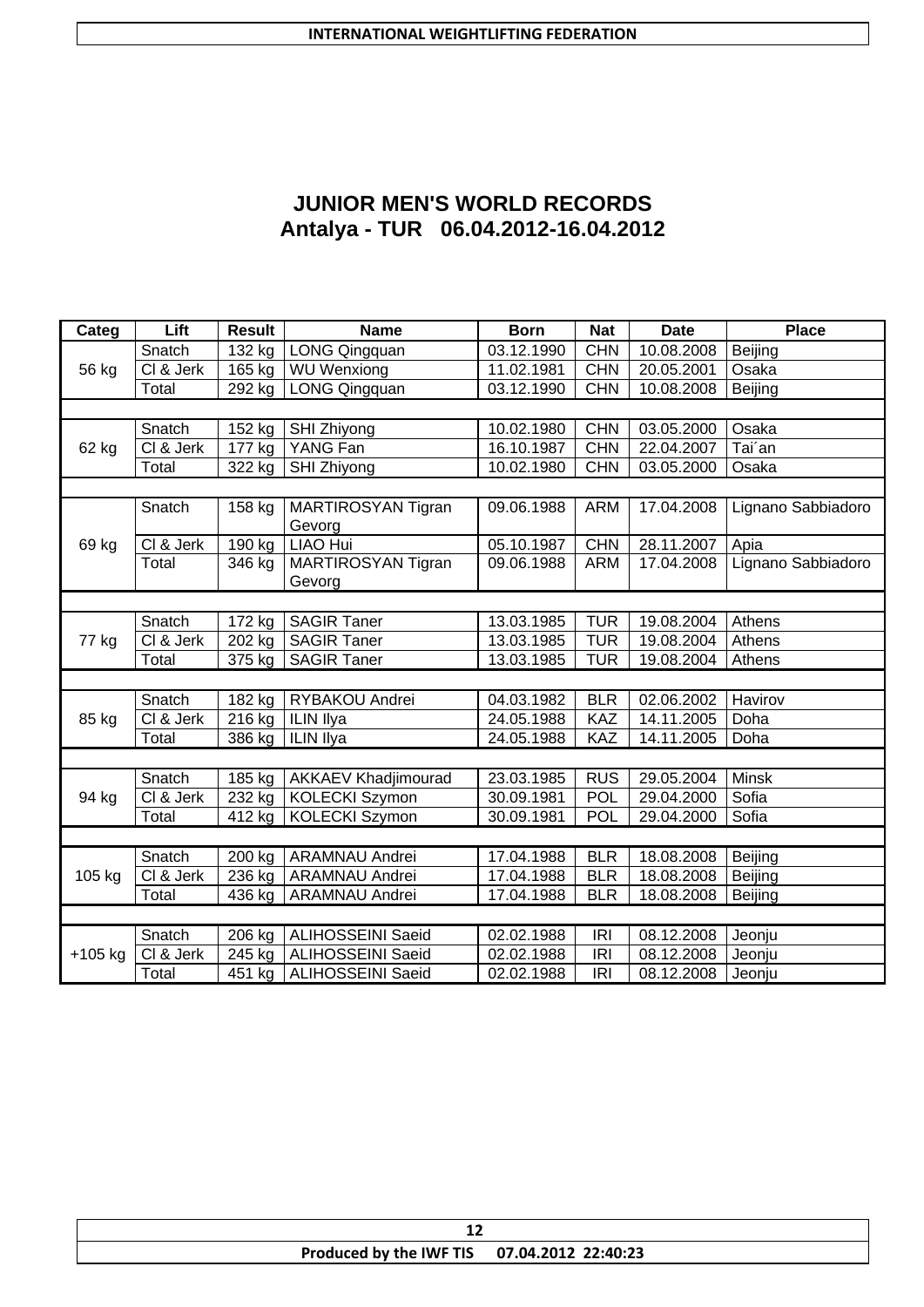# **YOUTH MEN'S WORLD RECORDS Antalya - TUR 06.04.2012-16.04.2012**

| Categ  | Lift                      | <b>Result</b>        | <b>Name</b>                      | <b>Born</b> | <b>Nat</b> | <b>Date</b> | <b>Place</b>     |
|--------|---------------------------|----------------------|----------------------------------|-------------|------------|-------------|------------------|
|        | Snatch                    | 101 kg               | <b>KRUAITHONG Sinphet</b>        | 22.08.1995  | <b>THA</b> | 05.09.2011  | Pattaya          |
| 50 kg  | CI & Jerk                 | 126 kg               | <b>KRUAITHONG Sinphet</b>        | 22.08.1995  | <b>THA</b> | 05.09.2011  | Pattaya          |
|        | Total                     | 227 kg               | <b>KRUAITHONG Sinphet</b>        | 22.08.1995  | <b>THA</b> | 05.09.2011  | Pattaya          |
|        |                           |                      |                                  |             |            |             |                  |
|        | Snatch                    | 127 kg               | <b>THACH Kim Tuan</b>            | 15.01.1994  | <b>VIE</b> | 05.09.2011  | Pattaya          |
| 56 kg  | CI & Jerk                 | 154 kg               | <b>HRISTOV Valentin</b>          | 30.03.1994  | <b>AZE</b> | 05.11.2011  | Paris            |
|        | Total                     | 277 kg               | <b>THACH Kim Tuan</b>            | 15.01.1994  | <b>VIE</b> | 05.09.2011  | Pattaya          |
|        |                           |                      |                                  |             |            |             |                  |
|        | Snatch                    | 140 kg               | <b>WU Chao</b>                   | 19.01.1992  | <b>CHN</b> | 04.11.2008  | Goyang           |
| 62 kg  | CI & Jerk                 | 161 kg               | <b>ZHONG Qihang</b>              | 24.03.1993  | <b>CHN</b> | 21.05.2009  | ChiangMai        |
|        | Total                     | 300 kg               | WU Chao                          | 19.01.1992  | <b>CHN</b> | 04.11.2008  | Goyang           |
|        |                           |                      |                                  |             |            |             |                  |
|        | Snatch                    | $\overline{1}$ 42 kg | <b>MARTIROSYAN Tigran Gevorg</b> | 09.06.1988  | <b>ARM</b> | 05.10.2005  | Trencin          |
| 69 kg  | CI & Jerk                 | 173 kg               | <b>GULIYEV Firidun</b>           | 25.06.1994  | <b>AZE</b> | 13.09.2011  | <b>Bucharest</b> |
|        | Total                     | 310 kg               | <b>QERIMAJ Erkand</b>            | 10.08.1988  | <b>ALB</b> | 05.10.2005  | Trencin          |
|        |                           |                      |                                  |             |            |             |                  |
|        | Snatch                    | 153 kg               | <b>SEDOV Vladimir</b>            | 02.03.1988  | KAZ        | 21.05.2005  | <b>Busan</b>     |
| 77 kg  | $\overline{CI\ & S}$ Jerk | 182 kg               | MELIKYAN Aghvan                  | 14.09.1988  | <b>ARM</b> | 05.10.2005  | Trencin          |
|        | Total                     | 329 kg               | <b>SEDOV Vladimir</b>            | 02.03.1988  | <b>KAZ</b> | 21.05.2005  | <b>Busan</b>     |
|        |                           |                      |                                  |             |            |             |                  |
|        | Snatch                    | 170 kg               | <b>ILIN Ilya</b>                 | 24.05.1988  | KAZ        | 14.11.2005  | Doha             |
| 85 kg  | CI & Jerk                 | 216 kg               | <b>ILIN Ilya</b>                 | 24.05.1988  | <b>KAZ</b> | 14.11.2005  | Doha             |
|        | Total                     | 386 kg               | ILIN Ilya                        | 24.05.1988  | KAZ        | 14.11.2005  | Doha             |
|        |                           |                      |                                  |             |            |             |                  |
|        | Snatch                    | 173 kg               | <b>KOSOV Alexey</b>              | 29.07.1994  | <b>RUS</b> | 15.09.2011  | <b>Bucharest</b> |
| 94 kg  | CI & Jerk                 | 207 kg               | <b>KASABIEV Arsen</b>            | 15.11.1987  | <b>GEO</b> | 24.08.2004  | Athens           |
|        | Total                     | 375 kg               | <b>ARAMNAU Andrei</b>            | 17.04.1988  | <b>BLR</b> | 07.10.2005  | Trencin          |
|        |                           |                      |                                  |             |            |             |                  |
|        | Snatch                    | 181 kg               | <b>MINASIAN Gor</b>              | 24.10.1994  | <b>ARM</b> | 28.08.2011  | Ciechanow        |
| +94 kg | CI & Jerk                 | 220 kg               | ALEKSANYAN Ruben                 | 14.03.1990  | <b>ARM</b> | 26.09.2007  | ChiangMai        |
|        | Total                     | $\overline{396}$ kg  | YANG Zhe                         | 14.07.1991  | <b>CHN</b> | 08.12.2008  | Jeonju           |

| Produced by the IWF TIS 07.04.2012 22:40:18 |  |  |  |  |
|---------------------------------------------|--|--|--|--|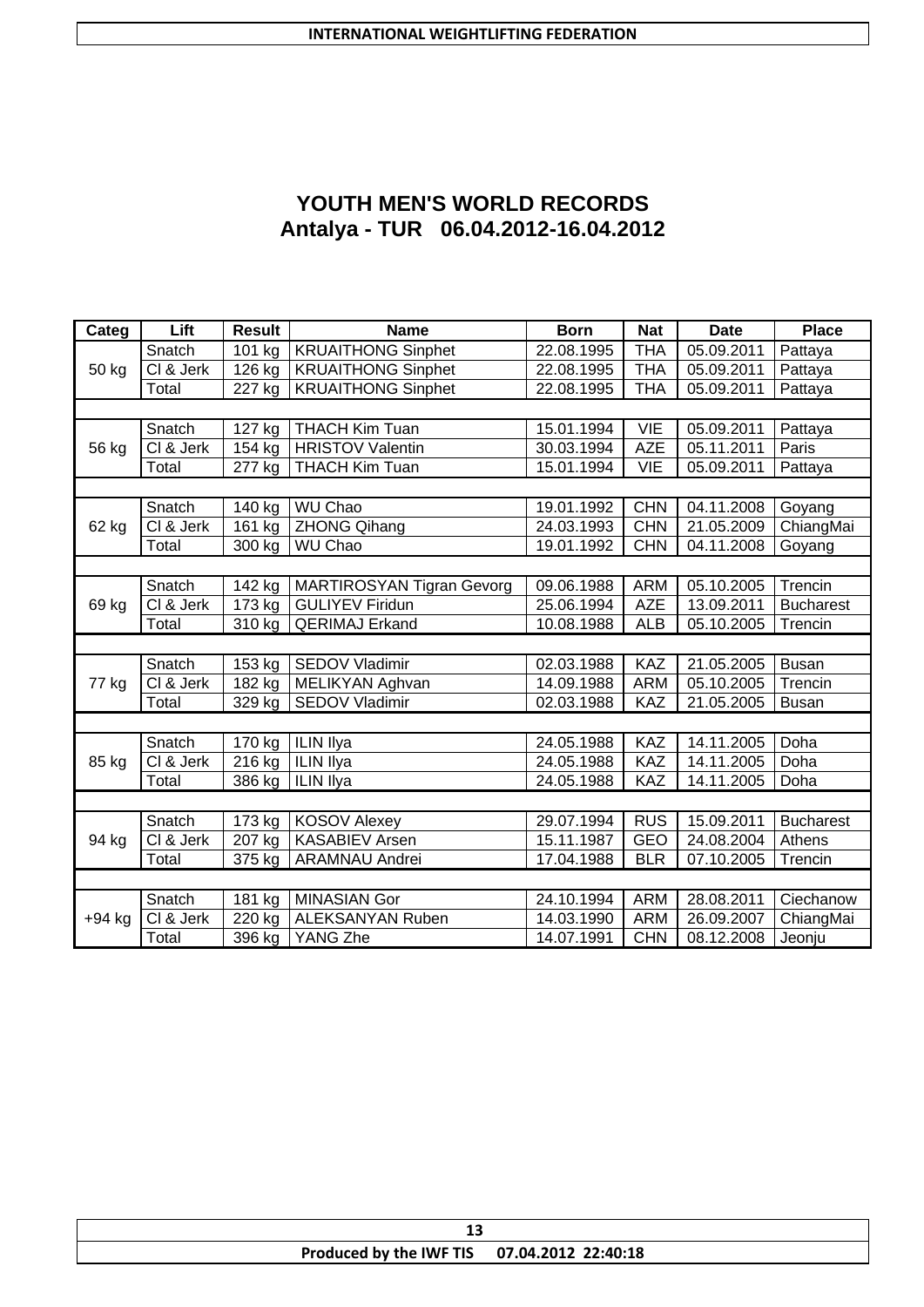| <b>WOMEN'S EUROPEAN RECORDS</b>     |
|-------------------------------------|
| Antalya - TUR 06.04.2012-16.04.2012 |

| Categ  | Lift                   | <b>Result</b>        | <b>Name</b>                | <b>Born</b> | <b>Nat</b> | <b>Date</b> | <b>Place</b>  |
|--------|------------------------|----------------------|----------------------------|-------------|------------|-------------|---------------|
|        | Snatch                 | 97 kg                | <b>TAYLAN Nurcan</b>       | 29.10.1983  | <b>TUR</b> | 14.08.2004  | Athens        |
| 48 kg  | CI & Jerk              | 121 kg               | <b>TAYLAN Nurcan</b>       | 29.10.1983  | <b>TUR</b> | 17.09.2010  | Antalya       |
|        | Total                  | 214 kg               | <b>TAYLAN Nurcan</b>       | 29.10.1983  | <b>TUR</b> | 17.09.2010  | Antalya       |
|        |                        |                      |                            |             |            |             |               |
|        | Snatch                 | 95 kg                | <b>TAYLAN Nurcan</b>       | 29.10.1983  | <b>TUR</b> | 20.04.2004  | Kiev          |
| 53 kg  | CI & Jerk              | 126 kg               | <b>DASDELEN Aylin</b>      | 01.01.1982  | <b>TUR</b> | 06.11.2011  | Paris         |
|        | Total                  | $\overline{2}$ 19 kg | <b>DASDELEN Aylin</b>      | 01.01.1982  | <b>TUR</b> | 06.11.2011  | Paris         |
|        |                        |                      |                            |             |            |             |               |
|        | Snatch                 | 108 kg               | <b>TASRUKAEVA Svetlana</b> | 25.12.1987  | <b>RUS</b> | 03.10.2006  | Santo Domingo |
| 58 kg  | $\overline{CI}$ & Jerk | $\overline{1}36$ kg  | NOVIKAVA Nastassia         | 16.11.1981  | <b>BLR</b> | 07.11.2011  | Paris         |
|        | Total                  | 238 kg               | NOVIKAVA Nastassia         | 16.11.1981  | <b>BLR</b> | 07.04.2010  | Minsk         |
|        |                        |                      |                            |             |            |             |               |
|        | Snatch                 | 117 kg               | <b>TSARUKAEVA Svetlana</b> | 25.12.1987  | <b>RUS</b> | 08.11.2011  | Paris         |
| 63 kg  | CI & Jerk              | 141 kg               | SHIMKOVA Svetlana          | 23.08.1983  | <b>RUS</b> | 03.05.2006  | Wladislawowo  |
|        | Total                  | 255 kg               | <b>TASRUKAEVA Svetlana</b> | 25.12.1987  | <b>RUS</b> | 08.11.2011  | Paris         |
|        |                        |                      |                            |             |            |             |               |
|        | Snatch                 | 123 kg               | SLIVENKO Oxana             | 20.12.1986  | <b>RUS</b> | 04.10.2006  | Santo Domingo |
| 69 kg  | CI & Jerk              | 157 kg               | KASAEVA Zarema             | 25.02.1987  | <b>RUS</b> | 13.11.2005  | Doha          |
|        | Total                  | 276 kg               | <b>SLIVENKO Oxana</b>      | 20.12.1986  | <b>RUS</b> | 23.09.2007  | ChiangMai     |
|        |                        |                      |                            |             |            |             |               |
|        | Snatch                 | $\overline{1}35$ kg  | ZABOLOTNAYA Natalya        | 15.08.1985  | <b>RUS</b> | 17.12.2011  | Belgorod      |
| 75 kg  | CI & Jerk              | 163 kg               | EVSTYUKHINA Nadezda        | 27.05.1988  | <b>RUS</b> | 10.11.2011  | Paris         |
|        | Total                  | 296 kg               | ZABOLOTNAYA Natalya        | 15.08.1985  | <b>RUS</b> | 17.12.2011  | Belgorod      |
|        |                        |                      |                            |             |            |             |               |
|        | Snatch                 | 148 kg               | <b>KASHIRINA Tatiana</b>   | 24.01.1991  | <b>RUS</b> | 18.12.2011  | Belgorod      |
| +75 kg | CI & Jerk              | 181 kg               | <b>KASHIRINA Tatiana</b>   | 24.01.1991  | <b>RUS</b> | 17.04.2011  | Kazan         |
|        | Total                  | 327 kg               | <b>KASHIRINA Tatiana</b>   | 24.01.1991  | <b>RUS</b> | 17.04.2011  | Kazan         |

|  | Produced by the IWF TIS 07.04.2012 22:40:29 |  |  |  |
|--|---------------------------------------------|--|--|--|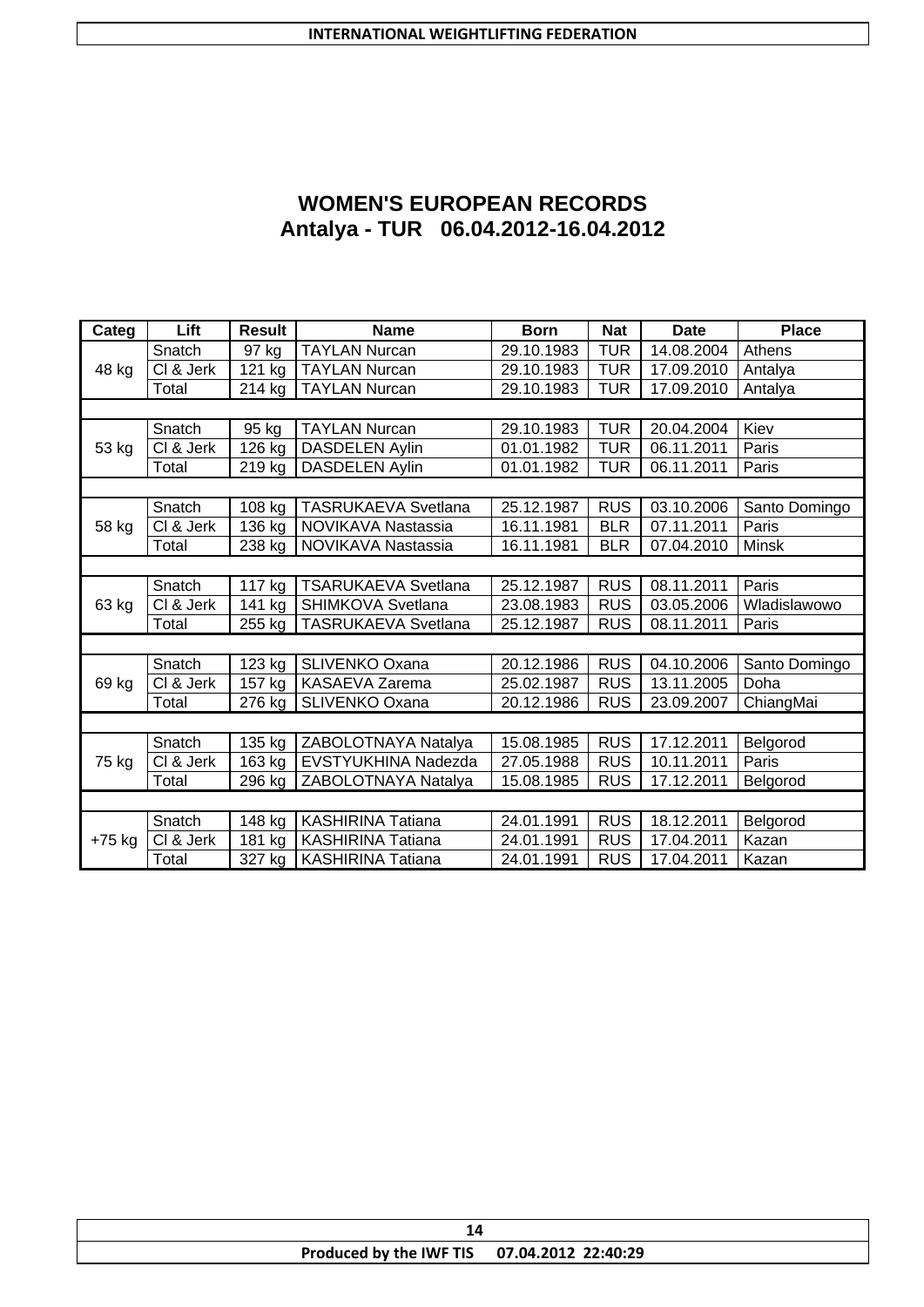| <b>JUNIOR WOMEN'S EUROPEAN RECORDS</b> |
|----------------------------------------|
| Antalya - TUR 06.04.2012-16.04.2012    |

| Categ    | Lift                    | <b>Result</b> | <b>Name</b>                | <b>Born</b> | <b>Nat</b> | <b>Date</b> | <b>Place</b>       |
|----------|-------------------------|---------------|----------------------------|-------------|------------|-------------|--------------------|
|          | Snatch                  | 88 kg         | PAGLIARO Genny             | 15.10.1988  | <b>ITA</b> | 14.04.2008  | Lignano Sabbiadoro |
| 48 kg    |                         |               | Caterina                   |             |            |             |                    |
|          | CI & Jerk               | 111 kg        | <b>OZKAN OZ Sibel</b>      | 03.03.1988  | <b>TUR</b> | 09.08.2008  | Beijing            |
|          | Total                   | 199 kg        | <b>OZKAN OZ Sibel</b>      | 03.03.1988  | <b>TUR</b> | 09.08.2008  | Beijing            |
|          |                         |               |                            |             |            |             |                    |
|          | Snatch                  | 95 kg         | <b>TAYLAN Nurcan</b>       | 29.10.1983  | <b>TUR</b> | 15.04.2003  | Loutraki           |
| 53 kg    | CI & Jerk               | 115 kg        | <b>TAYLAN Nurcan</b>       | 29.10.1983  | <b>TUR</b> | 15.04.2003  | Loutraki           |
|          | Total                   | 210 kg        | <b>TAYLAN Nurcan</b>       | 29.10.1983  | <b>TUR</b> | 15.04.2003  | Loutraki           |
|          |                         |               |                            |             |            |             |                    |
|          | Snatch                  | 108 kg        | <b>TSARUKAEVA Svetlana</b> | 25.12.1987  | <b>RUS</b> | 03.10.2006  | Santo Domingo      |
| 58 kg    | $\overline{C}$ l & Jerk | 135 kg        | SHAINOVA Marina            | 14.03.1986  | <b>RUS</b> | 03.05.2006  | Wladislawowo       |
|          | Total                   | 237 kg        | <b>SHAINOVA Marina</b>     | 14.03.1986  | <b>RUS</b> | 03.05.2006  | Wladislowowo       |
|          |                         |               |                            |             |            |             |                    |
|          | Snatch                  | 115 kg        | <b>TSARUKAEVA Svetlana</b> | 25.12.1987  | <b>RUS</b> | 23.09.2007  | ChiangMai          |
| 63 kg    | CI & Jerk               | 135 kg        | <b>DALUZYAN Meline</b>     | 20.04.1988  | <b>ARM</b> | 18.04.2007  | Strasbourg         |
|          | Total                   | 250 kg        | <b>TSARUKAEVA Svetlana</b> | 25.12.1987  | <b>RUS</b> | 23.09.2007  | ChiangMai          |
|          |                         |               |                            |             |            |             |                    |
|          | Snatch                  | 123 kg        | SLIVENKO Oxana             | 20.12.1986  | <b>RUS</b> | 04.10.2006  | Santo Domingo      |
| 69 kg    | $\overline{CI}$ & Jerk  | 157 kg        | KASAEVA Zarema             | 25.02.1987  | <b>RUS</b> | 13.11.2005  | Doha               |
|          | Total                   | 275 kg        | KASAEVA Zarema             | 25.02.1987  | <b>RUS</b> | 13.11.2005  | Doha               |
|          |                         |               |                            |             |            |             |                    |
|          | Snatch                  | 130 kg        | ZABOLOTNAYA Natalia        | 15.08.1985  | <b>RUS</b> | 13.11.2005  | Doha               |
| 75 kg    | CI & Jerk               | 158 kg        | PODOBEDOVA Svetlana        | 25.05.1986  | <b>RUS</b> | 02.06.2006  | Hangzhou           |
|          | Total                   | 286 kg        | PODOBEDOVA Svetlana        | 25.05.1986  | <b>RUS</b> | 02.06.2006  | Hangzhou           |
|          |                         |               |                            |             |            |             |                    |
|          | Snatch                  | 148 kg        | <b>KASHIRINA Tatiana</b>   | 24.01.1991  | <b>RUS</b> | 18.12.2011  | Belgorod           |
| $+75$ kg | CI & Jerk               | 181 kg        | <b>KASHIRINA Tatiana</b>   | 24.01.1991  | <b>RUS</b> | 17.04.2011  | Kazan              |
|          | Total                   | 327 kg        | KASHIRINA Tatiana          | 24.01.1991  | <b>RUS</b> | 17.04.2011  | Kazan              |

|  | Produced by the IWF TIS 07.04.2012 22:40:35 |  |  |  |
|--|---------------------------------------------|--|--|--|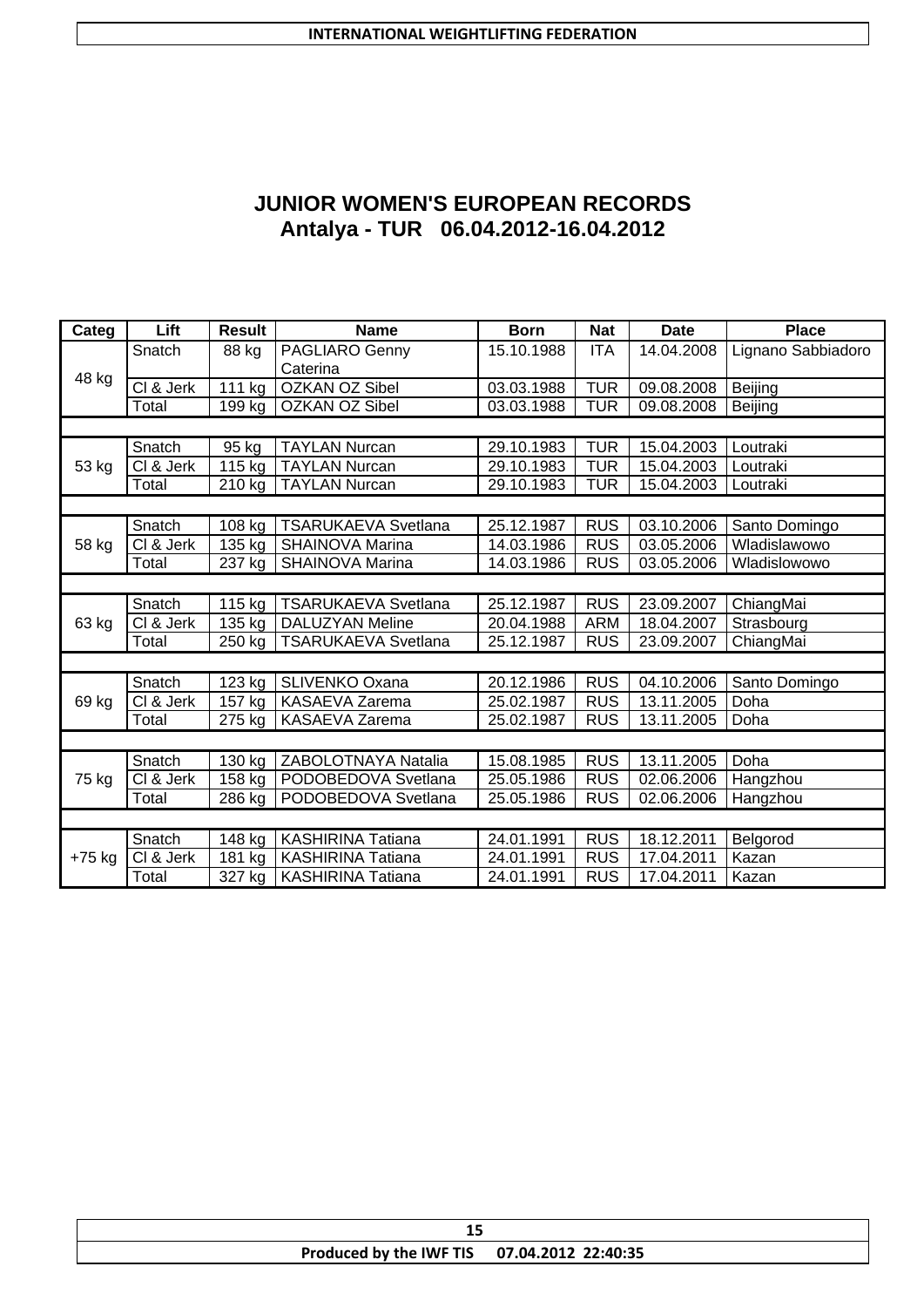# **YOUTH WOMEN'S EUROPEAN RECORDS Antalya - TUR 06.04.2012-16.04.2012**

| Categ    | Lift      | <b>Result</b>        | <b>Name</b>                | <b>Born</b>             | <b>Nat</b> | <b>Date</b> | <b>Place</b>  |
|----------|-----------|----------------------|----------------------------|-------------------------|------------|-------------|---------------|
|          | Snatch    | 77 kg                | <b>OKUR Saziye</b>         | 23.02.1992              | <b>TUR</b> | 08.09.2009  | Eilat         |
| 44 kg    | CI & Jerk | 92 kg                | <b>OKUR Saziye</b>         | 23.02.1992              | <b>TUR</b> | 08.09.2009  | Eilat         |
|          | Total     | 169 kg               | OKUR Saziye                | 23.02.1992              | <b>TUR</b> | 08.09.2009  | Eilat         |
|          |           |                      |                            |                         |            |             |               |
|          | Snatch    | 79 kg                | <b>OKUR Saziye</b>         | 23.02.1992              | <b>TUR</b> | 28.07.2009  | Landskrona    |
| 48 kg    | CI & Jerk | 97 kg                | <b>OKUR Saziye</b>         | 23.02.1992              | <b>TUR</b> | 28.07.2009  | Landskrona    |
|          | Total     | 176 kg               | <b>OKUR Saziye</b>         | 23.02.1992              | <b>TUR</b> | 28.07.2009  | Landskrona    |
|          |           |                      |                            |                         |            |             |               |
|          | Snatch    | 87 kg                | KOSTOVA Boyanka            | 10.05.1993              | <b>BUL</b> | 06.04.2010  | <b>Minsk</b>  |
| 53 kg    | CI & Jerk | 112 kg               | KOSTOVA Boyanka            | $\overline{10.05.1993}$ | <b>BUL</b> | 06.04.2010  | Minsk         |
|          | Total     | 199 kg               | KOSTOVA Boyanka            | 10.05.1993              | <b>BUL</b> | 06.04.2010  | <b>Minsk</b>  |
|          |           |                      |                            |                         |            |             |               |
|          | Snatch    | 93 kg                | <b>AKHMETOVA Diana</b>     | 21.09.1994              | <b>RUS</b> | 20.05.2010  | Valencia      |
| 58 kg    | CI & Jerk | 117 kg               | <b>TSARUKAEVA Svetlana</b> | 25.12.1987              | <b>RUS</b> | 22.09.2004  | <b>Burgas</b> |
|          | Total     | 207 kg               | <b>TSARUKAEVA Svetlana</b> | 25.12.1987              | <b>RUS</b> | 22.09.2004  | <b>Burgas</b> |
|          |           |                      |                            |                         |            |             |               |
|          | Snatch    | 107 kg               | SAVENKO Viktoriya          | 28.05.1988              | <b>RUS</b> | 21.05.2005  | <b>Busan</b>  |
| 63 kg    | CI & Jerk | 128 kg               | SAVENKO Viktoriya          | 28.05.1988              | <b>RUS</b> | 21.05.2005  | <b>Busan</b>  |
|          | Total     | 235 kg               | SAVENKO Viktoriya          | 28.05.1988              | <b>RUS</b> | 21.05.2005  | <b>Busan</b>  |
|          |           |                      |                            |                         |            |             |               |
|          | Snatch    | $\overline{117}$ kg  | <b>KASAEVA Zarema</b>      | 25.02.1987              | <b>RUS</b> | 19.08.2004  | Athens        |
| 69 kg    | CI & Jerk | 145 kg               | KASAEVA Zarema             | 25.02.1987              | <b>RUS</b> | 19.08.2004  | Athens        |
|          | Total     | 262 kg               | <b>KASAEVA Zarema</b>      | 25.02.1987              | <b>RUS</b> | 19.08.2004  | Athens        |
|          |           |                      |                            |                         |            |             |               |
|          | Snatch    | $\overline{1}$ 20 kg | <b>KASHIRINA Tatiana</b>   | 24.01.1991              | <b>RUS</b> | 20.09.2008  | Durres        |
| $+69$ kg | CI & Jerk | 150 kg               | <b>KASHIRINA Tatiana</b>   | 24.01.1991              | <b>RUS</b> | 20.09.2008  | Durres        |
|          | Total     | 270 kg               | <b>KASHIRINA Tatiana</b>   | 24.01.1991              | <b>RUS</b> | 20.09.2008  | <b>Durres</b> |

| Produced by the IWF TIS 07.04.2012 22:40:41 |  |  |  |  |
|---------------------------------------------|--|--|--|--|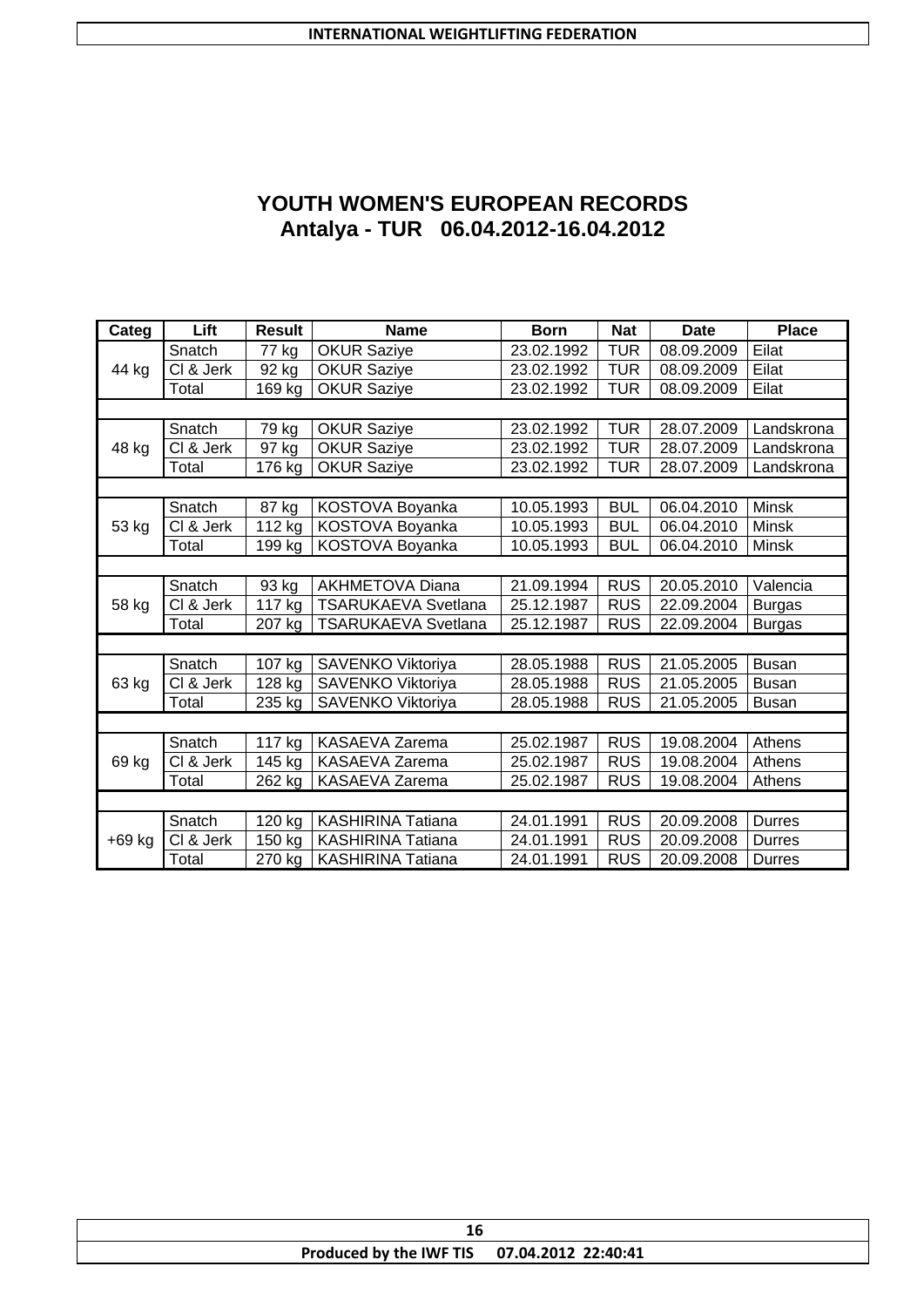| <b>MEN'S EUROPEAN RECORDS</b>       |
|-------------------------------------|
| Antalya - TUR 06.04.2012-16.04.2012 |

| Categ                   | Lift                   | <b>Result</b> | <b>Name</b>                      | <b>Born</b> | <b>Nat</b> | <b>Date</b> | <b>Place</b> |
|-------------------------|------------------------|---------------|----------------------------------|-------------|------------|-------------|--------------|
|                         | Snatch                 | 138 kg        | <b>MUTLU Halil</b>               | 14.07.1973  | <b>TUR</b> | 04.11.2001  | Antalya      |
| 56 kg                   | CI & Jerk              | 168 kg        | <b>MUTLU Halil</b>               | 14.07.1973  | <b>TUR</b> | 24.04.2001  | Trencin      |
|                         | Total                  | 305 kg        | <b>MUTLU Halil</b>               | 14.07.1973  | <b>TUR</b> | 16.09.2000  | Sydney       |
|                         |                        |               |                                  |             |            |             |              |
|                         | Snatch                 | 150 kg        | PECHALOV Nikolai                 | 30.05.1970  | <b>CRO</b> | 17.09.2000  | Sydney       |
| 62 kg                   | $\overline{CI}$ & Jerk | 181 kg        | <b>OLESCHUK Gennady</b>          | 28.05.1975  | <b>BLR</b> | 05.11.2001  | Antalya      |
|                         | Total                  | 325 kg        | PECHALOV Nikolai                 | 30.05.1970  | <b>CRO</b> | 26.04.2000  | Sofia        |
|                         |                        |               |                                  |             |            |             |              |
|                         | Snatch                 | 165 kg        | <b>MARKOV Georgi</b>             | 12.03.1978  | <b>BUL</b> | 20.09.2000  | Sydney       |
| 69 kg                   | $\overline{CI}$ & Jerk | 196 kg        | <b>BOEVSKI Galabin</b>           | 19.12.1974  | <b>BUL</b> | 20.09.2000  | Sydney       |
| 77 kg<br>85 kg<br>94 kg | Total                  | 357 kg        | <b>BOEVSKI Galabin</b>           | 19.12.1974  | <b>BUL</b> | 24.11.1999  | Athens       |
|                         |                        |               |                                  |             |            |             |              |
|                         | Snatch                 | 173 kg        | <b>MARTIROSJAN Tigran Gevorg</b> | 09.06.1988  | <b>ARM</b> | 23.09.2010  | Antalya      |
|                         | CI & Jerk              | 210 kg        | PEREPETCHENOV Oleg               | 06.09.1975  | <b>RUS</b> | 27.04.2001  | Trencin      |
|                         | Total                  | 377 kg        | ZHELIAZKOV Plamen                | 14.05.1972  | <b>BUL</b> | 27.03.2002  | Doha         |
|                         |                        |               |                                  |             |            |             |              |
|                         | Snatch                 | 187 kg        | RYBAKOU Andrei                   | 04.03.1982  | <b>BLR</b> | 22.09.2007  | Chiang Mai   |
|                         | $\overline{CI}$ & Jerk | 217 kg        | <b>VANEV Zlatan</b>              | 29.03.1973  | <b>BUL</b> | 23.11.2002  | Warsaw       |
|                         | Total                  | 394 kg        | RYBAKOU Andrei                   | 04.03.1982  | <b>BLR</b> | 15.08.2008  | Beijing      |
|                         |                        |               |                                  |             |            |             |              |
|                         | Snatch                 | 188 kg        | <b>KAKHIASVILIS Akakios</b>      | 13.07.1969  | <b>GRE</b> | 27.11.1999  | Athens       |
|                         | CI & Jerk              | 232 kg        | <b>KOLECKI Szymon</b>            | 30.09.1981  | POL        | 29.04.2000  | Sofia        |
|                         | Total                  | 412 kg        | <b>KAKHIASVILIS Akakios</b>      | 13.07.1969  | <b>GRE</b> | 27.11.1999  | Athens       |
|                         |                        |               |                                  |             |            |             |              |
|                         | Snatch                 | 200 kg        | <b>ARAMNAU Andrei</b>            | 17.04.1988  | <b>BLR</b> | 18.08.2008  | Beijing      |
| 105 kg                  | CI & Jerk              | 238 kg        | <b>BEJANYAN David</b>            | 06.09.1988  | <b>RUS</b> | 17.12.2011  | Belgorod     |
|                         | Total                  | 436 kg        | <b>ARAMNAU Andrei</b>            | 17.04.1988  | <b>BLR</b> | 18.08.2008  | Beijing      |
|                         |                        |               |                                  |             |            |             |              |
|                         | Snatch                 | 211 kg        | <b>CHIGISHEV Evgeny</b>          | 28.05.1979  | <b>RUS</b> | 17.11.2005  | Doha         |
| $+105$ kg               | CI & Jerk              | 260 kg        | <b>WELLER Ronny</b>              | 22.07.1969  | <b>GER</b> | 03.05.1998  | Riesa        |
|                         | Total                  | 467 kg        | <b>WELLER Ronny</b>              | 22.07.1969  | <b>GER</b> | 26.09.2000  | Sydney       |

| Produced by the IWF TIS 07.04.2012 22:40:49 |  |  |  |  |
|---------------------------------------------|--|--|--|--|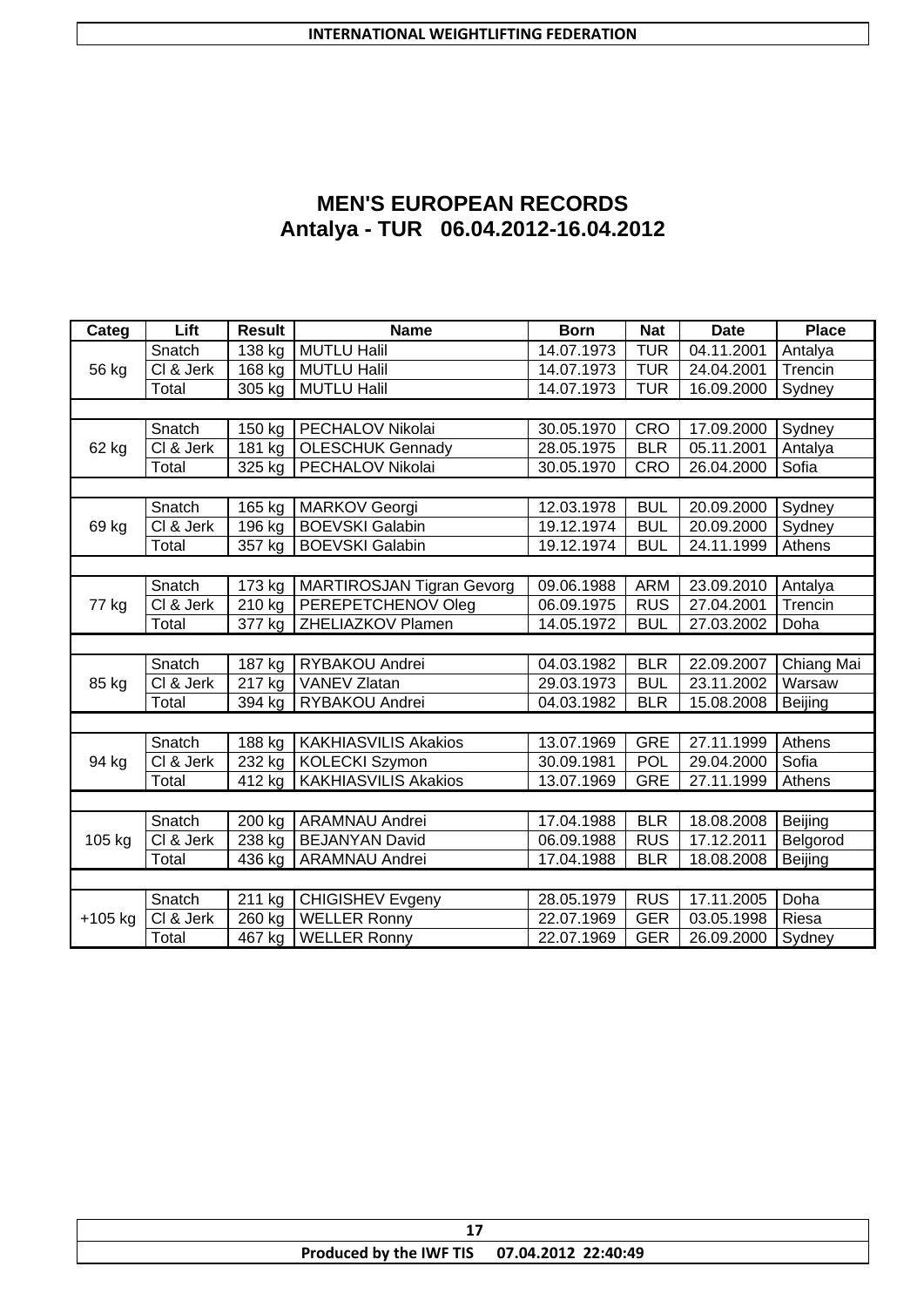# **JUNIOR MEN'S EUROPEAN RECORDS Antalya - TUR 06.04.2012-16.04.2012**

| Categ     | Lift      | <b>Result</b>       | <b>Name</b>                | <b>Born</b> | <b>Nat</b> | <b>Date</b> | <b>Place</b>       |
|-----------|-----------|---------------------|----------------------------|-------------|------------|-------------|--------------------|
|           | Snatch    | 122 kg              | <b>HRISTOV Valentin</b>    | 30.03.1994  | <b>AZE</b> | 05.11.2011  | Paris              |
| 56 kg     | CI & Jerk | 154 kg              | <b>HRISTOV Valentin</b>    | 30.03.1994  | <b>AZE</b> | 05.11.2011  | Paris              |
|           | Total     | 276 kg              | <b>HRISTOV Valentin</b>    | 30.03.1994  | <b>AZE</b> | 05.11.2011  | Paris              |
|           |           |                     |                            |             |            |             |                    |
|           | Snatch    | 138 kg              | FILEV Ivaylo               | 01.05.1967  | <b>BUL</b> | 19.09.2007  | ChiangMai          |
| 62 kg     | CI & Jerk | 167 kg              | PERTOSYAN Segey            | 07.06.1988  | <b>RUS</b> | 16.04.2008  | Lignano Sabbiadoro |
|           | Total     | 302 kg              | PERTOSYAN Segey            | 07.06.1988  | <b>RUS</b> | 16.04.2008  | Lignano Sabbiadoro |
|           |           |                     |                            |             |            |             |                    |
|           | Snatch    | 158 kg              | MARTIROSYAN Tigran         | 09.06.1988  | <b>ARM</b> | 17.04.2008  | Lignano Sabbiadoro |
|           |           |                     | Gevorg                     |             |            |             |                    |
| 69 kg     | CI & Jerk | $189$ kg            | <b>RAZVAN Martin</b>       | 22.12.1991  | ROU        | 16.06.2010  | Sofia              |
|           | Total     | 346 kg              | <b>MARTIROSYAN Tigran</b>  | 09.06.1988  | <b>ARM</b> | 17.04.2008  | Lignano Sabbiadoro |
|           |           |                     | Gevorg                     |             |            |             |                    |
|           |           |                     |                            |             |            |             |                    |
|           | Snatch    | $\overline{172}$ kg | <b>SAGIR Taner</b>         | 13.03.1985  | <b>TUR</b> | 19.08.2004  | Athens             |
| 77 kg     | CI & Jerk | 202 kg              | <b>SAGIR Taner</b>         | 13.03.1985  | <b>TUR</b> | 19.08.2004  | Athens             |
|           | Total     | 375 kg              | <b>SAGIR Taner</b>         | 13.03.1985  | <b>TUR</b> | 19.08.2004  | Athens             |
|           |           |                     |                            |             |            |             |                    |
|           | Snatch    | $\overline{182}$ kg | RYBAKOU Andrei             | 04.03.1982  | <b>BLR</b> | 02.06.2002  | Havirov            |
| 85 kg     | CI & Jerk | 212 kg              | <b>AUKHADOV Apti</b>       | 18.11.1992  | <b>RUS</b> | 15.06.2011  | Kazan              |
|           | Total     | 385 kg              | <b>AUKHADOV Apti</b>       | 18.11.1992  | <b>RUS</b> | 15.06.2011  | Kazan              |
|           |           |                     |                            |             |            |             |                    |
|           | Snatch    | 185 kg              | <b>AKKAEV Khadjimourad</b> | 23.03.1985  | <b>RUS</b> | 29.05.2004  | <b>Minsk</b>       |
| 94 kg     | CI & Jerk | 232 kg              | <b>KOLECKI Szymon</b>      | 30.09.1981  | <b>POL</b> | 29.04.2000  | Sofia              |
|           | Total     | 412 kg              | <b>KOLECKI Szymon</b>      | 30.09.1981  | POL        | 29.04.2000  | Sofia              |
|           |           |                     |                            |             |            |             |                    |
|           | Snatch    | 200 kg              | <b>ARAMNAU Andrei</b>      | 17.04.1988  | <b>BLR</b> | 18.08.2008  | Beijing            |
| 105 kg    | CI & Jerk | 236 kg              | <b>ARAMNAU Andrei</b>      | 17.04.1988  | <b>BLR</b> | 18.08.2008  | Beijing            |
|           | Total     | 436 kg              | <b>ARAMNAU Andrei</b>      | 17.04.1988  | <b>BLR</b> | 18.08.2008  | Beijing            |
|           |           |                     |                            |             |            |             |                    |
|           | Snatch    | $\overline{197}$ kg | PISAREV Evgeny             | 17.08.1988  | <b>RUS</b> | 20.09.2008  | <b>Durres</b>      |
| $+105$ kg | CI & Jerk | $\overline{2}40$ kg | <b>UDACHIN Artem</b>       | 26.03.1980  | <b>UKR</b> | 09.07.2000  | Prague             |
|           | Total     | $432$ kg            | <b>ALEKSANYAN Ruben</b>    | 14.03.1990  | <b>ARM</b> | 11.04.2010  | <b>Minsk</b>       |

| lС                                          |  |  |  |  |
|---------------------------------------------|--|--|--|--|
| Produced by the IWF TIS 07.04.2012 22:40:57 |  |  |  |  |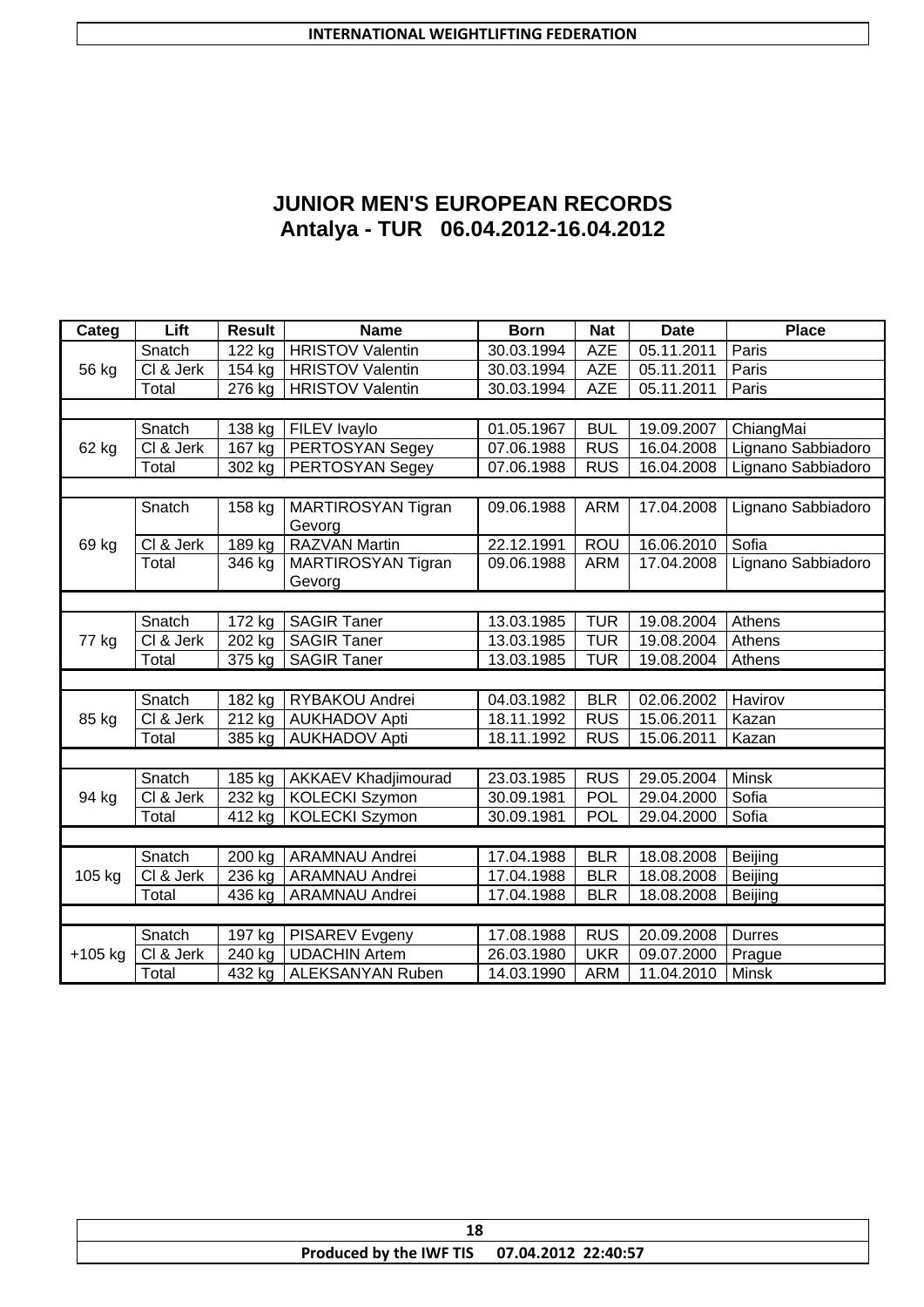# **YOUTH MEN'S EUROPEAN RECORDS Antalya - TUR 06.04.2012-16.04.2012**

| Categ    | Lift                      | <b>Result</b> | <b>Name</b>                  | <b>Born</b> | <b>Nat</b> | <b>Date</b> | <b>Place</b>      |
|----------|---------------------------|---------------|------------------------------|-------------|------------|-------------|-------------------|
|          | Snatch                    | 93 kg         | <b>CROITORU Florin lonut</b> | 25.08.1993  | <b>ROU</b> | 18.05.2010  | Valencia          |
| 50 kg    | CI & Jerk                 | 115 kg        | <b>SUKHANOV Pavel</b>        | 29.04.1988  | <b>RUS</b> | 28.07.2004  | Stavanger         |
|          | Total                     | 207 kg        | <b>CROITORU Florin lonut</b> | 25.08.1993  | ROU        | 18.05.2010  | Valencia          |
|          |                           |               |                              |             |            |             |                   |
|          | Snatch                    | 122 kg        | <b>HRISTOV Valentin</b>      | 30.03.1994  | <b>AZE</b> | 05.11.2011  | Paris             |
| 56 kg    | CI & Jerk                 | 154 kg        | <b>HRISTOV Valentin</b>      | 30.03.1994  | <b>AZE</b> | 05.11.2011  | Paris             |
|          | Total                     | 276 kg        | <b>HRISTOV Valentin</b>      | 30.03.1994  | <b>AZE</b> | 05.11.2011  | Paris             |
|          |                           |               |                              |             |            |             |                   |
|          | Snatch                    | 123 kg        | <b>TRASHA Gert</b>           | 31.01.1988  | <b>ALB</b> | 04.10.2005  | Trencin           |
|          | CI & Jerk                 | 153 kg        | <b>BUCI Antoniu V.</b>       | 21.01.1990  | <b>ROU</b> | 09.10.2007  | Puerto de la Cruz |
| 62 kg    |                           |               |                              |             |            |             | <b>Tenerife</b>   |
|          | Total                     | 273 kg        | <b>BUCI Antoniu V.</b>       | 21.01.1990  | <b>ROU</b> | 09.10.2007  | Puerto de la Cruz |
|          |                           |               |                              |             |            |             | Tenerife          |
|          |                           |               |                              |             |            |             |                   |
|          | Snatch                    | 142 kg        | MARTIROSYAN Tigran           | 09.06.1988  | <b>ARM</b> | 05.10.2005  | Trencin           |
| 69 kg    |                           |               | Gevorg                       |             |            |             |                   |
|          | CI & Jerk                 | 173 kg        | <b>GULIYEV Firidun</b>       | 25.06.1994  | <b>AZE</b> | 13.09.2011  | <b>Bucharest</b>  |
|          | Total                     | 310 kg        | <b>QERIMAJ Erkand</b>        | 10.08.1988  | <b>ALB</b> | 05.10.2005  | Trencin           |
|          |                           |               |                              |             |            |             |                   |
|          | Snatch                    | 147 kg        | <b>AUKADOV Apti</b>          | 18.11.1992  | <b>RUS</b> | 25.07.2008  | Amiens            |
| 77 kg    | CI & Jerk                 | 182 kg        | MELIKYAN Aghvan              | 14.09.1988  | <b>ARM</b> | 05.10.2005  | Trencin           |
|          | Total                     | 328 kg        | MELIKYAN Aghvan              | 14.09.1988  | <b>ARM</b> | 05.10.2005  | Trencin           |
|          |                           |               |                              |             |            |             |                   |
|          | Snatch                    | 163 kg        | <b>AUKADOV Apti</b>          | 18.11.1992  | <b>RUS</b> | 19.06.2009  | <b>Bucharest</b>  |
| 85 kg    | $\overline{CI\ & S}$ Jerk | 195 kg        | <b>KOURTIDIS Nikolaos</b>    | 01.04.1986  | <b>GRE</b> | 23.08.2003  | Dortmund          |
|          | Total                     | 356 kg        | <b>AUKADOV Apti</b>          | 18.11.1992  | <b>RUS</b> | 19.06.2009  | <b>Bucharest</b>  |
|          |                           |               |                              |             |            |             |                   |
|          | Snatch                    | 174 kg        | <b>KOSOV Alexey</b>          | 29.07.1994  | <b>RUS</b> | 17.12.2011  | Belgorod          |
| 94 kg    | CI & Jerk                 | $207$ kg      | <b>KASABIEV Arsen</b>        | 15.11.1987  | <b>GEO</b> | 24.08.2004  | Athens            |
|          | Total                     | 375 kg        | <b>ARAMNAU Andrei</b>        | 17.04.1988  | <b>BLR</b> | 07.10.2005  | Trencin           |
|          |                           |               |                              |             |            |             |                   |
|          | Snatch                    | 181 kg        | <b>MINASIAN Gor</b>          | 24.10.1994  | <b>ARM</b> | 28.08.2011  | Ciechanow         |
| $+94$ kg | CI & Jerk                 | 220 kg        | ALEKSANYAN Ruben             | 14.03.1990  | <b>ARM</b> | 26.09.2007  | ChiangMai         |
|          | Total                     | $395$ kg      | <b>ALEKSANYAN Ruben</b>      | 14.03.1990  | <b>ARM</b> | 26.09.2007  | ChiangMai         |

|  | Produced by the IWF TIS 07.04.2012 22:41:05 |  |  |  |
|--|---------------------------------------------|--|--|--|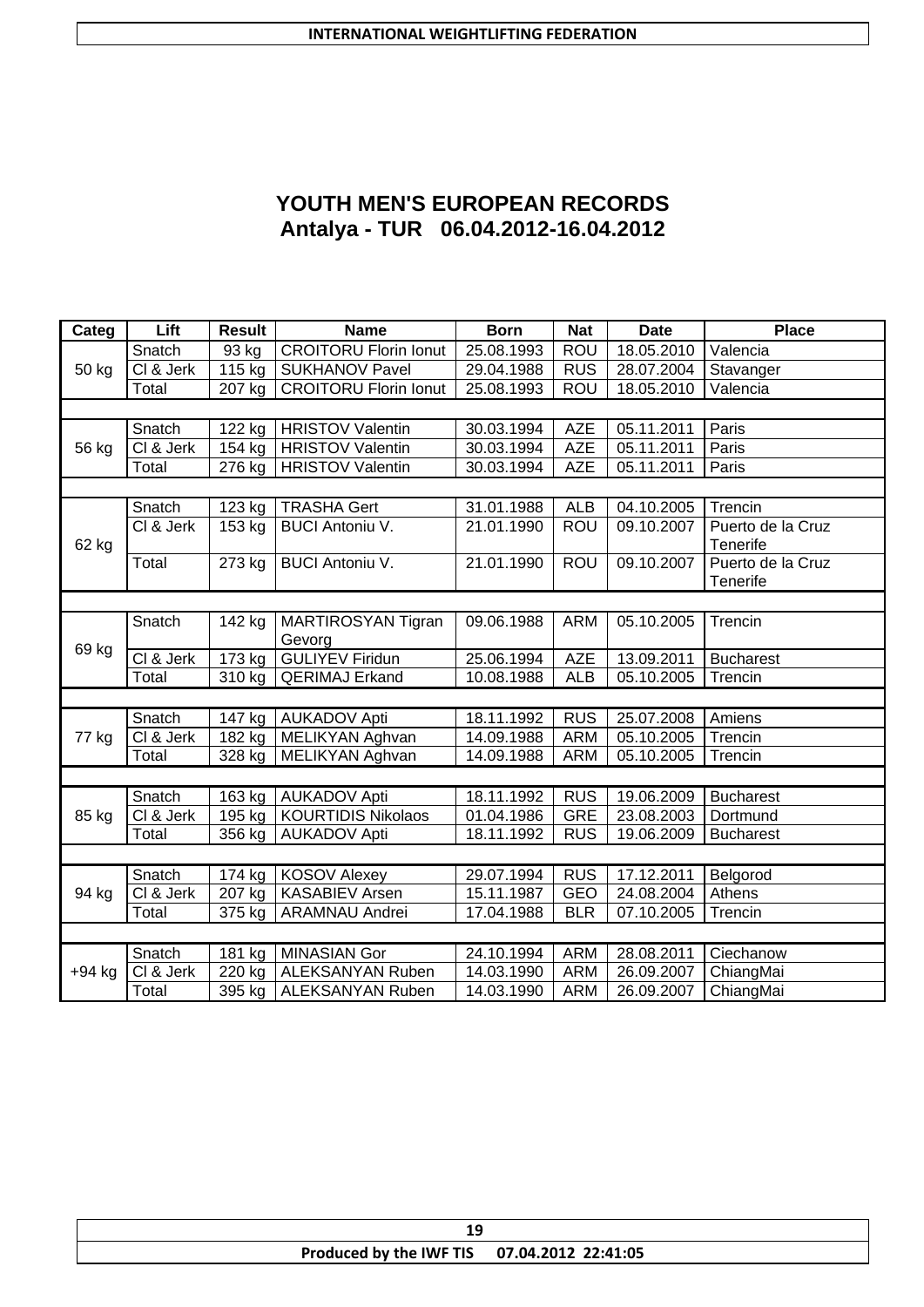# **START LIST Women 48kg B Antalya - TUR 06.04.2012-16.04.2012**

### **Competition start: 09.04.2012 11:30 Weigh-in start: 09:30**

|                | ā   | <b>NAME</b>               | <b>NATION</b><br><b>BORN</b> |            | ENTRY | ທ<br>ပ<br>三92<br><b>DPE</b><br><b>AMPIO</b><br>ᇰ<br>EUR<br>Ň<br>N<br>공 |  |  | る<br>≃<br>ш<br>O<br>正正<br>QUALIFIC<br>EUROI<br>EVENT |  |   |
|----------------|-----|---------------------------|------------------------------|------------|-------|------------------------------------------------------------------------|--|--|------------------------------------------------------|--|---|
|                |     |                           |                              |            |       | S                                                                      |  |  | S                                                    |  | Y |
| 1              | 31  | <b>SUOJANEN Tea</b>       | 15.02.1982                   | <b>FIN</b> | 115   | 48                                                                     |  |  |                                                      |  |   |
| $\overline{2}$ | 45  | STEPANOVA Aleksandra      | 03.07.1991                   | LTU        | 150   | 48                                                                     |  |  | 48                                                   |  |   |
| 3              | 109 | <b>CALVINO Joanne</b>     | 18.08.1980                   | GBR        | 150   | 48                                                                     |  |  |                                                      |  |   |
| 4              | 129 | <b>VEZNIKOVA Veronika</b> | 31.01.1990                   | <b>CZE</b> | 121   | 48                                                                     |  |  | 48                                                   |  |   |
| 5              | 141 | <b>KLIMPAROVA Petra</b>   | 13.02.1976                   | <b>CZE</b> | 115   | 48                                                                     |  |  | 48                                                   |  |   |
| 6              | 143 | D ALESSANDRO Giovanna     | 22.07.1982                   | ITA        | 155   | 48                                                                     |  |  | 48                                                   |  |   |
|                | 254 | POWELL Hannah             | 12.12.1992                   | GBR        | 150   | 48                                                                     |  |  |                                                      |  |   |

|                                                                                                                                                                                                                                                                                                                                                                                        | <b>DEVILLE F</b>                                                                                      |
|----------------------------------------------------------------------------------------------------------------------------------------------------------------------------------------------------------------------------------------------------------------------------------------------------------------------------------------------------------------------------------------|-------------------------------------------------------------------------------------------------------|
|                                                                                                                                                                                                                                                                                                                                                                                        | <b>PERPARIN</b>                                                                                       |
|                                                                                                                                                                                                                                                                                                                                                                                        |                                                                                                       |
|                                                                                                                                                                                                                                                                                                                                                                                        | 3. McNIVE                                                                                             |
|                                                                                                                                                                                                                                                                                                                                                                                        |                                                                                                       |
|                                                                                                                                                                                                                                                                                                                                                                                        | MICHL Jiri                                                                                            |
|                                                                                                                                                                                                                                                                                                                                                                                        |                                                                                                       |
|                                                                                                                                                                                                                                                                                                                                                                                        | <b>STEFANIK</b>                                                                                       |
|                                                                                                                                                                                                                                                                                                                                                                                        |                                                                                                       |
|                                                                                                                                                                                                                                                                                                                                                                                        |                                                                                                       |
| PRESIDENT OF JURY: MATTINGSDAL Per NOR<br>MEMBERS OF JURY: KROL Petr CZE<br><b>CENTER REFEREE: DALMAU Enric ESP</b><br><b>REFEREES: 1. KOSTOVA Eli BUL</b><br><b>RESERVE REFEREE: OFFERMANN Denis CYP</b><br><b>DOCTORS:</b> IRANI Michael Dr. GBR<br><b>TIMEKEEPER: ALAVERDYAN Pashik ARM</b><br><b>TECHNICAL CONTROLLERS: RIMBOCK Karl GER</b><br>CHIEF MARSHAL: SOCKO Agnieszka POL | <b>MEMBERS OF JURY: RIMBOCK-PEYA Katharina AUT</b><br><b>SECRETARIES: CASADEI ERCOLANI Marino SMR</b> |

**Rene LUX M Ferunaj ALB** 

 $RN$  John SCO

Dr. CZE

Jan SVK

| <b>RECORDS</b>             | <b>LIFT</b>       | <b>SENIOR</b>          | <b>JUNIOR</b>                  | YOUTH               |
|----------------------------|-------------------|------------------------|--------------------------------|---------------------|
| <b>WORLD</b>               | <b>SNATCH</b>     | 98 YANG Lian CHN       | 95 WANG Mingjuan CHN           | 88 TIAN Yuan CHN    |
|                            | <b>C&amp;JERK</b> | 121 TAYLAN Nurcan TUR  | 118 WANG Mingjuan CHN          | I116 TIAN Yuan CHN  |
|                            | <b>TOTAL</b>      | 1217 YANG Lian CHN     | 213 WANG Mingjuan CHN          | 190 TIAN Yuan CHN   |
| <b>EUROPEAN C&amp;JERK</b> | <b>SNATCH</b>     | 97 TAYLAN Nurcan TUR   | 88 PAGLIARO Genny Caterina ITA | 79 OKUR Saziye TUR  |
|                            |                   | 121 TAYLAN Nurcan TUR  | 1111 OZKAN OZ Sibel TUR        | 97 OKUR Sazive TUR  |
|                            | <b>TOTAL</b>      | 1214 TAYLAN Nurcan TUR | 199 OZKAN OZ Sibel TUR         | 176 OKUR Saziye TUR |

| δu                                          |  |  |  |  |
|---------------------------------------------|--|--|--|--|
| Produced by the IWF TIS 07.04.2012 22:41:45 |  |  |  |  |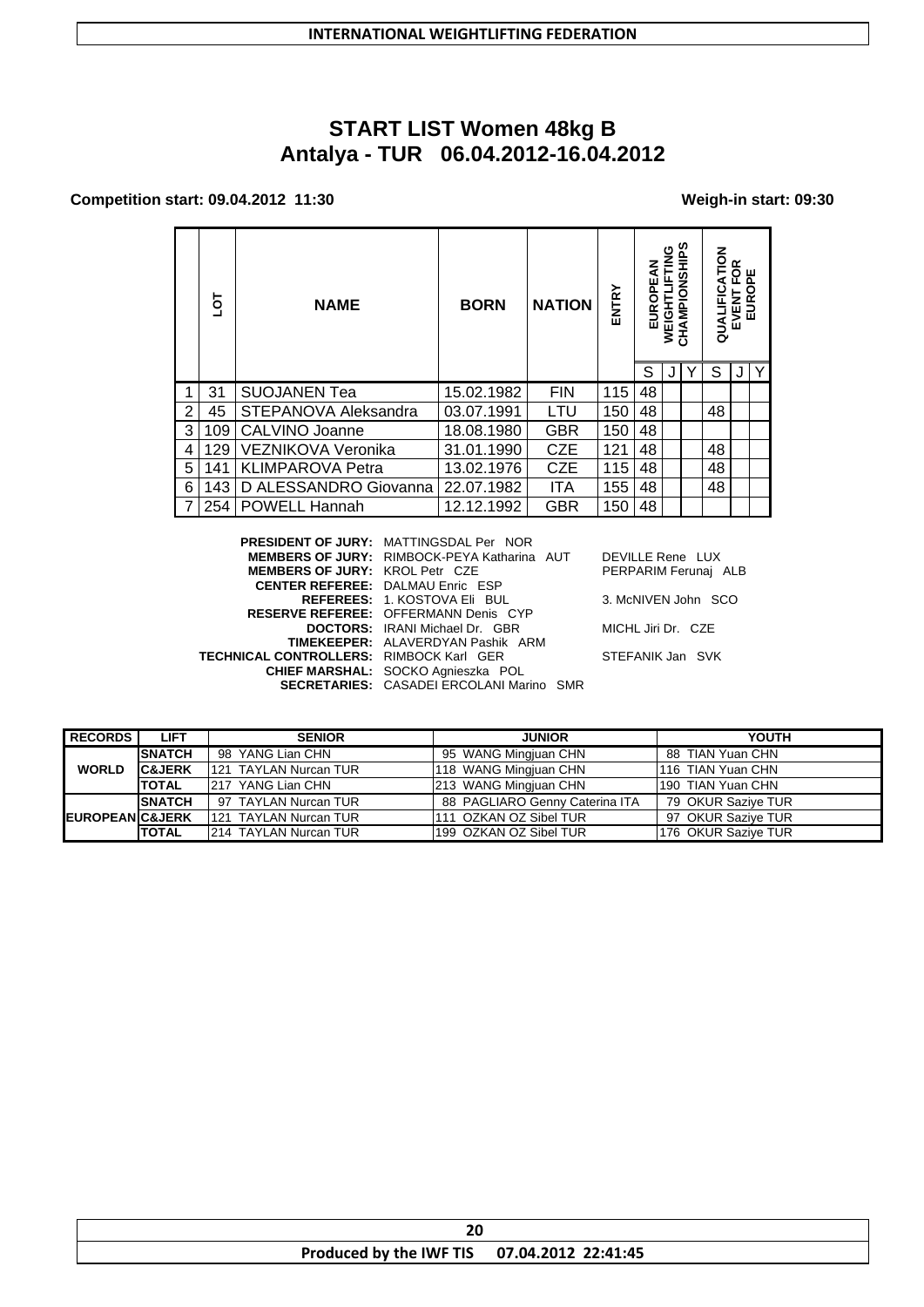# **START LIST Men 56kg B Antalya - TUR 06.04.2012-16.04.2012**

### **Competition start: 09.04.2012 14:00 Weigh-in start: 12:00**

|                | ā   | <b>NAME</b>               | <b>BORN</b>         | <b>NATION</b> | ENTRY | ₹<br>نع<br>6<br>EUR | CHAMPIONSHIPS<br>WEIGHTLIFTING |   | QUALIFICATION<br>≃<br>EVENT FOR<br>EUROPE |  |   |
|----------------|-----|---------------------------|---------------------|---------------|-------|---------------------|--------------------------------|---|-------------------------------------------|--|---|
|                |     |                           |                     |               |       | S                   |                                | Υ | S                                         |  | Υ |
| 1              | 146 | <b>LAHDEKORPI Arto</b>    | 24.06.1982          | <b>FIN</b>    | 180   | 56                  |                                |   | 56                                        |  |   |
| $\overline{2}$ | 173 | <b>SCARANTINO Mirco</b>   | 16.01.1995          | <b>ITA</b>    | 233   | 56                  |                                |   | 56                                        |  |   |
| 3              | 174 | <b>KUBIK Jakub</b>        | 16.03.1996          | <b>CZE</b>    | 160   | 56                  |                                |   |                                           |  |   |
| 4              | 226 | <b>PALKOVIC Michal</b>    | 28.10.1985          | <b>SVK</b>    | 200   | 56                  |                                |   | 56                                        |  |   |
| 5              | 259 | DI GIUSTO Michael         | 16.02.1995          | <b>ITA</b>    | 215   | 56                  |                                |   |                                           |  |   |
|                |     | <b>PRESIDENT OF JURY:</b> | MATTINGSDAI Per NOR |               |       |                     |                                |   |                                           |  |   |

|                                                | <b>PRESIDENT OF JURY: MATTINGSDAL Per NOR</b>      |                      |
|------------------------------------------------|----------------------------------------------------|----------------------|
|                                                | <b>MEMBERS OF JURY: RIMBOCK-PEYA Katharina AUT</b> | DEVILLE Rene LUX     |
| <b>MEMBERS OF JURY: KROL Petr CZE</b>          |                                                    | PERPARIM Ferunai ALB |
| <b>CENTER REFEREE: EVERI Matti FIN</b>         |                                                    |                      |
|                                                | <b>REFEREES: 1. HEUER Regina GER</b>               | 3. MASIC Nedim BIH   |
| <b>RESERVE REFEREE: MILMAN Marat ISR</b>       |                                                    |                      |
|                                                | <b>DOCTORS:</b> IRANI Michael Dr. GBR              | MICHL Jiri Dr. CZE   |
|                                                | <b>TIMEKEEPER: ALAVERDYAN Pashik ARM</b>           |                      |
| <b>TECHNICAL CONTROLLERS: RIMBOCK Karl GER</b> |                                                    | STEFANIK Jan SVK     |
|                                                | <b>CHIEF MARSHAL:</b> SOCKO Agnieszka POL          |                      |
|                                                | <b>SECRETARIES: CASADEI ERCOLANI Marino SMR</b>    |                      |
|                                                |                                                    |                      |

| PERPARIM Ferunaj ALB |  |
|----------------------|--|
| 3. MASIC Nedim BIH   |  |

| <b>RECORDS</b>              | <b>LIFT</b>       | <b>SENIOR</b>              | <b>JUNIOR</b>            | <b>YOUTH</b>             |
|-----------------------------|-------------------|----------------------------|--------------------------|--------------------------|
|                             | <b>ISNATCH</b>    | 1138 MUTLU Halil TUR       | 132 LONG Qingquan CHN    | 127 THACH Kim Tuan VIE   |
| <b>WORLD</b>                | <b>C&amp;JERK</b> | 1168 MUTLU Halil TUR       | 165 WU Wenxiong CHN      | 154 HRISTOV Valentin AZE |
|                             | <b>TOTAL</b>      | <b>305 MUTLU Halil TUR</b> | 292 LONG Qingquan CHN    | 277 THACH Kim Tuan VIE   |
|                             | <b>SNATCH</b>     | 138 MUTLU Halil TUR        | 122 HRISTOV Valentin AZE | 122 HRISTOV Valentin AZE |
| <b>IEUROPEAN C&amp;JERK</b> |                   | 168 MUTLU Halil TUR        | 154 HRISTOV Valentin AZE | 154 HRISTOV Valentin AZE |
|                             | <b>TOTAL</b>      | 1305 MUTLU Halil TUR       | 276 HRISTOV Valentin AZE | 276 HRISTOV Valentin AZE |

| - -                                         |  |  |  |  |  |
|---------------------------------------------|--|--|--|--|--|
| Produced by the IWF TIS 07.04.2012 22:41:53 |  |  |  |  |  |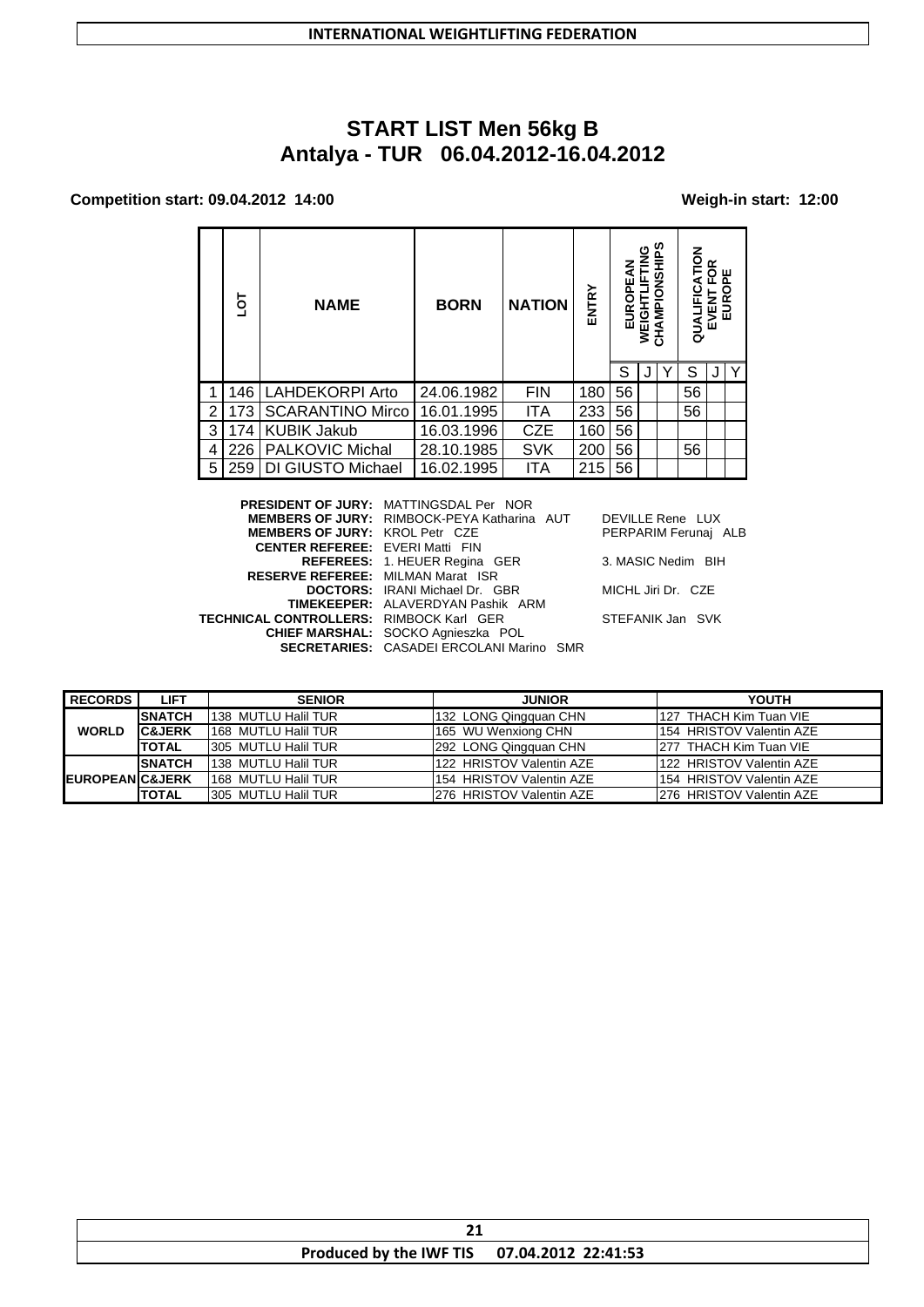# **START LIST Women 48kg A Antalya - TUR 06.04.2012-16.04.2012**

#### **Competition start: 09.04.2012 17:30 Weigh-in start: 15:30**

|                | ā   | <b>NAME</b>              | <b>NATION</b><br><b>BORN</b> |            | ENTRY | EUROPEAN | WEIGHTLIFTING | CHAMPIONSHIPS | 즐<br>₹<br>QUALIFIC | œ<br>O<br>ű.<br>$\mathbf{a}$<br>EVENT | ш<br>EURO    |
|----------------|-----|--------------------------|------------------------------|------------|-------|----------|---------------|---------------|--------------------|---------------------------------------|--------------|
|                |     |                          |                              |            |       | S        |               |               | S                  | J                                     | $\mathsf{Y}$ |
| 1              | 2   | <b>KARPINSKA Marzena</b> | 19.02.1988                   | <b>POL</b> | 185   | 48       |               |               |                    |                                       |              |
| $\overline{2}$ | 4   | <b>BARDIS Melanie</b>    | 13.05.1986                   | <b>FRA</b> | 170   | 48       |               |               | 48                 |                                       |              |
| 3              | 38  | PAGLIARO Genny Caterina  | 15.10.1988                   | <b>ITA</b> | 182   | 48       |               |               | 48                 |                                       |              |
| $\overline{4}$ | 85  | <b>MICHEL Anais</b>      | 16.01.1988                   | <b>FRA</b> | 162   | 48       |               |               | 48                 |                                       |              |
| 5              | 122 | <b>ANDRIES Elena</b>     | 21.09.1994                   | ROU        | 180   | 48       |               |               | 48                 |                                       |              |
| 6              | 179 | <b>JUAN Estefania</b>    | 17.08.1981                   | <b>ESP</b> | 164   | 48       |               |               | 48                 |                                       |              |
| $\overline{7}$ | 181 | <b>DRAGANOVA Natalia</b> | 06.11.1993                   | <b>BUL</b> | 170   | 48       |               |               |                    |                                       |              |
| 8              | 187 | <b>KARAGOZ Nurdan</b>    | 25.01.1987                   | TUR        | 180   | 48       |               |               |                    |                                       |              |
| 9              | 252 | <b>ANGELOVA Silviya</b>  | 22.06.1982                   | AZE        | 175   | 48       |               |               | 48                 |                                       |              |

**PRESIDENT OF JURY:** JOHANSSON Benny SWE **MEMBERS OF JURY:** TOFFOLET Luciano ITA CANNON Steve GBR **MEMBERS OF JURY:** DUUN Tryggve NOR GUCUYENER Suat TUR **CENTER REFEREE:** BAYHAN Ayhan TUR **REFEREES:** 1. HANCOCK Mary GBR 3. MIRILAS Christos GRE **RESERVE REFEREE:** TITOVA Svetlana RUS **DOCTORS:** CIOTTA Carmelo Dr. ITA **TIMEKEEPER:** TUDOR Casapu MDA **TECHNICAL CONTROLLERS:** CARUANA Jesmond MLT MENONI Daniel FRA **SECRETARIES:** CASADEI ERCOLANI Marino SMR

| <b>RECORDS</b>             | <b>LIFT</b>       | <b>SENIOR</b>                | <b>JUNIOR</b>                  | YOUTH               |
|----------------------------|-------------------|------------------------------|--------------------------------|---------------------|
| <b>WORLD</b>               | <b>SNATCH</b>     | 98 YANG Lian CHN             | 95 WANG Mingjuan CHN           | 88 TIAN Yuan CHN    |
|                            | <b>C&amp;JERK</b> | 1121 TAYLAN Nurcan TUR       | 118 WANG Mingjuan CHN          | I116 TIAN Yuan CHN  |
|                            | <b>TOTAL</b>      | 1217 YANG Lian CHN           | 213 WANG Mingjuan CHN          | 190 TIAN Yuan CHN   |
|                            | <b>SNATCH</b>     | 97 TAYLAN Nurcan TUR         | 88 PAGLIARO Genny Caterina ITA | 79 OKUR Saziye TUR  |
| <b>EUROPEAN C&amp;JERK</b> |                   | 121 TAYLAN Nurcan TUR        | 111 OZKAN OZ Sibel TUR         | 97 OKUR Saziye TUR  |
|                            | <b>TOTAL</b>      | <b>214 TAYLAN Nurcan TUR</b> | 1199  OZKAN OZ Sibel TUR       | 176 OKUR Saziye TUR |

| Produced by the IWF TIS 07.04.2012 22:42:00 |  |
|---------------------------------------------|--|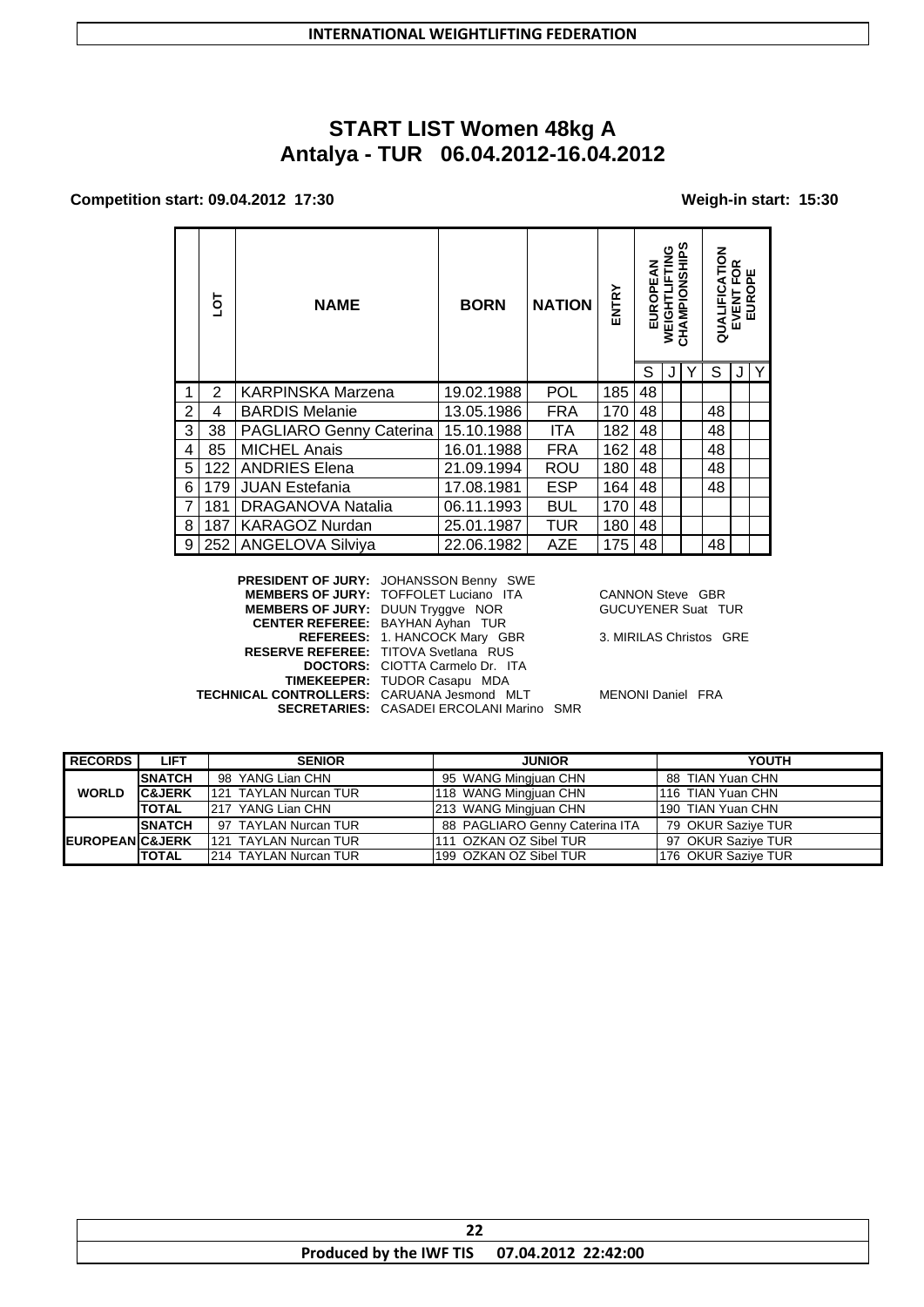# **START LIST Men 56kg A** Antalya - TUR 06.04.2012-16.04.2012

#### Competition start: 09.04.2012 20:00

#### Weigh-in start: 18:00

|   | ā   | <b>NAME</b>                     | <b>BORN</b> | <b>NATION</b> | ENTRY | 모<br>이<br>EUR | <b>UNIT</b><br>WEIGHTLIF | CHAMPIONSHIPS | š<br>E<br>đ<br>QUALIFIC | ≃<br>റ ш<br>EVENT | $\sigma$<br>EUR |
|---|-----|---------------------------------|-------------|---------------|-------|---------------|--------------------------|---------------|-------------------------|-------------------|-----------------|
|   |     |                                 |             |               |       | S             |                          |               | S                       |                   | l Y             |
|   | 19  | <b>OTERO Steven Michael</b>     | 29.07.1990  | <b>ESP</b>    | 237   | 56            |                          |               | 56                      |                   |                 |
| 2 | 28  | <b>BRACHI Josue</b>             | 08.09.1992  | <b>ESP</b>    | 238   | 56            |                          |               | 56                      |                   |                 |
| 3 | 41  | <b>MURADOV Asen</b>             | 01.08.1991  | <b>BUL</b>    | 265   | 56            |                          |               | 56                      |                   |                 |
| 4 | 66  | SIRGHI Oleg                     | 09.07.1987  | <b>MDA</b>    | 265   | 56            |                          |               | 56                      |                   |                 |
| 5 | 94  | <b>KILIC Gokhan</b>             | 06.01.1988  | <b>TUR</b>    | 260   | 56            |                          |               |                         |                   |                 |
| 6 | 166 | PRZEPIORKIEWICZ Maciej          | 14.11.1987  | POL           | 251   | 56            |                          |               |                         |                   |                 |
|   | 167 | <b>ARTUC Sedat</b>              | 09.06.1976  | TUR           | 250   | 56            |                          |               |                         |                   |                 |
| 8 | 264 | <b>HRISTOV SNEZHEV Valentin</b> | 30.03.1994  | <b>AZE</b>    | 270   | 56            |                          |               |                         |                   |                 |

PRESIDENT OF JURY: JOHANSSON Benny SWE MEMBERS OF JURY: TOFFOLET Luciano ITA<br>MEMBERS OF JURY: DUUN Tryggve NOR **CANNON Steve GBR** GUCUYENER Suat TUR CENTER REFEREE: AKKAYA Harun TUR REFEREES: 1. BEITER Tina DEN 3. GIORGETA Ion ROU RESERVE REFEREE: NAZAROV Vahid AZE DOCTORS: CIOTTA Carmelo Dr. ITA TIMEKEEPER: TUDOR Casapu MDA TECHNICAL CONTROLLERS: CARUANA Jesmond MLT MENONI Daniel FRA **SECRETARIES:** CASADEI ERCOLANI Marino SMR

**RECORDS LIFT SENIOR JUNIOR YOUTH SNATCH** 138 MUTLU Halil TUR 127 THACH Kim Tuan VIE 132 LONG Qingquan CHN **WORLD C&JERK** 168 MUTLU Halil TUR 165 WU Wenxiong CHN 154 HRISTOV Valentin AZE 292 LONG Qingquan CHN 277 THACH Kim Tuan VIE **TOTAL** 305 MUTLU Halil TUR **SNATCH** 138 MUTLU Halil TUR 122 HRISTOV Valentin AZE 122 HRISTOV Valentin AZE EUROPEAN C&JERK 168 MUTLU Halil TUR 154 HRISTOV Valentin AZE 154 HRISTOV Valentin AZE **TOTAL** 305 MUTLU Halil TUR 276 HRISTOV Valentin AZE 276 HRISTOV Valentin AZE

| Produced by the IWF TIS 07.04.2012 22:42:06 |  |
|---------------------------------------------|--|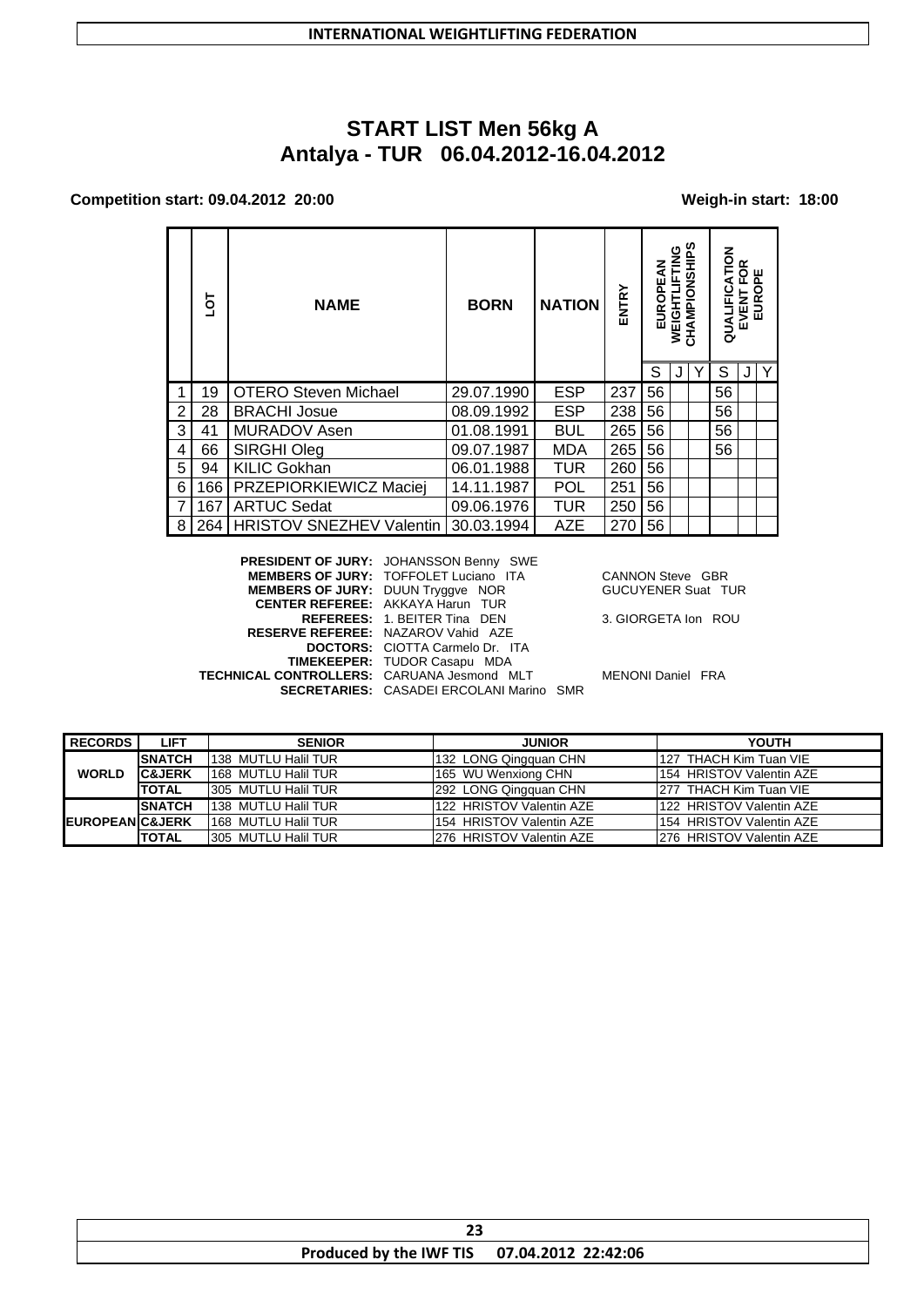# **START LIST Women 53kg B** Antalya - TUR 06.04.2012-16.04.2012

### Competition start: 10.04.2012 12:30

### Weigh-in start: 10:30

|                | ā   | <b>NAME</b>                    | <b>BORN</b> | <b>NATION</b> | ENTRY | ₹<br>EUROPE | 9<br>N<br>뇩<br><b>WEIGHTI</b> | ທ<br>CHAMPIONSHIP | <b>NOLY</b><br>QUALIFIC | ≃<br>EVENT FOI<br>EUROPE |   |
|----------------|-----|--------------------------------|-------------|---------------|-------|-------------|-------------------------------|-------------------|-------------------------|--------------------------|---|
|                |     |                                |             |               |       | S           |                               |                   | S                       |                          | Y |
|                | 7   | BERCHI Dana                    | 11.03.1990  | ROU           | 185   | 53          |                               |                   | 53                      |                          |   |
| $\overline{2}$ | 13  | <b>EJSTRUP Christina Trier</b> | 28.04.1985  | <b>DEN</b>    | 150   | 53          |                               |                   | 53                      |                          |   |
| 3              | 26  | <b>BENTELI Konstantina</b>     | 24.08.1993  | <b>GRE</b>    | 155   | 53          |                               |                   |                         |                          |   |
| 4              | 64  | <b>ANDRIEUX Virginie</b>       | 21.03.1980  | <b>FRA</b>    | 178   | 53          |                               |                   | 53                      |                          |   |
| 5              | 103 | <b>GUERRERO Abigail</b>        | 18.07.1978  | <b>ESP</b>    | 164   | 53          |                               |                   | 53                      |                          |   |
| 6              | 110 | ATHANASIADOU Anna              | 13.02.1981  | <b>GRE</b>    | 160   | 53          |                               |                   |                         |                          |   |
|                | 197 | LOMBARDO Jennifer              | 24.06.1991  | ITA           | 173   | 53          |                               |                   | 53                      |                          |   |
| 8              | 202 | <b>KUKKONEN Sini</b>           | 24.05.1986  | <b>FIN</b>    | 135   | 53          |                               |                   |                         |                          |   |
| 9              | 258 | <b>BERNTSSON Lena</b>          | 04.11.1978  | <b>SWE</b>    | 160   | 53          |                               |                   | 53                      |                          |   |
| 10             |     | 262   LORENTZ Manon            | 17.07.1991  | FRA           | 172   | 53          |                               |                   |                         |                          |   |

|                                                   | PRESIDENT OF JURY: JOHANSSON Benny SWE          |   |
|---------------------------------------------------|-------------------------------------------------|---|
|                                                   | <b>MEMBERS OF JURY: TOFFOLET Luciano ITA</b>    | C |
| MEMBERS OF JURY: DUUN Tryggve NOR                 |                                                 | C |
|                                                   | <b>CENTER REFEREE: HEUER Regina GER</b>         |   |
|                                                   | REFEREES: 1. MASIC Nedim BIH                    | 3 |
| <b>RESERVE REFEREE: EVERI Matti FIN</b>           |                                                 |   |
|                                                   | <b>DOCTORS:</b> CIOTTA Carmelo Dr. ITA          |   |
|                                                   | <b>TIMEKEEPER: TUDOR Casapu MDA</b>             |   |
| <b>TECHNICAL CONTROLLERS: CARUANA Jesmond MLT</b> |                                                 | M |
|                                                   | <b>SECRETARIES: CASADEI ERCOLANI Marino SMR</b> |   |
|                                                   |                                                 |   |

CANNON Steve GBR **SUCUYENER Suat TUR** 

. MILMAN Marat ISR

**IENONI Daniel FRA** 

| <b>RECORDS</b>              | <b>LIFT</b>       | <b>SENIOR</b>              | <b>JUNIOR</b>              | YOUTH                     |
|-----------------------------|-------------------|----------------------------|----------------------------|---------------------------|
|                             | <b>SNATCH</b>     | 103 LI Ping CHN            | 100 DENG Jianying CHN      | 98 LI Ping CHN            |
| <b>WORLD</b>                | <b>C&amp;JERK</b> | 130 CHINSHANLO Zulfiya KAZ | 130 CHINSHANLO Zulfiya KAZ | 129 CHINSHANLO Zulfya KAZ |
|                             | <b>TOTAL</b>      | 230 LI Ping CHN            | 227 CHINSHANLO Zulfiya KAZ | 224 LI Ping CHN           |
|                             | <b>SNATCH</b>     | 95 TAYLAN Nurcan TUR       | 95 TAYLAN Nurcan TUR       | 87 KOSTOVA Boyanka BUL    |
| <b>IEUROPEANIC&amp;JERK</b> |                   | 126 DASDELEN Avlin TUR     | 1115 TAYLAN Nurcan TUR     | 112 KOSTOVA Boyanka BUL   |
|                             | <b>TOTAL</b>      | 219 DASDELEN Avlin TUR     | 210 TAYLAN Nurcan TUR      | 199 KOSTOVA Boyanka BUL   |

| Produced by the IWF TIS 07.04.2012 22:42:14 |  |
|---------------------------------------------|--|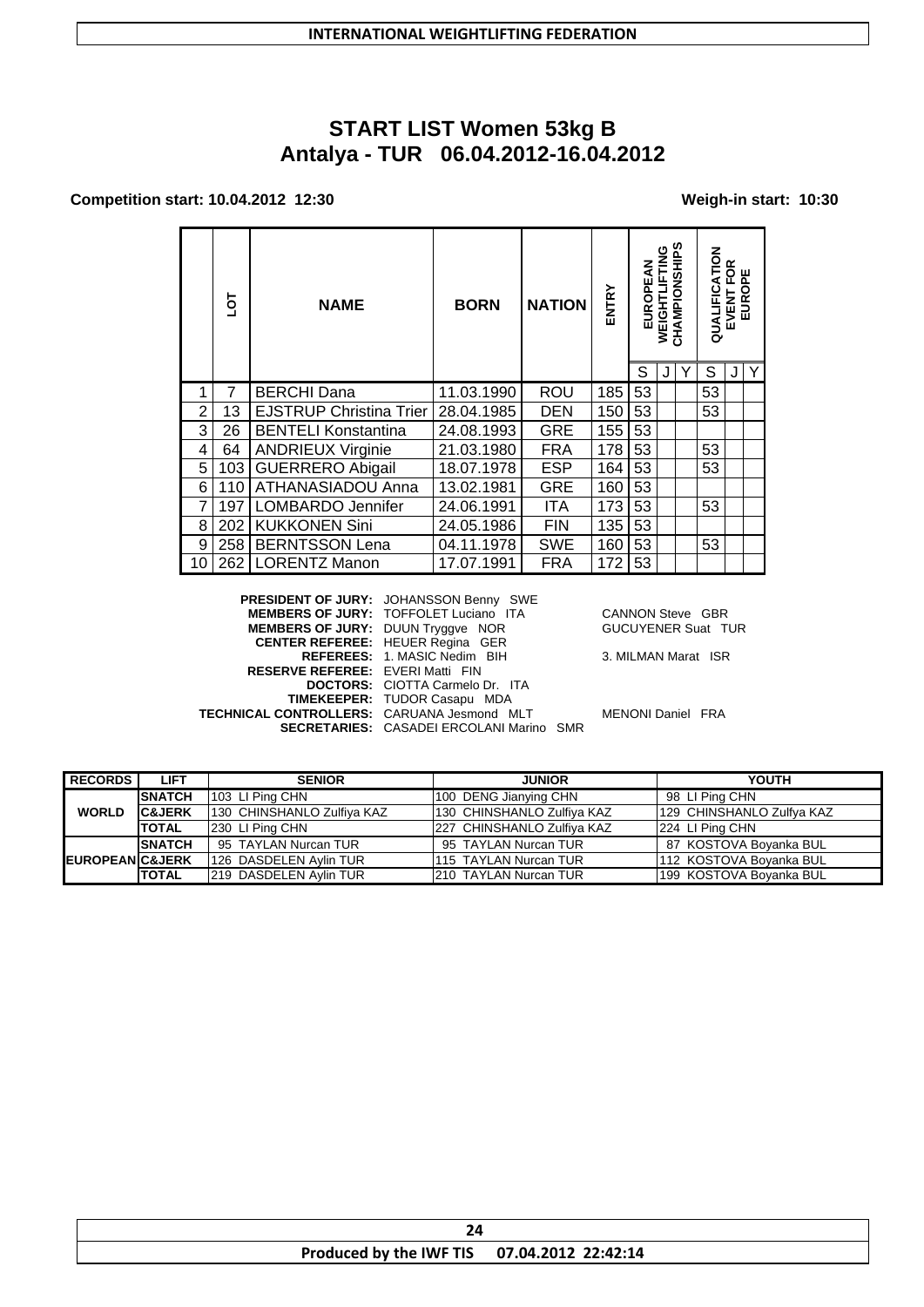# **START LIST Men 62kg B Antalya - TUR 06.04.2012-16.04.2012**

#### **Competition start: 10.04.2012 14:30 Weigh-in start: 12:30**

|                | ā   | <b>NAME</b>                | <b>BORN</b> | <b>NATION</b> | ENTRY | EUROPEAN | 9<br>NG<br>늑<br><b>WEIGHT</b> | CHAMPIONSHIPS | QUALIFICATION | ≃<br>EVENT FOF<br>EUROPE |  |
|----------------|-----|----------------------------|-------------|---------------|-------|----------|-------------------------------|---------------|---------------|--------------------------|--|
|                |     |                            |             |               |       | S        |                               | Υ             | S             |                          |  |
| 1              | 18  | <b>AVDIRAJ Romario</b>     | 13.02.1994  | ALB           | 260   | 62       |                               |               |               |                          |  |
| $\overline{2}$ | 46  | <b>MUKKALA Matias</b>      | 07.11.1992  | <b>FIN</b>    | 220   | 62       |                               |               | 62            |                          |  |
| 3              | 54  | <b>GOEGEBUER Tom</b>       | 27.03.1975  | <b>BEL</b>    | 281   | 62       |                               |               | 62            |                          |  |
| 4              | 57  | <b>GUARNACCIA Calogero</b> | 27.03.1990  | <b>ITA</b>    | 267   | 62       |                               |               | 62            |                          |  |
| 5              | 77  | <b>AKRITIDIS Arthouros</b> | 02.01.1986  | <b>GRE</b>    | 260   | 62       |                               |               | 62            |                          |  |
| 6              | 121 | <b>CAESEMAEKER Kevin</b>   | 18.10.1986  | <b>FRA</b>    | 283   | 62       |                               |               |               |                          |  |
| 7              | 136 | <b>GARCIA</b> Ivan         | 17.01.1983  | <b>ESP</b>    | 257   | 62       |                               |               | 62            |                          |  |
| 8              | 154 | <b>SOOKY Gergely</b>       | 19.09.1993  | <b>HUN</b>    | 250   | 62       |                               |               | 62            |                          |  |
| 9              | 209 | RUBINO Massimiliano        | 30.09.1983  | ITA           | 265   | 62       |                               |               | 62            |                          |  |

**PRESIDENT OF JURY:** JOHANSSON Benny SWE **MEMBERS OF JURY:** TOFFOLET Luciano ITA CANNON Steve GBR **MEMBERS OF JURY:** DUUN Tryggve NOR GUCUYENER Suat TUR **CENTER REFEREE:** HANCOCK Mary GBR **REFEREES:** 1. MIRILAS Christos GRE 3. TITOVA Svetlana RUS **RESERVE REFEREE:** BAYHAN Ayhan TUR **DOCTORS:** CIOTTA Carmelo Dr. ITA **TIMEKEEPER:** TUDOR Casapu MDA **TECHNICAL CONTROLLERS:** CARUANA Jesmond MLT MENONI Daniel FRA **SECRETARIES:** CASADEI ERCOLANI Marino SMR

| <b>RECORDS</b>             | <b>LIFT</b>       | <b>SENIOR</b>             | <b>JUNIOR</b>           | YOUTH                    |
|----------------------------|-------------------|---------------------------|-------------------------|--------------------------|
|                            | <b>SNATCH</b>     | 153 SHI Zhiyong CHN       | 152 SHI Zhiyong CHN     | 140 WU Chao CHN          |
| <b>WORLD</b>               | <b>C&amp;JERK</b> | 182 LE Maosheng CHN       | 177 YANG Fan CHN        | 161 ZHONG Qihang CHN     |
|                            | <b>TOTAL</b>      | 326 ZHANG Jie CHN         | 322 SHI Zhiyong CHN     | 300 WU Chao CHN          |
|                            | <b>SNATCH</b>     | 150 PECHALOV Nikolai CRO  | 138 FILEV Ivavlo BUL    | 123 TRASHA Gert ALB      |
| <b>EUROPEAN C&amp;JERK</b> |                   | 181 OLESCHUK Gennady BLR  | 167 PERTOSYAN Segey RUS | 153 BUCI Antoniu V. ROU  |
|                            | <b>TOTAL</b>      | 1325 PECHALOV Nikolai CRO | 302 PERTOSYAN Segey RUS | 1273 BUCI Antoniu V. ROU |

| Produced by the IWF TIS 07.04.2012 22:42:23 |
|---------------------------------------------|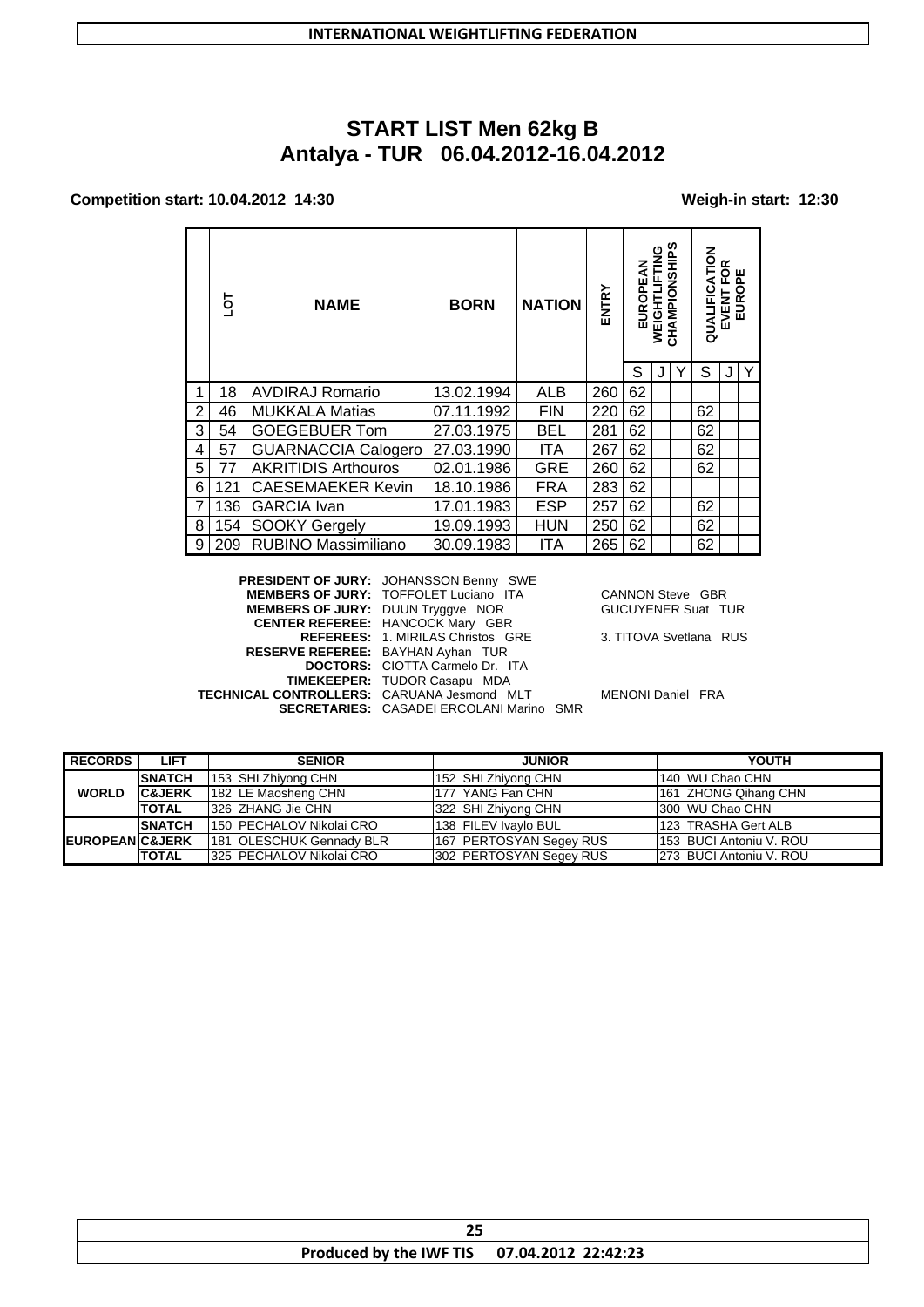# **START LIST Women 53kg A Antalya - TUR 06.04.2012-16.04.2012**

#### **Competition start: 10.04.2012 17:30 Weigh-in start: 15:30**

|   | ā   | <b>NAME</b>                   | <b>BORN</b> | <b>NATION</b> | ENTRY | <b>EUROPEAN</b> | WEIGHTLIFTING | CHAMPIONSHIPS | ᅙ<br>₹<br>QUALIFIC | ≃<br>ű.<br>EVENT | ш<br>$\mathbf{a}$<br>EUROF |
|---|-----|-------------------------------|-------------|---------------|-------|-----------------|---------------|---------------|--------------------|------------------|----------------------------|
|   |     |                               |             |               |       | S               | J             |               | S                  | J                | Y                          |
|   | 67  | <b>CHEREMSHANOVA Svetlana</b> | 21.08.1985  | <b>RUS</b>    | 197   | 53              |               |               |                    |                  |                            |
| 2 | 108 | <b>DASDELEN Aylin</b>         | 01.01.1982  | <b>TUR</b>    | 210   | 53              |               |               |                    |                  |                            |
| 3 | 125 | <b>IVANOVA Maya</b>           | 05.06.1991  | <b>BUL</b>    | 195   | 53              |               |               | 53                 |                  |                            |
| 4 | 148 | PEKMEZCI Fatma Ebru           | 04.08.1983  | <b>TUR</b>    | 195   | 53              |               |               |                    |                  |                            |
| 5 | 169 | LOCHOWSKA Joanna              | 17.11.1988  | <b>POL</b>    | 196   | 53              |               |               |                    |                  |                            |
| 6 | 196 | <b>IOVU Cristina</b>          | 08.11.1992  | <b>MDA</b>    | 200   | 53              |               |               | 53                 |                  |                            |
| 7 | 200 | <b>KASAJ Fetie</b>            | 28.10.1985  | <b>ALB</b>    | 191   | 53              |               |               | 53                 |                  |                            |
| 8 | 213 | <b>CHYCHKAN Alena</b>         | 07.07.1993  | <b>BLR</b>    | 197   | 53              |               |               |                    |                  |                            |
| 9 | 248 | <b>ROHDE Julia</b>            | 13.05.1989  | <b>GER</b>    | 198   | 53              |               |               |                    |                  |                            |

**PRESIDENT OF JURY:** MATTINGSDAL Per NOR **MEMBERS OF JURY:** RIMBOCK-PEYA Katharina AUT DEVILLE Rene LUX **MEMBERS OF JURY:** KROL Petr CZE PERPARIM Ferunaj ALB **CENTER REFEREE:** BEITER Tina DEN **REFEREES:** 1. GIORGETA Ion ROU 3. NAZAROV Vahid AZE **RESERVE REFEREE:** AKKAYA Harun TUR **DOCTORS:** IRANI Michael Dr. GBR MICHL Jiri Dr. CZE **TIMEKEEPER:** ALAVERDYAN Pashik ARM **TECHNICAL CONTROLLERS:** RIMBOCK Karl GER STEFANIK Jan SVK **CHIEF MARSHAL:** SOCKO Agnieszka POL **SECRETARIES:** CASADEI ERCOLANI Marino SMR

| <b>RECORDS</b>              | <b>LIFT</b>       | <b>SENIOR</b>              | <b>JUNIOR</b>               | YOUTH                     |
|-----------------------------|-------------------|----------------------------|-----------------------------|---------------------------|
|                             | <b>SNATCH</b>     | 103 LI Ping CHN            | 100 DENG Jianying CHN       | 98 LI Ping CHN            |
| <b>WORLD</b>                | <b>C&amp;JERK</b> | 130 CHINSHANLO Zulfiya KAZ | 130 CHINSHANLO Zulfiya KAZ  | 129 CHINSHANLO Zulfya KAZ |
|                             | <b>TOTAL</b>      | 230 LI Ping CHN            | 1227 CHINSHANLO Zulfiva KAZ | 224 LI Ping CHN           |
|                             | <b>SNATCH</b>     | 95 TAYLAN Nurcan TUR       | 95 TAYLAN Nurcan TUR        | 87 KOSTOVA Boyanka BUL    |
| <b>IEUROPEANIC&amp;JERK</b> |                   | 126 DASDELEN Aylin TUR     | 1115 TAYLAN Nurcan TUR      | 112 KOSTOVA Boyanka BUL   |
|                             | <b>TOTAL</b>      | 219 DASDELEN Avlin TUR     | 210 TAYLAN Nurcan TUR       | 199 KOSTOVA Boyanka BUL   |

| Produced by the IWF TIS 07.04.2012 22:42:30 |  |
|---------------------------------------------|--|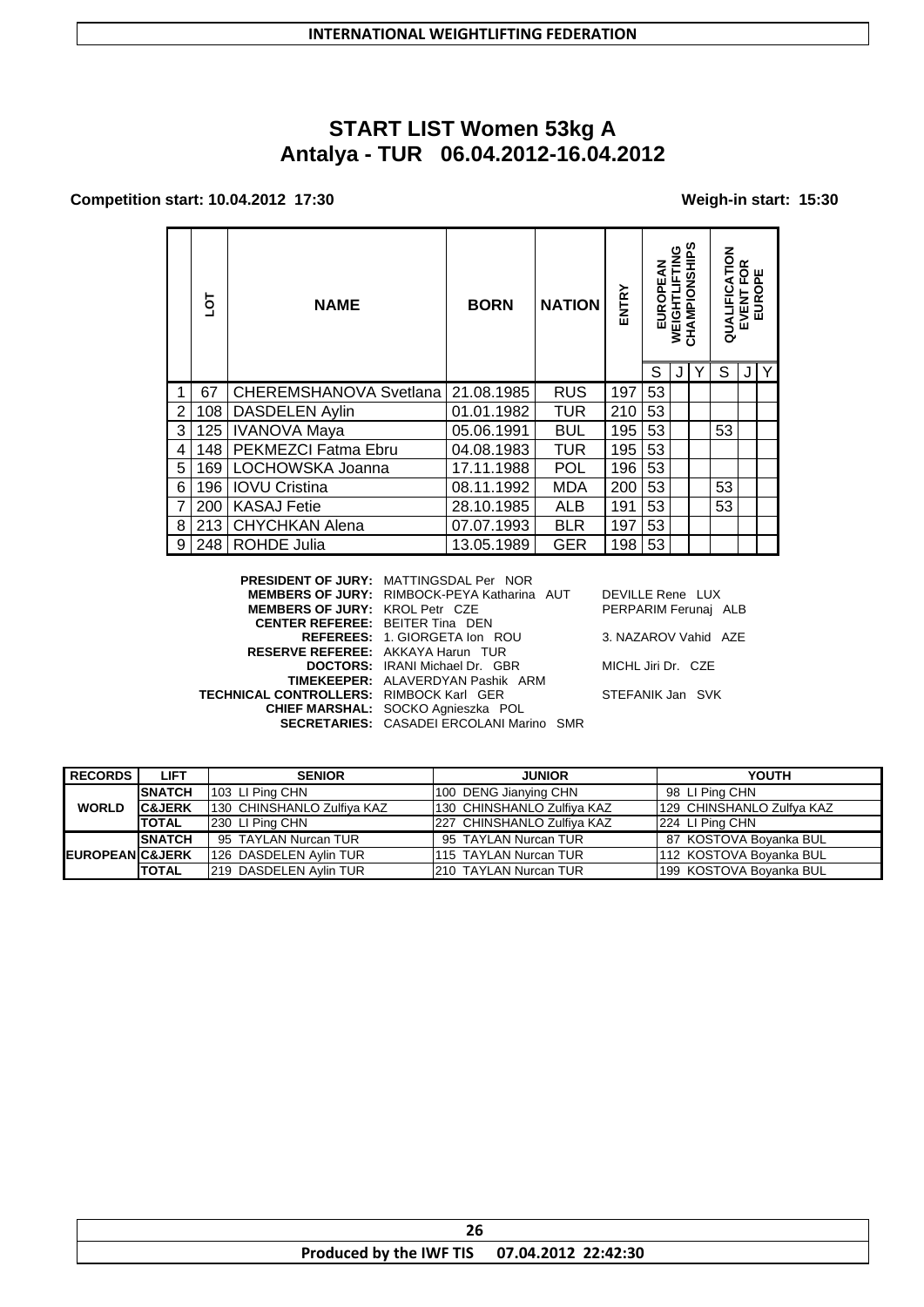# **START LIST Men 62kg A Antalya - TUR 06.04.2012-16.04.2012**

#### **Competition start: 10.04.2012 20:00 Weigh-in start: 18:00**

|   | ō   | <b>NAME</b>                  | <b>BORN</b> | <b>NATION</b> | ENTRY | ℥<br>EUROPE | 9<br>N<br><b>WEIGHT</b> | n<br>CHAMPIONSHI | <b>NOLY</b><br>QUALIFIC | ≃<br>oш<br>正正<br>EVENT I<br>EUROI |   |
|---|-----|------------------------------|-------------|---------------|-------|-------------|-------------------------|------------------|-------------------------|-----------------------------------|---|
|   |     |                              |             |               |       | S           |                         | Y                | S                       |                                   | Y |
|   | 12  | <b>ATAK Hursit</b>           | 24.05.1991  | <b>TUR</b>    | 295   | 62          |                         |                  |                         |                                   |   |
| 2 | 34  | <b>DUDOGLO Ghenadie</b>      | 27.06.1986  | <b>MDA</b>    | 285   | 62          |                         |                  |                         |                                   |   |
| 3 | 91  | <b>DUDOGLO luri</b>          | 09.07.1991  | MDA           | 285   | 62          |                         |                  | 62                      |                                   |   |
| 4 | 112 | <b>MINASIDIS Dimitrios</b>   | 29.04.1989  | <b>CYP</b>    | 295   | 62          |                         |                  | 62                      |                                   |   |
| 5 | 177 | <b>GISCAN Marius</b>         | 13.07.1988  | ROU           | 287   | 62          |                         |                  |                         |                                   |   |
| 6 | 186 | <b>CROITORU Florin lonut</b> | 25.08.1993  | ROU           | 293   | 62          |                         |                  |                         |                                   |   |
| 7 | 189 | <b>URUMOV Vladimir</b>       | 28.08.1990  | <b>BUL</b>    | 290   | 62          |                         |                  | 62                      |                                   |   |
| 8 | 257 | <b>SEZER Bunyamin</b>        | 04.07.1988  | <b>TUR</b>    | 295   | 62          |                         |                  |                         |                                   |   |
| 9 | 275 | <b>ENEV Stoyan</b>           | 06.07.1989  | <b>BUL</b>    | 290   | 62          |                         |                  | 62                      |                                   |   |

**PRESIDENT OF JURY:** MATTINGSDAL Per NOR **MEMBERS OF JURY:** RIMBOCK-PEYA Katharina AUT DEVILLE Rene LUX **MEMBERS OF JURY:** KROL Petr CZE PERPARIM Ferunaj ALB **CENTER REFEREE:** KOSTOVA Eli BUL **REFEREES:** 1. McNIVEN John SCO 3. OFFERMANN Denis CYP **RESERVE REFEREE:** DALMAU Enric ESP **DOCTORS:** IRANI Michael Dr. GBR MICHL Jiri Dr. CZE **TIMEKEEPER:** ALAVERDYAN Pashik ARM **TECHNICAL CONTROLLERS:** RIMBOCK Karl GER STEFANIK Jan SVK **CHIEF MARSHAL:** SOCKO Agnieszka POL **SECRETARIES:** CASADEI ERCOLANI Marino SMR

| <b>LIFT</b>                | <b>SENIOR</b> | <b>JUNIOR</b>                                                                                                                                          | YOUTH                                                                                                                                        |
|----------------------------|---------------|--------------------------------------------------------------------------------------------------------------------------------------------------------|----------------------------------------------------------------------------------------------------------------------------------------------|
| <b>SNATCH</b>              |               |                                                                                                                                                        | 140 WU Chao CHN                                                                                                                              |
| <b>C&amp;JERK</b>          |               |                                                                                                                                                        | 161 ZHONG Qihang CHN                                                                                                                         |
| <b>TOTAL</b>               |               |                                                                                                                                                        | I300 WU Chao CHN                                                                                                                             |
| <b>SNATCH</b>              |               |                                                                                                                                                        | 123 TRASHA Gert ALB                                                                                                                          |
| <b>EUROPEANIC&amp;JERK</b> |               |                                                                                                                                                        | 153 BUCI Antoniu V. ROU                                                                                                                      |
| <b>ITOTAL</b>              |               |                                                                                                                                                        | 273 BUCI Antoniu V. ROU                                                                                                                      |
|                            |               | 153 SHI Zhiyong CHN<br>182 LE Maosheng CHN<br>1326 ZHANG Jie CHN<br>1150 PECHALOV Nikolai CRO<br>181 OLESCHUK Gennady BLR<br>1325 PECHALOV Nikolai CRO | 152 SHI Zhiyong CHN<br>177 YANG Fan CHN<br>322 SHI Zhiyong CHN<br>138 FILEV Ivavlo BUL<br>167 PERTOSYAN Segey RUS<br>302 PERTOSYAN Segey RUS |

| Produced by the IWF TIS 07.04.2012 22:42:38 |  |
|---------------------------------------------|--|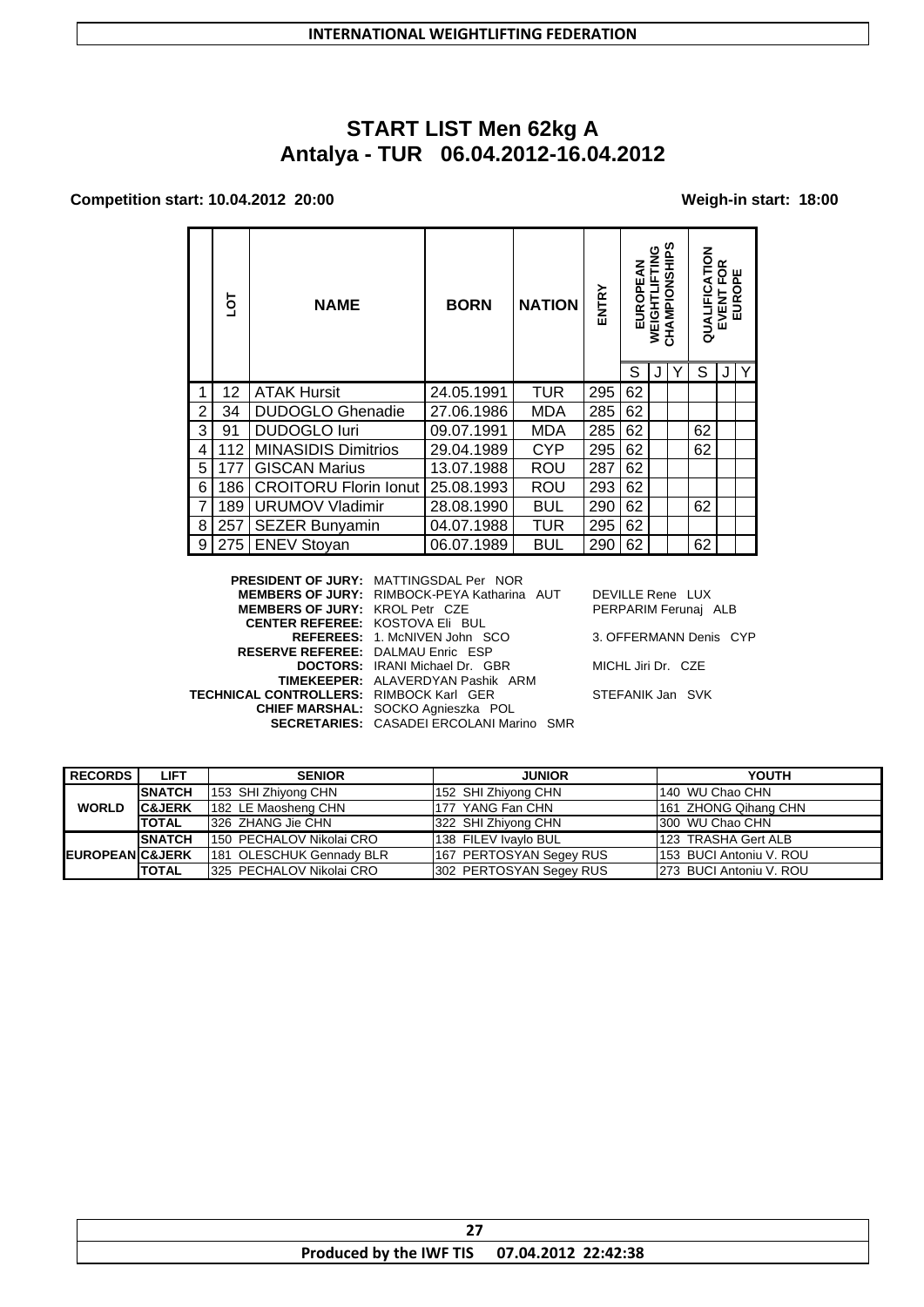# **START LIST Women 58kg B Antalya - TUR 06.04.2012-16.04.2012**

#### **Competition start: 11.04.2012 12:30 Weigh-in start: 10:30**

|   | ā   | <b>NAME</b>                 | <b>BORN</b> | <b>NATION</b> | <b>ENTRY</b> | ξ<br>EUROPE | <b>SNE</b><br><b>WEIGHTI</b> | თ<br>CHAMPIONSHIP | <b>ATION</b><br>QUALIFIC | ≃<br>O<br>正正<br>EVENT | EURO |
|---|-----|-----------------------------|-------------|---------------|--------------|-------------|------------------------------|-------------------|--------------------------|-----------------------|------|
|   |     |                             |             |               |              | S           | J                            |                   | S                        | J                     | Y    |
|   | 93  | <b>KUSTERER Sabine</b>      | 04.01.1991  | <b>GER</b>    | 193          | 58          |                              |                   |                          |                       |      |
| 2 | 104 | KUTLIKOVA Dagmara           | 20.02.1978  | <b>SVK</b>    | 155          | 58          |                              |                   | 58                       |                       |      |
| 3 | 145 | SCHEINDT Isabela Roxana     | 16.01.1992  | <b>ROU</b>    | 185          | 58          |                              |                   |                          |                       |      |
| 4 | 198 | <b>LYABINA Elena</b>        | 13.12.1977  | <b>ISR</b>    | 180          | 58          |                              |                   | 58                       |                       |      |
| 5 | 220 | <b>BORDIGNON Giorgia</b>    | 24.05.1987  | <b>ITA</b>    | 192          | 58          |                              |                   | 58                       |                       |      |
| 6 | 233 | ROOS Angelica               | 15.04.1989  | <b>SWE</b>    | 165          | 58          |                              |                   | 58                       |                       |      |
| 7 | 239 | <b>ALEMANNO Sara</b>        | 30.09.1986  | <b>ITA</b>    | 173          | 58          |                              |                   |                          |                       |      |
| 8 | 260 | <b>JEWELL Helen</b>         | 29.11.1988  | <b>GBR</b>    | 174          | 58          |                              |                   |                          |                       |      |
| 9 | 272 | <b>KASTRITSI Charikleia</b> | 11.04.1983  | <b>GRE</b>    | 170          | 58          |                              |                   | 58                       |                       |      |

**PRESIDENT OF JURY:** MATTINGSDAL Per NOR **MEMBERS OF JURY:** RIMBOCK-PEYA Katharina AUT DEVILLE Rene LUX **MEMBERS OF JURY:** KROL Petr CZE PERPARIM Ferunaj ALB **CENTER REFEREE:** MIRILAS Christos GRE **REFEREES:** 1. TITOVA Svetlana RUS 3. BAYHAN Ayhan TUR **RESERVE REFEREE:** HANCOCK Mary GBR **DOCTORS:** IRANI Michael Dr. GBR MICHL Jiri Dr. CZE **TIMEKEEPER:** ALAVERDYAN Pashik ARM **TECHNICAL CONTROLLERS:** RIMBOCK Karl GER STEFANIK Jan SVK **CHIEF MARSHAL:** SOCKO Agnieszka POL **SECRETARIES:** CASADEI ERCOLANI Marino SMR

| <b>RECORDS</b>              | <b>LIFT</b>       | <b>SENIOR</b>               | <b>JUNIOR</b>                | YOUTH                        |
|-----------------------------|-------------------|-----------------------------|------------------------------|------------------------------|
|                             | <b>SNATCH</b>     | 111 CHEN Yanging CHN        | 1110 WANG Li CHN             | 110 DENG Wei CHN             |
| <b>WORLD</b>                | <b>C&amp;JERK</b> | 141 QIU Hongmei CHN         | 139 GU Wei CHN               | 135 DENG Wei CHN             |
|                             | <b>TOTAL</b>      | 251 CHEN Yanging CHN        | 242 DENG Wei CHN             | 242 DENG Wei CHN             |
|                             | <b>SNATCH</b>     | 108 TASRUKAEVA Svetlana RUS | 1108 TSARUKAEVA Svetlana RUS | 93 AKHMETOVA Diana RUS       |
| <b>IEUROPEANIC&amp;JERK</b> |                   | 1136 NOVIKAVA Nastassia BLR | 1135 SHAINOVA Marina RUS     | 117 TSARUKAEVA Svetlana RUS  |
|                             | <b>TOTAL</b>      | 1238 NOVIKAVA Nastassia BLR | 237 SHAINOVA Marina RUS      | 1207 TSARUKAEVA Svetlana RUS |

| Produced by the IWF TIS 07.04.2012 22:42:49 |  |  |
|---------------------------------------------|--|--|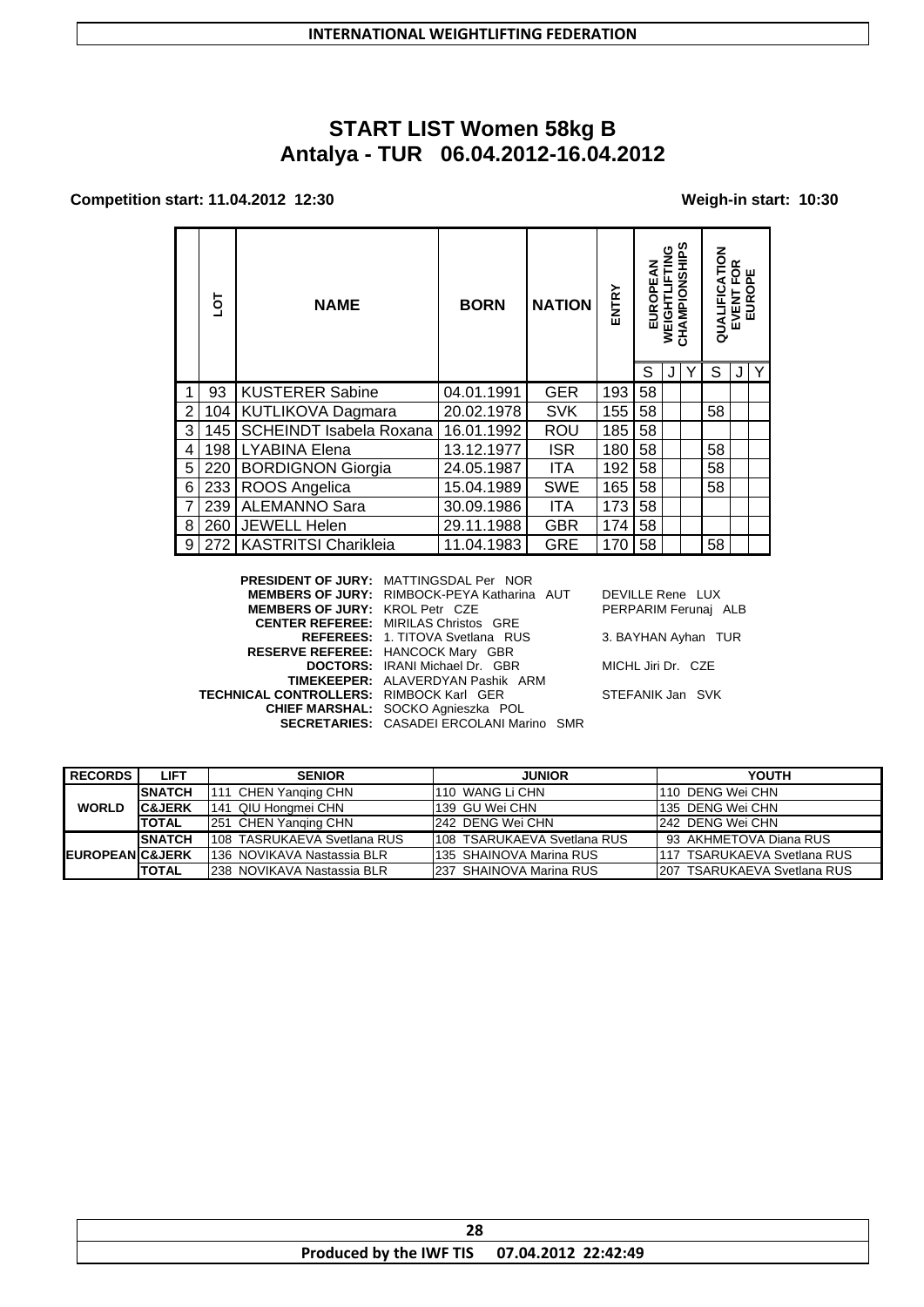# **START LIST Men 69kg B Antalya - TUR 06.04.2012-16.04.2012**

### **Competition start: 11.04.2012 14:30 Weigh-in start: 12:30**

|    | ō   | <b>NAME</b>             | <b>BORN</b> | <b>NATION</b> | ENTRY | EUROPEAN | WEIGHTLIFTING | CHAMPIONSHIPS | QUALIFICATION | EVENT FOR<br>EUROPE |   |
|----|-----|-------------------------|-------------|---------------|-------|----------|---------------|---------------|---------------|---------------------|---|
|    |     |                         |             |               |       | S        |               |               | S             |                     | Y |
| 1  | 8   | <b>SLABY Petr</b>       | 25.11.1983  | <b>CZE</b>    | 255   | 69       |               |               | 69            |                     |   |
| 2  | 14  | <b>BOMBACI Maurizio</b> | 16.02.1975  | <b>ITA</b>    | 280   | 69       |               |               | 69            |                     |   |
| 3  | 114 | <b>CELIL Ekrem</b>      | 20.02.1980  | TUR           | 315   | 69       |               |               |               |                     |   |
| 4  | 118 | <b>EVANS Gareth</b>     | 18.04.1986  | GBR           | 283   | 69       |               |               |               |                     |   |
| 5  | 133 | <b>PETROV Petr</b>      | 19.10.1989  | <b>CZE</b>    | 281   | 69       |               |               | 69            |                     |   |
| 6  | 134 | <b>CECHIR Serghei</b>   | 15.10.1990  | MDA           | 320   | 69       |               |               |               |                     |   |
| 7  | 138 | <b>JANICEK Miroslav</b> | 13.05.1974  | <b>SVK</b>    | 270   | 69       |               |               | 69            |                     |   |
| 8  | 140 | <b>HEALY Wayne</b>      | 03.06.1976  | <b>IRL</b>    | 260   | 69       |               |               | 69            |                     |   |
| 9  | 170 | <b>LERCH Zsolt</b>      | 15.08.1990  | HUN           | 250   | 69       |               |               | 69            |                     |   |
| 10 | 234 | <b>GRECO Emanuele</b>   | 12.08.1987  | ITA           | 285   | 69       |               |               | 69            |                     |   |
| 11 | 241 | <b>KUUSISTO Mikko</b>   | 22.07.1982  | <b>FIN</b>    | 260   | 69       |               |               | 69            |                     |   |

|                                                | <b>PRESIDENT OF JURY: MATTINGSDAL Per NOR</b>      |                      |
|------------------------------------------------|----------------------------------------------------|----------------------|
|                                                | <b>MEMBERS OF JURY: RIMBOCK-PEYA Katharina AUT</b> | DEVILLE Rene LUX     |
| <b>MEMBERS OF JURY: KROL Petr CZE</b>          |                                                    | PERPARIM Ferunaj ALB |
|                                                | <b>CENTER REFEREE: GIORGETA Ion ROU</b>            |                      |
|                                                | <b>REFEREES: 1. NAZAROV Vahid AZE</b>              | 3. AKKAYA Harun TUR  |
| <b>RESERVE REFEREE: BEITER Tina DEN</b>        |                                                    |                      |
|                                                | <b>DOCTORS:</b> IRANI Michael Dr. GBR              | MICHL Jiri Dr. CZE   |
|                                                | <b>TIMEKEEPER: ALAVERDYAN Pashik ARM</b>           |                      |
| <b>TECHNICAL CONTROLLERS: RIMBOCK Karl GER</b> |                                                    | STEFANIK Jan SVK     |
|                                                | CHIEF MARSHAL: SOCKO Agnieszka POL                 |                      |
|                                                | <b>SECRETARIES: CASADEI ERCOLANI Marino SMR</b>    |                      |
|                                                |                                                    |                      |

| <b>RECORDS</b>             | <b>LIFT</b>       | <b>SENIOR</b>            | <b>JUNIOR</b>           | <b>YOUTH</b>            |
|----------------------------|-------------------|--------------------------|-------------------------|-------------------------|
|                            | <b>SNATCH</b>     | 165 MARKOV Georgi BUL    | 1158 MARTIROSYAN T. ARM | 142 MARTIROSYAN T. ARM  |
| <b>WORLD</b>               | <b>C&amp;JERK</b> | 197 ZHANG Guozheng CHN   | 190 LIAO Hui CHN        | 173 GULIYEV Firidun AZE |
|                            | <b>TOTAL</b>      | 357 BOEVSKI Galabin BUL  | 346 MARTIROSYAN T. ARM  | 1310 QERIMAJ Erkand ALB |
|                            | <b>SNATCH</b>     | 165 MARKOV Georgi BUL    | 158 MARTIROSYAN T. ARM  | 142 MARTIROSYAN T. ARM  |
| <b>EUROPEAN C&amp;JERK</b> |                   | 196 BOEVSKI Galabin BUL  | 189 RAZVAN Martin ROU   | 173 GULIYEV Firidun AZE |
|                            | <b>TOTAL</b>      | 1357 BOEVSKI Galabin BUL | 1346 MARTIROSYAN T. ARM | 1310 QERIMAJ Erkand ALB |

| Produced by the IWF TIS 07.04.2012 22:42:57 |  |  |
|---------------------------------------------|--|--|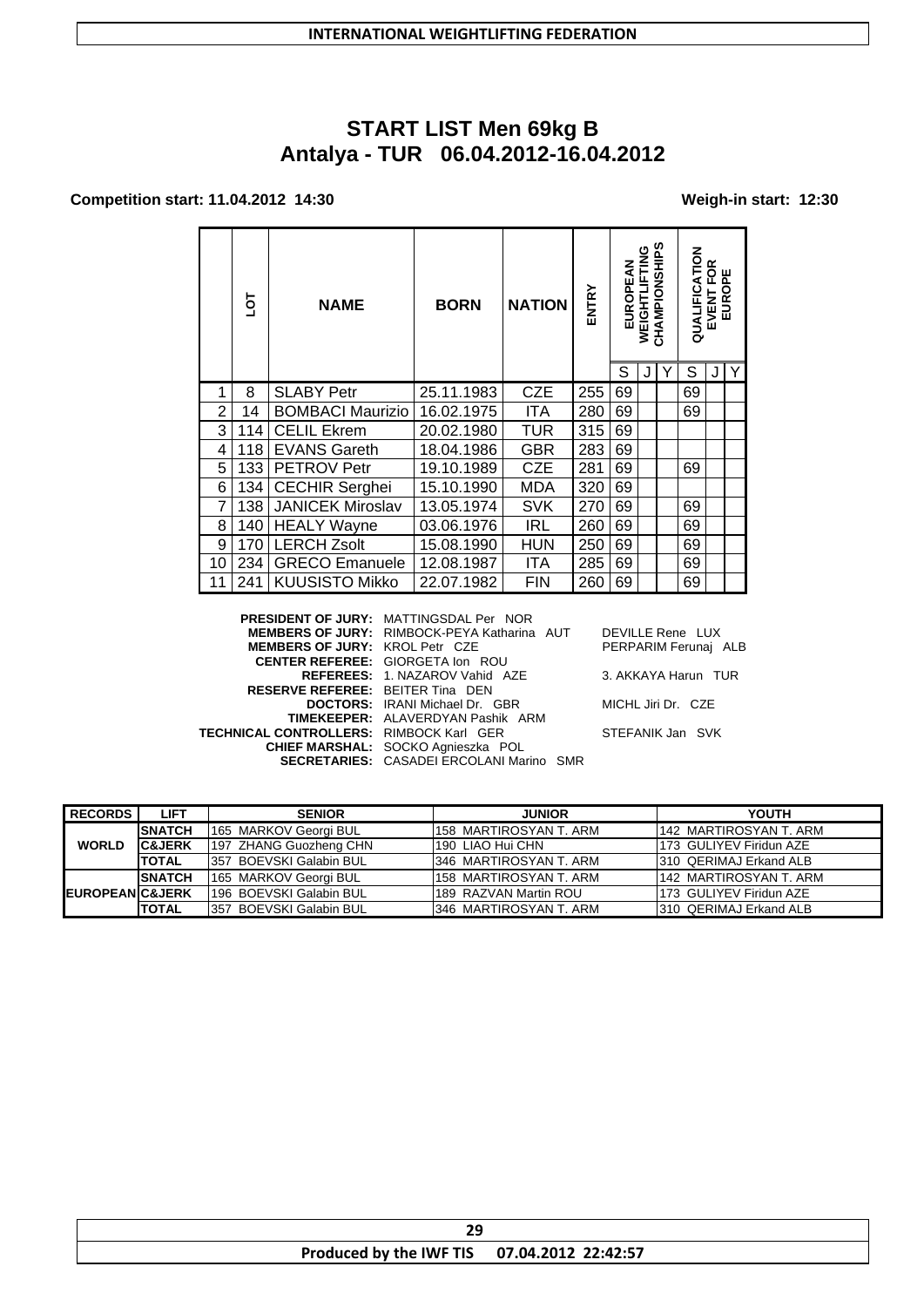# **START LIST Women 58kg A** Antalya - TUR 06.04.2012-16.04.2012

### Competition start: 11.04.2012 17:30

### Weigh-in start: 15:30

|                | TOL | <b>NATION</b><br><b>NAME</b><br><b>BORN</b> |            | ENTRY      | EUROPEAN | WEIGHTLIFTING | CHAMPIONSHIPS | QUALIFICATION | <b>VENT FOR<br/>EUROPE</b><br>EVENT |   |   |
|----------------|-----|---------------------------------------------|------------|------------|----------|---------------|---------------|---------------|-------------------------------------|---|---|
|                | 55  | KLEJNOWSKA KRZYWANSKA Aleksandra            | 17.12.1982 | <b>POL</b> | 215      | S<br>58       | J             |               | S                                   | J | Y |
| $\overline{2}$ | 82  | <b>SHADRINA Yelena</b>                      | 26.03.1982 | <b>RUS</b> | 210      | 58            |               |               |                                     |   |   |
| 3              | 99  | <b>KOLAS Natalia</b>                        | 31.10.1991 | <b>BLR</b> | 206      | 58            |               |               |                                     |   |   |
| 4              | 101 | <b>SMITH Zoe</b>                            | 26.04.1994 | <b>GBR</b> | 204      | 58            |               |               |                                     |   |   |
| 5              | 120 | <b>ULRICH Christin</b>                      | 19.09.1990 | <b>GER</b> | 207      | 58            |               |               |                                     |   |   |
| 6              | 142 | <b>TUNADAGI Bediha</b>                      | 20.08.1985 | <b>TUR</b> | 215      | 58            |               |               |                                     |   |   |
| 7              | 162 | <b>BEGAJ Romela</b>                         | 02.11.1986 | <b>ALB</b> | 220      | 58            |               |               | 58                                  |   |   |
| 8              | 223 | KOSTOVA Boyanka                             | 10.05.1993 | <b>AZE</b> | 215      | 58            |               |               | 58                                  |   |   |
| 9              | 240 | <b>GOTFRYD Marieta</b>                      | 11.09.1980 | <b>POL</b> | 210      | 58            |               |               |                                     |   |   |
| 10             | 251 | LYUBENOVA Plamena                           | 17.08.1993 | <b>BUL</b> | 210      | 58            |               |               | 58                                  |   |   |

|                                                   | PRESIDENT OF JURY: JOHANSSON Benny SWE          |               |
|---------------------------------------------------|-------------------------------------------------|---------------|
|                                                   | <b>MEMBERS OF JURY: TOFFOLET Luciano ITA</b>    | CANNO         |
| MEMBERS OF JURY: DUUN Tryggve NOR                 |                                                 | <b>GUCUYI</b> |
|                                                   | <b>CENTER REFEREE: McNIVEN John SCO</b>         |               |
|                                                   | <b>REFEREES: 1. OFFERMANN Denis CYP</b>         | 3. DALM       |
| <b>RESERVE REFEREE: KOSTOVA EII BUL</b>           |                                                 |               |
|                                                   | <b>DOCTORS:</b> CIOTTA Carmelo Dr. ITA          |               |
|                                                   | <b>TIMEKEEPER: TUDOR Casapu MDA</b>             |               |
| <b>TECHNICAL CONTROLLERS: CARUANA Jesmond MLT</b> |                                                 | <b>MENONI</b> |
|                                                   | <b>SECRETARIES: CASADEI ERCOLANI Marino SMR</b> |               |
|                                                   |                                                 |               |

N Steve GBR ENER Suat TUR

**IAU Enric ESP** 

Daniel FRA

| <b>RECORDS</b>              | LIFT               | <b>SENIOR</b>                | <b>JUNIOR</b>               | <b>YOUTH</b>                 |
|-----------------------------|--------------------|------------------------------|-----------------------------|------------------------------|
|                             | <b>ISNATCH</b>     | 111 CHEN Yanging CHN         | 1110 WANG Li CHN            | 110 DENG Wei CHN             |
| <b>WORLD</b>                | <b>IC&amp;JERK</b> | 141 QIU Hongmei CHN          | 139 GU Wei CHN              | 135 DENG Wei CHN             |
|                             | <b>TOTAL</b>       | 251 CHEN Yanging CHN         | 242 DENG Wei CHN            | 242 DENG Wei CHN             |
|                             | <b>ISNATCH</b>     | 1108 TASRUKAEVA Svetlana RUS | 108 TSARUKAEVA Svetlana RUS | 93 AKHMETOVA Diana RUS       |
| <b>IEUROPEANIC&amp;JERK</b> |                    | 1136 NOVIKAVA Nastassia BLR  | 135 SHAINOVA Marina RUS     | 1117 TSARUKAEVA Svetlana RUS |
|                             | <b>TOTAL</b>       | 1238 NOVIKAVA Nastassia BLR  | 237 SHAINOVA Marina RUS     | 207 TSARUKAEVA Svetlana RUS  |

| Produced by the IWF TIS 07.04.2012 22:43:06 |  |
|---------------------------------------------|--|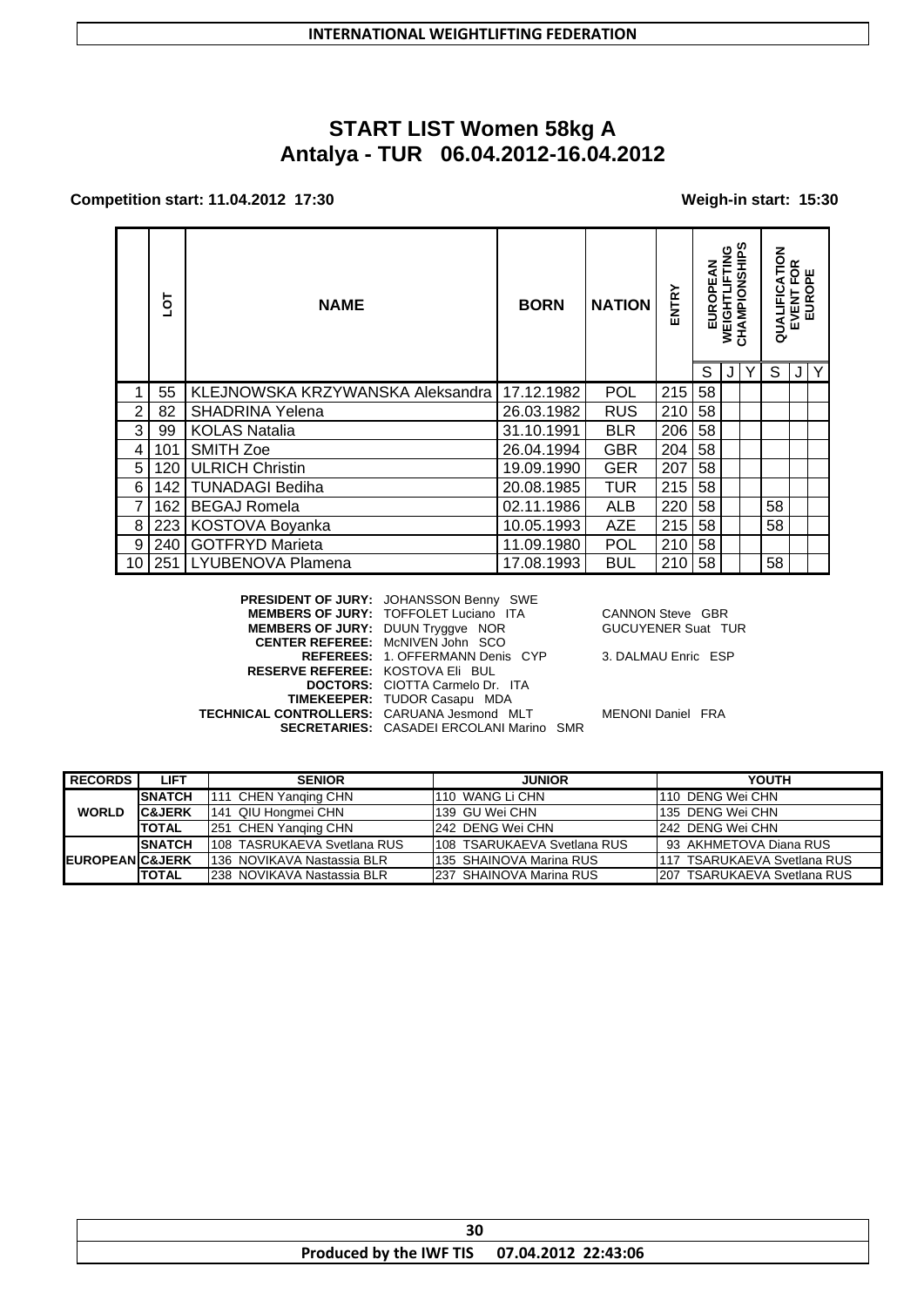# **START LIST Men 69kg A** Antalya - TUR 06.04.2012-16.04.2012

### Competition start: 11.04.2012 20:00

#### Weigh-in start: 18:00

|    | Jo  | <b>NAME</b>                      | <b>NATION</b><br><b>BORN</b> |            | ENTRY | ξ<br>EUROPE | WEIGHTLIFTING | CHAMPIONSHIPS | <b>ATION</b><br>QUALIFIC | FOR<br>EUROPE<br>EVENT |  |
|----|-----|----------------------------------|------------------------------|------------|-------|-------------|---------------|---------------|--------------------------|------------------------|--|
|    |     |                                  |                              |            |       | S           |               |               | S                        | J                      |  |
|    | 21  | <b>CHEN Oleg</b>                 | 22.11.1988                   | <b>RUS</b> | 340   | 69          |               |               |                          |                        |  |
| 2  | 22  | <b>DABAYA TIENTCHEU Vencelas</b> | 28.04.1981                   | <b>FRA</b> | 330   | 69          |               |               |                          |                        |  |
| 3  | 32  | <b>MINCHEV Diyan</b>             | 29.09.1983                   | <b>BUL</b> | 321   | 69          |               |               | 69                       |                        |  |
| 4  | 51  | <b>CALJA Briken</b>              | 19.02.1990                   | <b>ALB</b> | 325   | 69          |               |               |                          |                        |  |
| 5  | 73  | <b>KINGUE MATAM Bernardin</b>    | 20.05.1990                   | <b>FRA</b> | 330   | 69          |               |               |                          |                        |  |
| 6  | 84  | <b>BEYTULA Yunder</b>            | 09.01.1992                   | <b>BUL</b> | 322   | 69          |               |               | 69                       |                        |  |
| 7  | 87  | <b>GODELLI Daniel</b>            | 10.01.1992                   | <b>ALB</b> | 325   | 69          |               |               |                          |                        |  |
| 8  | 137 | <b>GRIGORYAN Samvel</b>          | 24.09.1985                   | ARM        | 325   | 69          |               |               |                          |                        |  |
| 9  | 156 | <b>AVETISYAN Vanik</b>           | 05.03.1987                   | <b>ARM</b> | 325   | 69          |               |               |                          |                        |  |
| 10 |     | 195   BAYRAMOV Afgan             | 14.10.1983                   | <b>AZE</b> | 325   | 69          |               |               |                          |                        |  |

PRESIDENT OF JURY: JOHANSSON Benny SWE **MEMBERS OF JURY: TOFFOLET Luciano ITA** MEMBERS OF JURY: DUUN Tryggve NOR<br>CENTER REFEREE: MASIC Nedim BIH REFEREES: 1. MILMAN Marat ISR<br>RESERVE REFEREE: HEUER Regina GER DOCTORS: CIOTTA Carmelo Dr. ITA TIMEKEEPER: TUDOR Casapu MDA TECHNICAL CONTROLLERS: CARUANA Jesmond MLT **SECRETARIES: CASADEI ERCOLANI Marino SMR** 

**CANNON Steve GBR** GUCUYENER Suat TUR

3. EVERI Matti FIN

MENONI Daniel FRA

| <b>RECORDS</b>             | <b>LIFT</b>       | <b>SENIOR</b>            | <b>JUNIOR</b>          | <b>YOUTH</b>            |
|----------------------------|-------------------|--------------------------|------------------------|-------------------------|
|                            | <b>SNATCH</b>     | 165 MARKOV Georgi BUL    | 158 MARTIROSYAN T. ARM | 142 MARTIROSYAN T. ARM  |
| <b>WORLD</b>               | <b>C&amp;JERK</b> | 197 ZHANG Guozheng CHN   | 190 LIAO Hui CHN       | 173 GULIYEV Firidun AZE |
|                            | <b>TOTAL</b>      | 1357 BOEVSKI Galabin BUL | 346 MARTIROSYAN T. ARM | 310 QERIMAJ Erkand ALB  |
|                            | <b>SNATCH</b>     | 165 MARKOV Georgi BUL    | 158 MARTIROSYAN T. ARM | 142 MARTIROSYAN T. ARM  |
| <b>EUROPEANIC&amp;JERK</b> |                   | 196 BOEVSKI Galabin BUL  | 189 RAZVAN Martin ROU  | 173 GULIYEV Firidun AZE |
|                            | <b>ITOTAL</b>     | 357 BOEVSKI Galabin BUL  | 346 MARTIROSYAN T. ARM | 310 QERIMAJ Erkand ALB  |

| - -<br>--                                   |  |
|---------------------------------------------|--|
| Produced by the IWF TIS 07.04.2012 22:43:14 |  |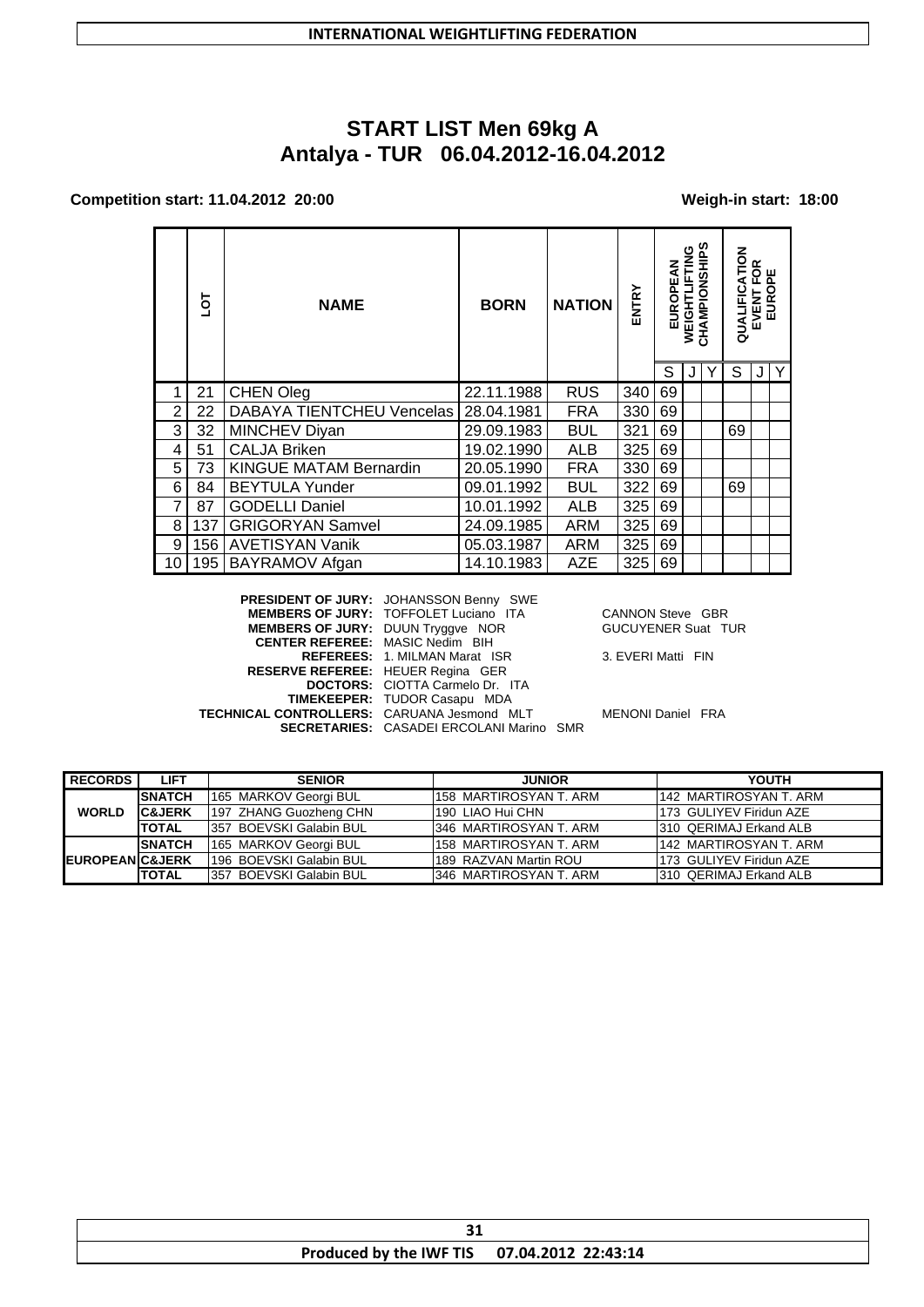# START LIST Men 77kg C<br>Antalya - TUR 06.04.2012-16.04.2012

### Competition start: 12.04.2012 10:30

### Weigh-in start: 08:30

| S<br>Y |                | ō    | <b>NAME</b>                 | <b>BORN</b> | <b>NATION</b> | ENTRY | EUROPEAN | 9<br>NIT<br>녹<br>WEIGHT | ဖာ<br>CHAMPIONSHII | MOLT.<br>QUALIFICA<br>S | ≃<br><b>VENT FOI<br/>EUROPE</b><br>EVENT | Y |
|--------|----------------|------|-----------------------------|-------------|---------------|-------|----------|-------------------------|--------------------|-------------------------|------------------------------------------|---|
|        | 1              | 15   | <b>SMALL James</b>          | 10.10.1992  | <b>IRL</b>    | 200   | 77       |                         |                    | 77                      |                                          |   |
|        | 2              | 39   | <b>STEWART Peter</b>        | 14.12.1978  | <b>IRL</b>    | 240   | 77       |                         |                    | 77                      |                                          |   |
|        | 3              | 61   | <b>KRING Tim</b>            | 16.09.1990  | <b>DEN</b>    | 290   | 77       |                         |                    | 77                      |                                          |   |
|        | 4              | 63   | <b>ZORBA Halil</b>          | 22.09.1988  | <b>GBR</b>    | 290   | 77       |                         |                    |                         |                                          |   |
|        | 5              | 74   | <b>JACK Oliver</b>          | 04.01.1991  | <b>GBR</b>    | 300   | 77       |                         |                    |                         |                                          |   |
|        | 6              | 78   | <b>TAFILAJ Orges</b>        | 20.03.1989  | <b>KOS</b>    | 180   | 77       |                         |                    | 77                      |                                          |   |
|        | $\overline{7}$ | 89   | <b>MARIANAKIS Emmanouil</b> | 21.04.1989  | <b>GRE</b>    | 295   | 77       |                         |                    | 77                      |                                          |   |
|        | 8              | 126. | <b>TOKOLA Milko</b>         | 10.10.1992  | <b>FIN</b>    | 300   | 77       |                         |                    | 77                      |                                          |   |

|                                            | <b>PRESIDENT OF JURY: JOHANSSON Benny SWE</b>   |                           |  |
|--------------------------------------------|-------------------------------------------------|---------------------------|--|
|                                            | <b>MEMBERS OF JURY: TOFFOLET Luciano ITA</b>    | <b>CANNON Steve GBR</b>   |  |
| <b>MEMBERS OF JURY: DUUN Tryggve NOR</b>   |                                                 | <b>GUCUYENER Suat TUR</b> |  |
|                                            | <b>CENTER REFEREE: NAZAROV Vahid AZE</b>        |                           |  |
|                                            | REFEREES: 1. AKKAYA Harun TUR                   | 3. BEITER Tina DEN        |  |
| <b>RESERVE REFEREE: GIORGETA Ion ROU</b>   |                                                 |                           |  |
|                                            | <b>DOCTORS:</b> CIOTTA Carmelo Dr. ITA          |                           |  |
|                                            | <b>TIMEKEEPER: TUDOR Casapu MDA</b>             |                           |  |
| TECHNICAL CONTROLLERS: CARUANA Jesmond MLT |                                                 | <b>MENONI Daniel FRA</b>  |  |
|                                            | <b>SECRETARIES: CASADEI ERCOLANI Marino SMR</b> |                           |  |
|                                            |                                                 |                           |  |

| <b>RECORDS</b>              | <b>LIFT</b>       | <b>SENIOR</b>              | <b>JUNIOR</b>              | YOUTH                   |
|-----------------------------|-------------------|----------------------------|----------------------------|-------------------------|
|                             | <b>SNATCH</b>     | 1174 LU Xiaoiun CHN        | 172 SAGIR Taner TUR        | 153 SEDOV Vladimir KAZ  |
| <b>WORLD</b>                | <b>C&amp;JERK</b> | 210 PEREPETCHENOV Oleg RUS | <b>202 SAGIR Taner TUR</b> | 182 MELIKYAN Aghvan ARM |
|                             | <b>TOTAL</b>      | 378 LU Xiaojun CHN         | 375 SAGIR Taner TUR        | 1329 SEDOV Vladimir KAZ |
|                             | <b>SNATCH</b>     | 173 MARTIROSJAN T. ARM     | 172 SAGIR Taner TUR        | 147 AUKADOV Apti RUS    |
| <b>IEUROPEANIC&amp;JERK</b> |                   | 210 PEREPETCHENOV Oleg RUS | 202 SAGIR Taner TUR        | 182 MELIKYAN Aghvan ARM |
|                             | <b>TOTAL</b>      | 1377 ZHELIAZKOV Plamen BUL | 375 SAGIR Taner TUR        | 328 MELIKYAN Aghvan ARM |

| $\sim$                                      |  |
|---------------------------------------------|--|
| Produced by the IWF TIS 07.04.2012 22:43:22 |  |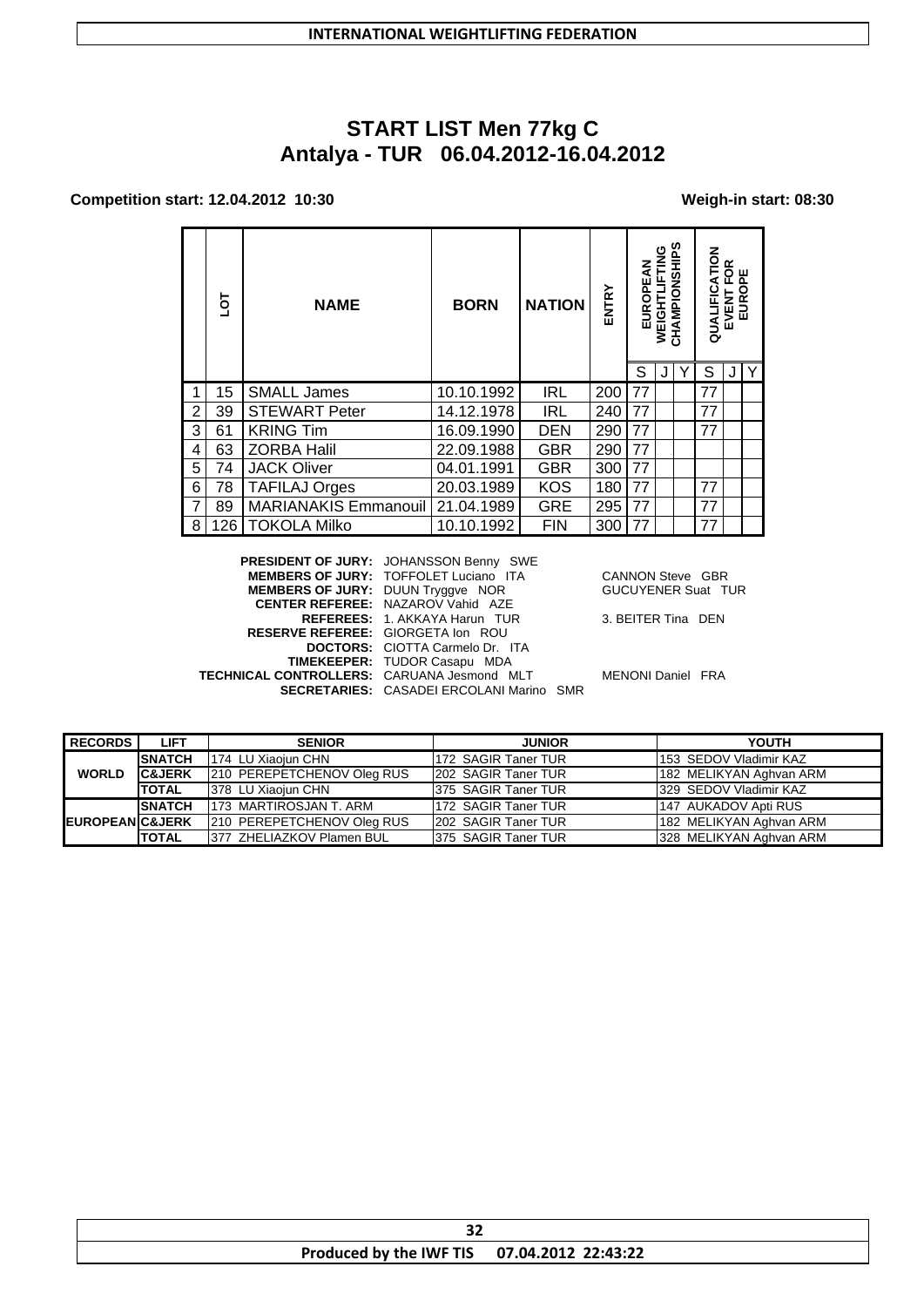# **START LIST Women 63kg B Antalya - TUR 06.04.2012-16.04.2012**

#### **Competition start: 12.04.2012 12:30 Weigh-in start: 10:30**

|    | ā   | <b>NAME</b>                  | <b>BORN</b> | <b>NATION</b> |     | ₹<br>EUROPE | Ē<br>≞<br><b>WEIGHT</b> | ທ<br><b>AMPIONSHI</b><br>공 | QUALIFICATION | ≃<br>EVENT FOR<br>EUROPE |  |
|----|-----|------------------------------|-------------|---------------|-----|-------------|-------------------------|----------------------------|---------------|--------------------------|--|
|    |     |                              |             |               |     | S           |                         |                            | S             |                          |  |
|    | 29  | <b>ALEMANNO Maria Grazia</b> | 02.09.1990  | ITA           | 187 | 63          |                         |                            | 63            |                          |  |
| 2  | 33  | <b>RUCI Sherjana</b>         | 31.03.1993  | <b>ALB</b>    | 180 | 63          |                         |                            | 63            |                          |  |
| 3  | 49  | <b>TOMA Loredana Elena</b>   | 10.05.1995  | <b>ROU</b>    | 188 | 63          |                         |                            | 63            |                          |  |
| 4  | 53  | <b>ZAKIR Aysel</b>           | 17.10.1991  | <b>BUL</b>    | 185 | 63          |                         |                            |               |                          |  |
| 5  | 150 | MIHAILOVA Oksana             | 22.02.1984  | <b>LAT</b>    | 170 | 63          |                         |                            | 63            |                          |  |
| 6  | 152 | PANAGIOTIDOU Maria           | 16.07.1985  | <b>GRE</b>    | 175 | 63          |                         |                            | 63            |                          |  |
| 7  | 168 | LOZOVA Laura                 | 06.07.1988  | CZE           | 155 | 63          |                         |                            | 63            |                          |  |
| 8  | 228 | <b>AHO Paivi</b>             | 11.04.1978  | <b>FIN</b>    | 165 | 63          |                         |                            | 63            |                          |  |
| 9  | 245 | <b>GODLEY Emily</b>          | 22.10.1989  | GBR           | 182 | 63          |                         |                            |               |                          |  |
| 10 | 271 | SZILAGYI Kinga               | 25.12.1995  | <b>HUN</b>    | 135 | 63          |                         |                            | 63            |                          |  |

**PRESIDENT OF JURY:** JOHANSSON Benny SWE **MEMBERS OF JURY:** TOFFOLET Luciano ITA CANNON Steve GBR<br> **MEMBERS OF JURY:** DUUN Tryggve NOR GUCUYENER Suat TUR **MEMBERS OF JURY:** DUUN Tryggve NOR GUCUYENER Suat TUR **CENTER REFEREE:** OFFERMANN Denis CYP **REFEREES:** 1. DALMAU Enric ESP 3. KOSTOVA Eli BUL **RESERVE REFEREE:** McNIVEN John SCO **DOCTORS:** CIOTTA Carmelo Dr. ITA **TIMEKEEPER:** TUDOR Casapu MDA **TECHNICAL CONTROLLERS:** CARUANA Jesmond MLT MENONI Daniel FRA **SECRETARIES:** CASADEI ERCOLANI Marino SMR

| <b>RECORDS</b>              | LIFT              | <b>SENIOR</b>                | <b>JUNIOR</b>                | YOUTH                      |
|-----------------------------|-------------------|------------------------------|------------------------------|----------------------------|
|                             | <b>SNATCH</b>     | 1117 TSARUKAEVA Svetlana RUS | 1115 TSARUKAEVA Svetlana RUS | 1107 SAVENKO Viktoriva RUS |
| <b>WORLD</b>                | <b>C&amp;JERK</b> | 1143 MANEZA Maiva KAZ        | 1135 DALUZYAN Meline ARM     | 128 SAVENKO Viktoriva RUS  |
|                             | <b>TOTAL</b>      | 1257 LIU Haixia CHN          | 1250 TSARUKAEVA Svetlana RUS | 1235 SAVENKO Viktoriva RUS |
|                             | <b>ISNATCH</b>    | 1117 TSARUKAEVA Svetlana RUS | 1115 TSARUKAEVA Svetlana RUS | 1107 SAVENKO Viktoriva RUS |
| <b>IEUROPEANIC&amp;JERK</b> |                   | I141 SHIMKOVA Svetlana RUS   | 1135 DALUZYAN Meline ARM     | 128 SAVENKO Viktoriva RUS  |
|                             | <b>TOTAL</b>      | 1255 TASRUKAEVA Svetlana RUS | 1250 TSARUKAEVA Svetlana RUS | 1235 SAVENKO Viktoriva RUS |

| --<br>33                                    |  |
|---------------------------------------------|--|
| Produced by the IWF TIS 07.04.2012 22:43:29 |  |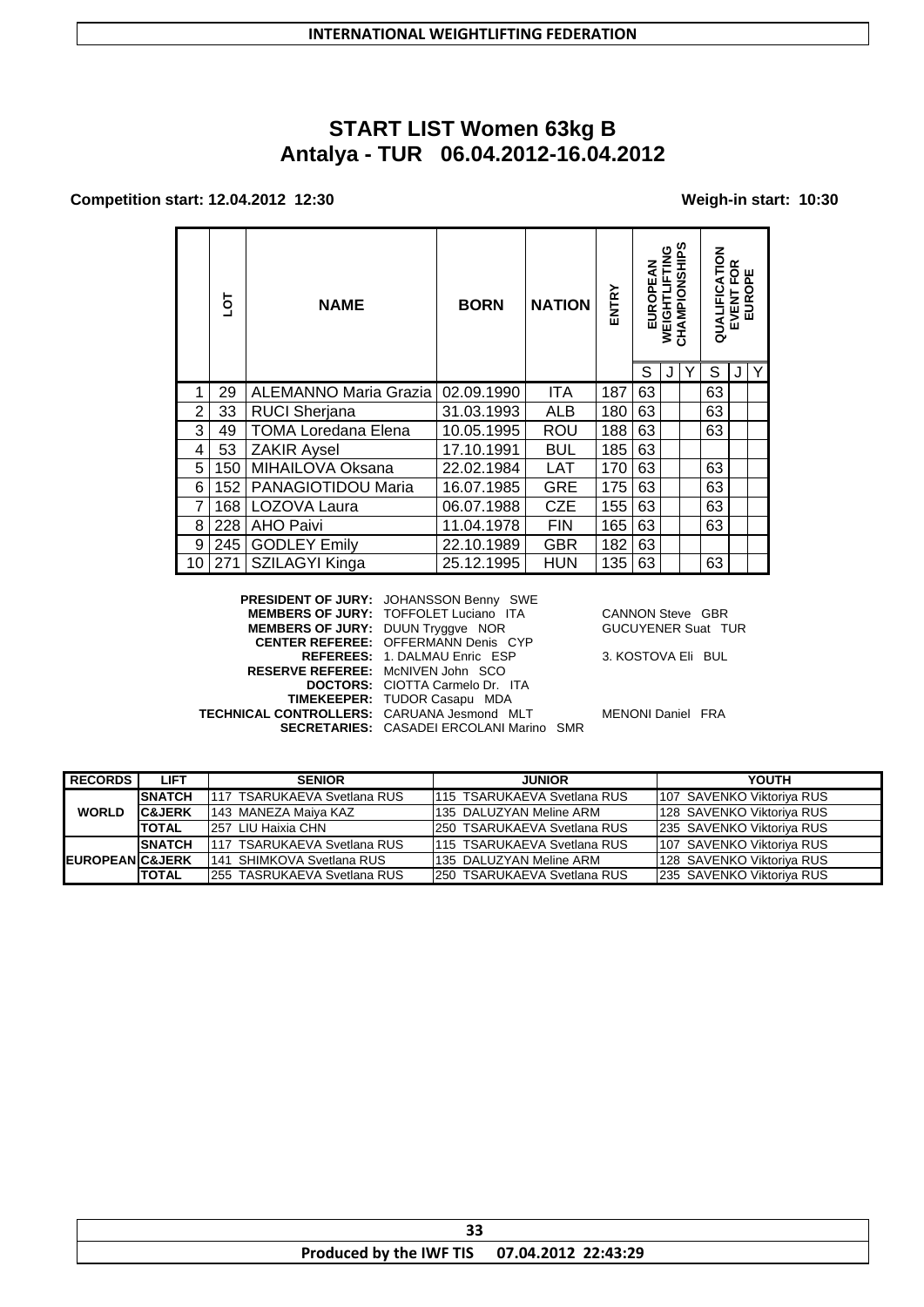# **START LIST Men 77kg B** Antalya - TUR 06.04.2012-16.04.2012

#### Competition start: 12.04.2012 15:00

#### Weigh-in start: 13:00

|   | ā   | <b>NAME</b>               | <b>BORN</b> | <b>NATION</b> | ENTRY | ₹<br>EUROPE | ╩<br><b>WEIGHT</b> | n<br>AMPIONSHIP | る<br>QUALIFIC | ≃<br>EVENT | ш<br>௨<br>o<br><b>EUR</b> |
|---|-----|---------------------------|-------------|---------------|-------|-------------|--------------------|-----------------|---------------|------------|---------------------------|
|   |     |                           |             |               |       | S           |                    |                 | S             |            | $\mathsf{Y}$              |
|   |     | NEUFELD Jakob             | 21.10.1983  | <b>GER</b>    | 341   | 77          |                    |                 |               |            |                           |
| 2 | 37  | <b>MARTASIDIS Antonis</b> | 14.06.1992  | <b>GRE</b>    | 315   | 77          |                    |                 | 77            |            |                           |
| 3 | 50  | DE LUCA Giorgio           | 19.06.1984  | <b>ITA</b>    | 336   | 77          |                    |                 | 77            |            |                           |
| 4 | 92  | <b>GONZALEZ Alejandro</b> | 22.09.1990  | <b>ESP</b>    | 310   | 77          |                    |                 | 77            |            |                           |
| 5 | 100 | <b>WINTER Andre</b>       | 28.03.1985  | <b>GER</b>    | 325   | 77          |                    |                 |               |            |                           |
| 6 | 171 | <b>MUSIC Ensar</b>        | 30.12.1990  | CRO           | 341   | 77          |                    |                 | 77            |            |                           |
| 7 | 206 | <b>MATA Andres</b>        | 11.11.1992  | <b>ESP</b>    | 330   | 77          |                    |                 | 77            |            |                           |
| 8 | 273 | KHARATASHVILI Davit       | 15.07.1990  | GEO           | 310   | 77          |                    |                 |               |            |                           |

PRESIDENT OF JURY: JOHANSSON Benny SWE MEMBERS OF JURY: TOFFOLET Luciano ITA<br>MEMBERS OF JURY: DUUN Tryggve NOR CANNON Steve GBR CENTER REFEREE: MILMAN Marat ISR REFEREES: 1. EVERI Matti FIN 3. HEUER Regina GER RESERVE REFEREE: MASIC Nedim BIH DOCTORS: CIOTTA Carmelo Dr. ITA<br>TIMEKEEPER: TUDOR Casapu MDA TECHNICAL CONTROLLERS: CARUANA Jesmond MLT MENONI Daniel FRA **SECRETARIES:** CASADEI ERCOLANI Marino SMR

GUCUYENER Suat TUR

| <b>RECORDS</b>             | <b>LIFT</b>       | <b>SENIOR</b>              | <b>JUNIOR</b>       | YOUTH                   |
|----------------------------|-------------------|----------------------------|---------------------|-------------------------|
|                            | <b>SNATCH</b>     | 174 LU Xiaojun CHN         | 172 SAGIR Taner TUR | 1153 SEDOV Vladimir KAZ |
| <b>WORLD</b>               | <b>C&amp;JERK</b> | 210 PEREPETCHENOV Oleg RUS | 202 SAGIR Taner TUR | 182 MELIKYAN Aghvan ARM |
|                            | <b>TOTAL</b>      | 378 LU Xiaojun CHN         | 375 SAGIR Taner TUR | 329 SEDOV Vladimir KAZ  |
|                            | <b>SNATCH</b>     | 173 MARTIROSJAN T. ARM     | 172 SAGIR Taner TUR | 147 AUKADOV Apti RUS    |
| <b>EUROPEAN C&amp;JERK</b> |                   | 210 PEREPETCHENOV Oleg RUS | 202 SAGIR Taner TUR | 182 MELIKYAN Aghvan ARM |
|                            | <b>TOTAL</b>      | 1377 ZHELIAZKOV Plamen BUL | 375 SAGIR Taner TUR | 328 MELIKYAN Aghvan ARM |

| 34                                          |  |
|---------------------------------------------|--|
| Produced by the IWF TIS 07.04.2012 22:43:37 |  |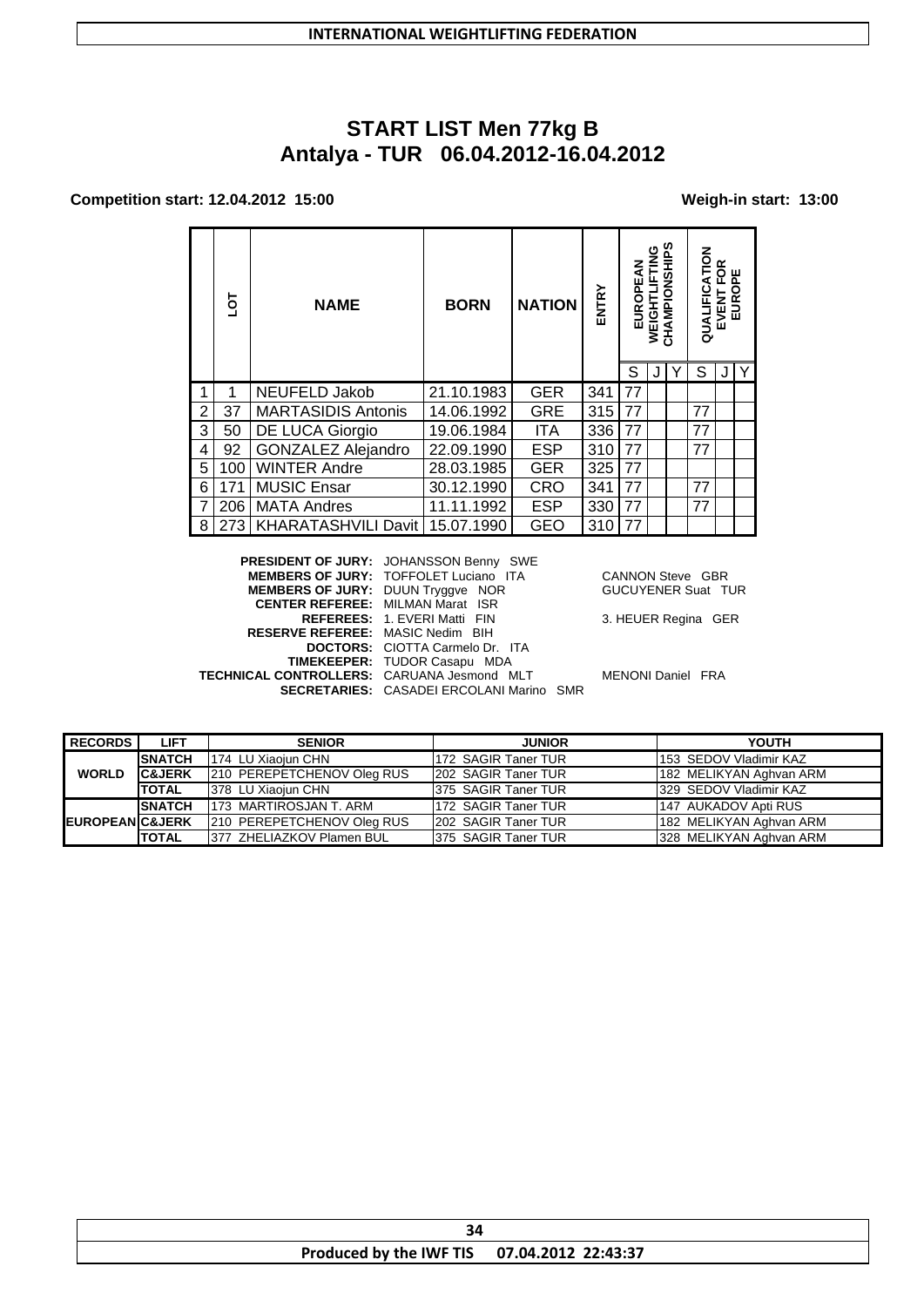# **START LIST Women 63kg A Antalya - TUR 06.04.2012-16.04.2012**

## **Competition start: 12.04.2012 17:30 Weigh-in start: 15:30**

|                | ā   | <b>NAME</b>            | <b>BORN</b> | <b>NATION</b> | <b>ENTRY</b> | ٥P<br>D<br>EUR | 9<br>N<br>⊡<br><b>WEIGHTL</b> | n<br>CHAMPIONSHIP | QUALIFICATION | ≃<br>O<br>ه عا<br>EVENT<br>EURO | ш<br>O |
|----------------|-----|------------------------|-------------|---------------|--------------|----------------|-------------------------------|-------------------|---------------|---------------------------------|--------|
|                |     |                        |             |               |              | S              |                               | Y                 | S             |                                 | Y      |
| 1              | 10  | <b>OKUMUS Neslihan</b> | 17.09.1994  | <b>TUR</b>    | 210          | 63             |                               |                   |               |                                 |        |
| $\overline{2}$ | 23  | <b>SIMSEK Sibel</b>    | 10.10.1984  | <b>TUR</b>    | 235          | 63             |                               |                   |               |                                 |        |
| 3              | 60  | <b>HANSSON Carita</b>  | 09.09.1991  | <b>SWE</b>    | 190          | 63             |                               |                   | 63            |                                 |        |
| 4              | 76  | <b>BRIL Liudmila</b>   | 25.04.1991  | <b>BLR</b>    | 201          | 63             |                               |                   |               |                                 |        |
| 5              | 180 | <b>NAGY Nikoletta</b>  | 23.08.1983  | <b>HUN</b>    | 210          | 63             |                               |                   | 63            |                                 |        |
| 6              | 199 | LESNIEWSKA Anna        | 25.07.1985  | POL           | 215          | 63             |                               |                   |               |                                 |        |
| 7              | 201 | <b>CHIQUET Agnes</b>   | 24.10.1984  | <b>FRA</b>    | 191          | 63             |                               |                   | 63            |                                 |        |
| 8              | 269 | <b>EVERI Anna</b>      | 28.04.1987  | <b>FIN</b>    | 196          | 63             |                               |                   | 63            |                                 |        |

|                                                | <b>PRESIDENT OF JURY: MATTINGSDAL Per NOR</b>      |                      |
|------------------------------------------------|----------------------------------------------------|----------------------|
|                                                | <b>MEMBERS OF JURY: RIMBOCK-PEYA Katharina AUT</b> | DEVILLE Rene LUX     |
| <b>MEMBERS OF JURY: KROL Petr CZE</b>          |                                                    | PERPARIM Ferunai ALB |
|                                                | <b>CENTER REFEREE: TITOVA Svetlana RUS</b>         |                      |
|                                                | REFEREES: 1. BAYHAN Ayhan TUR                      | 3. HANCOCK Mary GBR  |
|                                                | <b>RESERVE REFEREE: MIRILAS Christos GRE</b>       |                      |
|                                                | <b>DOCTORS:</b> IRANI Michael Dr. GBR              | MICHL Jiri Dr. CZE   |
|                                                | <b>TIMEKEEPER: ALAVERDYAN Pashik ARM</b>           |                      |
| <b>TECHNICAL CONTROLLERS: RIMBOCK Karl GER</b> |                                                    | STEFANIK Jan SVK     |
|                                                | CHIEF MARSHAL: SOCKO Agnieszka POL                 |                      |
|                                                | <b>SECRETARIES: CASADEI ERCOLANI Marino SMR</b>    |                      |

| <b>RECORDS</b>              | LIFT              | <b>SENIOR</b>                | <b>JUNIOR</b>                | YOUTH                      |
|-----------------------------|-------------------|------------------------------|------------------------------|----------------------------|
|                             | <b>SNATCH</b>     | 1117 TSARUKAEVA Svetlana RUS | 1115 TSARUKAEVA Svetlana RUS | 1107 SAVENKO Viktoriva RUS |
| <b>WORLD</b>                | <b>C&amp;JERK</b> | 1143 MANEZA Maiva KAZ        | 1135 DALUZYAN Meline ARM     | 128 SAVENKO Viktoriva RUS  |
|                             | <b>TOTAL</b>      | 1257 LIU Haixia CHN          | 1250 TSARUKAEVA Svetlana RUS | 1235 SAVENKO Viktoriva RUS |
|                             | <b>SNATCH</b>     | 1117 TSARUKAEVA Svetlana RUS | 1115 TSARUKAEVA Svetlana RUS | 1107 SAVENKO Viktoriva RUS |
| <b>IEUROPEANIC&amp;JERK</b> |                   | 141 SHIMKOVA Svetlana RUS    | 1135 DALUZYAN Meline ARM     | 128 SAVENKO Viktoriva RUS  |
|                             | <b>TOTAL</b>      | 1255 TASRUKAEVA Svetlana RUS | 1250 TSARUKAEVA Svetlana RUS | 1235 SAVENKO Viktoriva RUS |

| Produced by the IWF TIS 07.04.2012 22:43:45 |  |
|---------------------------------------------|--|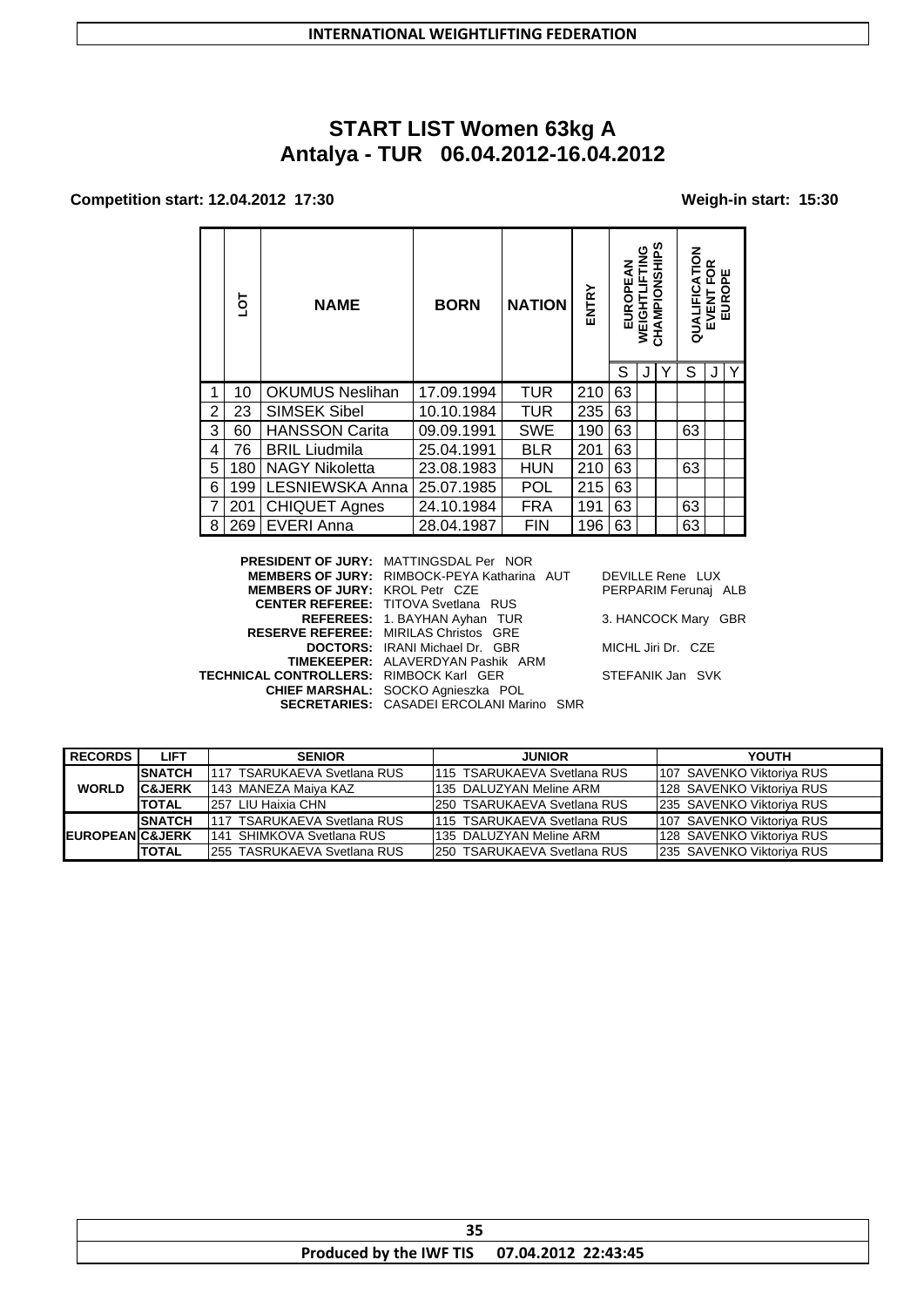# **START LIST Men 77kg A Antalya - TUR 06.04.2012-16.04.2012**

### **Competition start: 12.04.2012 20:00 Weigh-in start: 18:00**

|    | ā   | <b>NAME</b>               | <b>BORN</b> | <b>NATION</b> | ENTRY | EUROPEAN | WEIGHTLIFTING | CHAMPIONSHIPS | QUALIFICATION | EVENT FOR | ш<br>$\mathbf{a}$<br>EURO |
|----|-----|---------------------------|-------------|---------------|-------|----------|---------------|---------------|---------------|-----------|---------------------------|
|    |     |                           |             |               |       | S        |               |               | S             |           | Υ                         |
| 1  | 11  | <b>MARTIN Razvan</b>      | 22.11.1991  | ROU           | 355   | 77       |               |               |               |           |                           |
| 2  | 43  | <b>QERIMAJ Erkand</b>     | 10.08.1988  | ALB           | 350   | 77       |               |               |               |           |                           |
| 3  | 69  | <b>DUDOGLO Alexandru</b>  | 20.03.1989  | MDA           | 347   | 77       |               |               | 77            |           |                           |
| 4  | 81  | <b>SPAC Alexandru</b>     | 22.11.1989  | MDA           | 345   | 77       |               |               | 77            |           |                           |
| 5  | 135 | <b>PULAKU Hysen</b>       | 08.12.1992  | ALB           | 350   | 77       |               |               |               |           |                           |
| 6  | 157 | <b>YAGCI Semih</b>        | 15.11.1988  | <b>TUR</b>    | 350   | 77       |               |               |               |           |                           |
| 7  | 164 | <b>IVANENKO Dmitry</b>    | 27.12.1981  | <b>RUS</b>    | 350   | 77       |               |               |               |           |                           |
| 8  | 229 | <b>DIMITROV Alexandar</b> | 11.10.1989  | <b>BUL</b>    | 344   | 77       |               |               | 77            |           |                           |
| 9  | 255 | ZWARYCZ Krzystof          | 13.12.1990  | POL           | 345   | 77       |               |               |               |           |                           |
| 10 | 261 | <b>YUZEKCHIEV Denis</b>   | 29.10.1991  | <b>BUL</b>    | 342   | 77       |               |               |               |           |                           |

|                                                | <b>PRESIDENT OF JURY: MATTINGSDAL Per NOR</b>      |                      |
|------------------------------------------------|----------------------------------------------------|----------------------|
|                                                | <b>MEMBERS OF JURY: RIMBOCK-PEYA Katharina AUT</b> | DEVILLE Rene LUX     |
| <b>MEMBERS OF JURY: KROL Petr CZE</b>          |                                                    | PERPARIM Ferunai ALB |
|                                                | <b>CENTER REFEREE: AKKAYA Harun TUR</b>            |                      |
|                                                | <b>REFEREES: 1. BEITER Tina DEN</b>                | 3. GIORGETA Ion ROU  |
|                                                | <b>RESERVE REFEREE: NAZAROV Vahid AZE</b>          |                      |
|                                                | <b>DOCTORS:</b> IRANI Michael Dr. GBR              | MICHL Jiri Dr. CZE   |
|                                                | <b>TIMEKEEPER: ALAVERDYAN Pashik ARM</b>           |                      |
| <b>TECHNICAL CONTROLLERS: RIMBOCK Karl GER</b> |                                                    | STEFANIK Jan SVK     |
|                                                | CHIEF MARSHAL: SOCKO Agnieszka POL                 |                      |
|                                                | <b>SECRETARIES: CASADEI ERCOLANI Marino SMR</b>    |                      |
|                                                |                                                    |                      |

| <b>RECORDS</b>             | <b>LIFT</b>       | <b>SENIOR</b>              | <b>JUNIOR</b>       | <b>YOUTH</b>            |
|----------------------------|-------------------|----------------------------|---------------------|-------------------------|
|                            | <b>SNATCH</b>     | 174 LU Xiaoiun CHN         | 172 SAGIR Taner TUR | 153 SEDOV Vladimir KAZ  |
| <b>WORLD</b>               | <b>C&amp;JERK</b> | 210 PEREPETCHENOV Oleg RUS | 202 SAGIR Taner TUR | 182 MELIKYAN Aghvan ARM |
|                            | <b>TOTAL</b>      | 378 LU Xiaojun CHN         | 375 SAGIR Taner TUR | 329 SEDOV Vladimir KAZ  |
|                            | <b>SNATCH</b>     | 173 MARTIROSJAN T. ARM     | 172 SAGIR Taner TUR | 147 AUKADOV Apti RUS    |
| <b>EUROPEANIC&amp;JERK</b> |                   | 210 PEREPETCHENOV Oleg RUS | 202 SAGIR Taner TUR | 182 MELIKYAN Aghvan ARM |
|                            | <b>TOTAL</b>      | 377 ZHELIAZKOV Plamen BUL  | 375 SAGIR Taner TUR | 328 MELIKYAN Aghvan ARM |

| Produced by the IWF TIS 07.04.2012 22:43:54 |  |  |  |  |
|---------------------------------------------|--|--|--|--|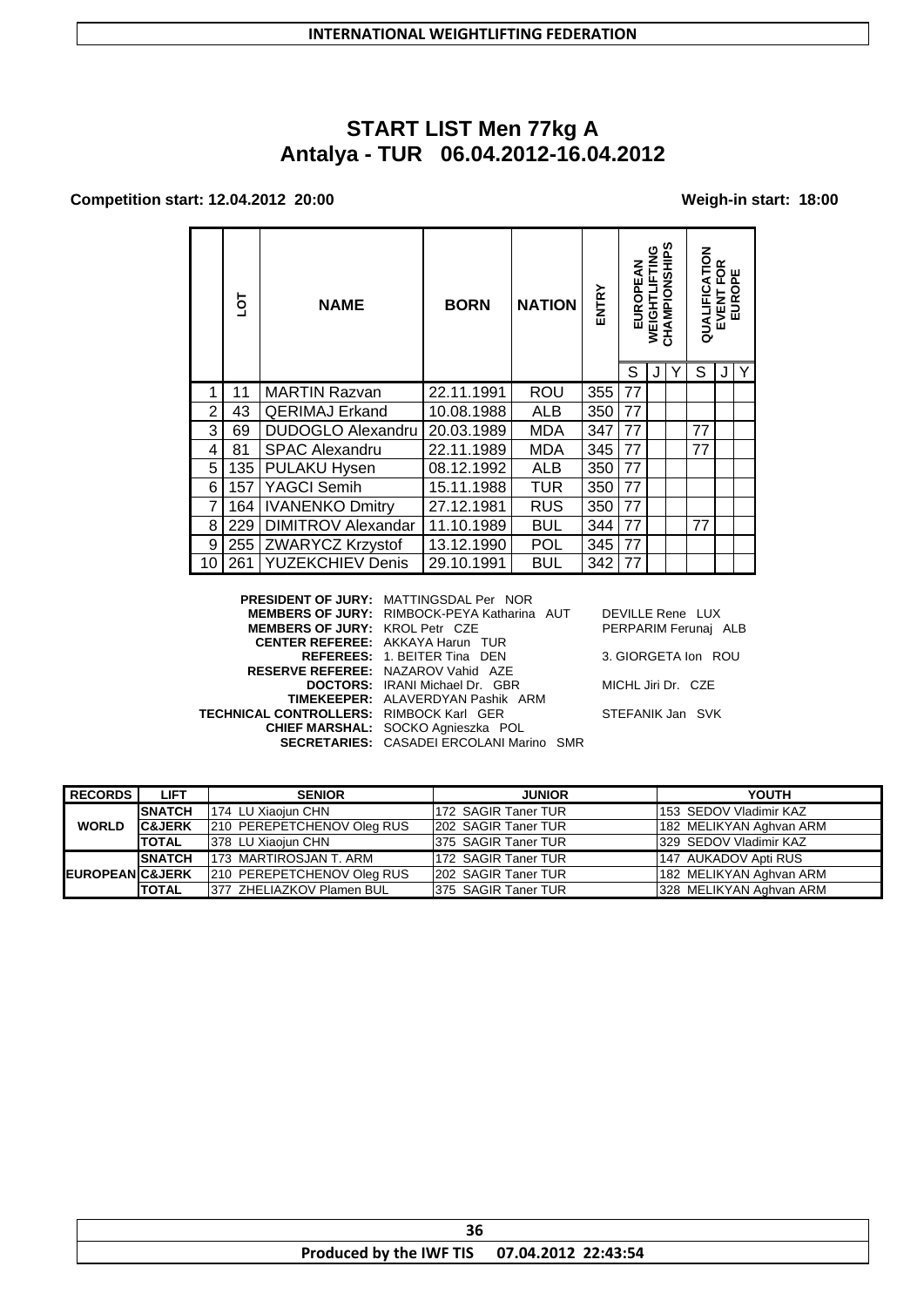# **START LIST Men 94kg C Antalya - TUR 06.04.2012-16.04.2012**

### **Competition start: 13.04.2012 09:15 Weigh-in start: 07:15**

|   | ō   | <b>NAME</b>               | <b>BORN</b> | <b>NATION</b> | ENTRY | EUROPE | 9<br>N<br><b>WEIGHTI</b> | ທ<br>CHAMPIONSHI | QUALIFICATION | ≃<br>© ⊮<br>C<br><b>EVENT I</b><br>EUROI |   |
|---|-----|---------------------------|-------------|---------------|-------|--------|--------------------------|------------------|---------------|------------------------------------------|---|
|   |     |                           |             |               |       | S      |                          |                  | S             |                                          | Y |
|   | 42  | NOTO Pietro               | 14.01.1991  | ITA           | 320   | 94     |                          |                  |               |                                          |   |
| 2 | 65  | <b>KOVAC Matej</b>        | 01.06.1992  | <b>SVK</b>    | 330   | 94     |                          |                  | 94            |                                          |   |
| 3 | 107 | D ARCY Kevin              | 20.03.1985  | <b>IRL</b>    | 296   | 94     |                          |                  | 94            |                                          |   |
| 4 | 111 | <b>BENZA Stephan</b>      | 26.11.1990  | <b>NED</b>    | 290   | 94     |                          |                  | 94            |                                          |   |
| 5 | 117 | <b>KISS Attila</b>        | 03.10.1984  | <b>HUN</b>    | 310   | 94     |                          |                  | 94            |                                          |   |
| 6 | 207 | <b>SALTSIDIS Christos</b> | 02.07.1987  | <b>GRE</b>    | 330   | 94     |                          |                  | 94            |                                          |   |
| 7 | 217 | <b>JURECEK Jakub</b>      | 23.12.1992  | <b>CZE</b>    | 330   | 94     |                          |                  | 94            |                                          |   |
| 8 | 267 | <b>KIRKBRIDE Peter</b>    | 19.12.1987  | <b>GBR</b>    | 330   | 94     |                          |                  |               |                                          |   |

|                                                | <b>PRESIDENT OF JURY: MATTINGSDAL Per NOR</b>      |                      |
|------------------------------------------------|----------------------------------------------------|----------------------|
|                                                |                                                    |                      |
|                                                | <b>MEMBERS OF JURY: RIMBOCK-PEYA Katharina AUT</b> | DEVILLE Rene LUX     |
| <b>MEMBERS OF JURY: KROL Petr CZE</b>          |                                                    | PERPARIM Ferunai ALB |
|                                                | <b>CENTER REFEREE: DALMAU Enric ESP</b>            |                      |
|                                                | <b>REFEREES: 1. KOSTOVA Eli BUL</b>                | 3. McNIVEN John SCO  |
|                                                | <b>RESERVE REFEREE: OFFERMANN Denis CYP</b>        |                      |
|                                                | <b>DOCTORS:</b> IRANI Michael Dr. GBR              | MICHL Jiri Dr. CZE   |
|                                                | <b>TIMEKEEPER: ALAVERDYAN Pashik ARM</b>           |                      |
| <b>TECHNICAL CONTROLLERS: RIMBOCK Karl GER</b> |                                                    | STEFANIK Jan SVK     |
|                                                | CHIEF MARSHAL: SOCKO Agnieszka POL                 |                      |
|                                                | <b>SECRETARIES: CASADEI ERCOLANI Marino SMR</b>    |                      |
|                                                |                                                    |                      |

| <b>RECORDS</b>             | LIFT              | <b>SENIOR</b>                 | <b>JUNIOR</b>                | YOUTH                   |
|----------------------------|-------------------|-------------------------------|------------------------------|-------------------------|
|                            | <b>ISNATCH</b>    | 188 KAKHIASVILIS Akakios GRE  | 1185 AKKAEV Khadiimourad RUS | 173 KOSOV Alexey RUS    |
| <b>WORLD</b>               | <b>C&amp;JERK</b> | 232 KOLECKI Szymon POL        | 232 KOLECKI Szymon POL       | 1207 KASABIEV Arsen GEO |
|                            | <b>ITOTAL</b>     | 1412 KAKHIASVILIS Akakios GRE | 412 KOLECKI Szymon POL       | 1375 ARAMNAU Andrei BLR |
|                            | <b>SNATCH</b>     | 188 KAKHIASVILIS Akakios GRE  | 1185 AKKAEV Khadiimourad RUS | 174 KOSOV Alexey RUS    |
| <b>EUROPEAN C&amp;JERK</b> |                   | 1232 KOLECKI Szymon POL       | 232 KOLECKI Szymon POL       | 207 KASABIEV Arsen GEO  |
|                            | <b>ITOTAL</b>     | 412 KAKHIASVILIS Akakios GRE  | 412 KOLECKI Szymon POL       | 1375 ARAMNAU Andrei BLR |

| Produced by the IWF TIS | 22:44:03<br>07.04.2012 |  |  |  |
|-------------------------|------------------------|--|--|--|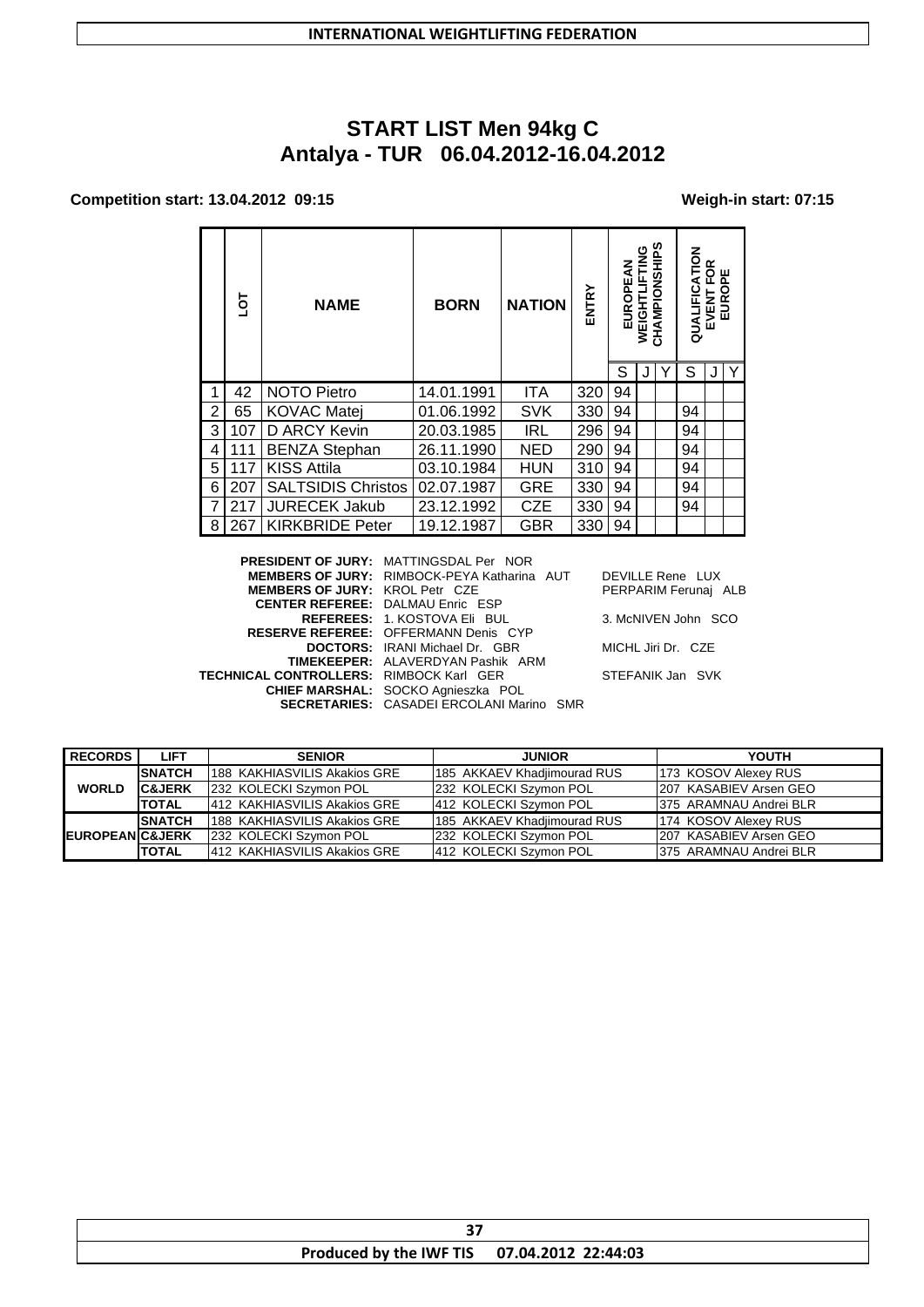# **START LIST Women 69kg B Antalya - TUR 06.04.2012-16.04.2012**

### **Competition start: 13.04.2012 11:00 Weigh-in start: 09:00**

|   | ōJ                                                  | <b>NAME</b>            | <b>BORN</b> | <b>NATION</b> | ENTRY | EUROPEAN | 9<br>N<br>녹<br><b>WEIGHT</b> | CHAMPIONSHIPS | QUALIFICATION | FOR<br>$\mathbf{a}$<br><b>EVENT I</b><br>EUROI | ш |
|---|-----------------------------------------------------|------------------------|-------------|---------------|-------|----------|------------------------------|---------------|---------------|------------------------------------------------|---|
|   |                                                     |                        |             |               |       | S        |                              |               | S             |                                                | Υ |
|   | 24                                                  | KONSTANTINIDI Eleni    | 03.02.1995  | <b>GRE</b>    | 170   | 69       |                              |               | 69            |                                                |   |
| 2 | 147                                                 | <b>KASIRYE Ruth</b>    | 10.06.1982  | <b>NOR</b>    | 200   | 69       |                              |               | 69            |                                                |   |
| 3 | 215                                                 | <b>KIRIIENKO Alona</b> | 09.05.1987  | <b>AZE</b>    | 205   | 69       |                              |               | 69            |                                                |   |
| 4 | 221                                                 | <b>KARAJ Manjola</b>   | 27.06.1994  | <b>ALB</b>    | 130   | 69       |                              |               | 69            |                                                |   |
| 5 | 227                                                 | <b>PERDUE Natasha</b>  | 27.07.1975  | <b>GBR</b>    | 205   | 69       |                              |               |               |                                                |   |
|   | <b>DDFAIDF117</b><br>$\mathbf{M}$<br>$P''$ $\cdots$ |                        |             |               |       |          |                              |               |               |                                                |   |

|                                                | <b>PRESIDENT OF JURY: MATTINGSDAL Per NOR</b>   |                      |
|------------------------------------------------|-------------------------------------------------|----------------------|
|                                                | MEMBERS OF JURY: RIMBOCK-PEYA Katharina AUT     | DEVILLE Rene LUX     |
| <b>MEMBERS OF JURY: KROL Petr CZE</b>          |                                                 | PERPARIM Ferunai ALB |
| <b>CENTER REFEREE: EVERI Matti FIN</b>         |                                                 |                      |
|                                                | <b>REFEREES: 1. HEUER Regina GER</b>            | 3. MASIC Nedim BIH   |
| <b>RESERVE REFEREE: MILMAN Marat ISR</b>       |                                                 |                      |
|                                                | <b>DOCTORS:</b> IRANI Michael Dr. GBR           | MICHL Jiri Dr. CZE   |
|                                                | <b>TIMEKEEPER: ALAVERDYAN Pashik ARM</b>        |                      |
| <b>TECHNICAL CONTROLLERS: RIMBOCK Karl GER</b> |                                                 | STEFANIK Jan SVK     |
|                                                | <b>CHIEF MARSHAL:</b> SOCKO Agnieszka POL       |                      |
|                                                | <b>SECRETARIES:</b> CASADEI ERCOLANI Marino SMR |                      |
|                                                |                                                 |                      |

| DEVILLE Rene LUX     |  |
|----------------------|--|
| PERPARIM Ferunaj ALB |  |

| <b>RECORDS</b>             | <b>LIFT</b>       | <b>SENIOR</b>           | <b>JUNIOR</b>            | <b>YOUTH</b>            |
|----------------------------|-------------------|-------------------------|--------------------------|-------------------------|
|                            | <b>SNATCH</b>     | 128 LIU Chunhong CHN    | 1123 SLIVENKO Oxana RUSI | 1117 KASAEVA Zarema RUS |
| <b>WORLD</b>               | <b>C&amp;JERK</b> | 158 LIU Chunhong CHN    | 157 KASAEVA Zarema RUS   | 145 KASAEVA Zarema RUS  |
|                            | <b>TOTAL</b>      | 286 LIU Chunhong CHN    | 275 LIU Chunhong CHN     | 1262 KASAEVA Zarema RUS |
|                            | <b>SNATCH</b>     | 123 SLIVENKO Oxana RUS  | 123 SLIVENKO Oxana RUS   | 1117 KASAEVA Zarema RUS |
| <b>EUROPEANIC&amp;JERK</b> |                   | 157 KASAEVA Zarema RUS  | 1157 KASAEVA Zarema RUS  | 145 KASAEVA Zarema RUS  |
|                            | <b>TOTAL</b>      | 1276 SLIVENKO Oxana RUS | 1275 KASAEVA Zarema RUS  | 262 KASAEVA Zarema RUS  |

| າດ<br>ЭО                |                     |  |  |  |
|-------------------------|---------------------|--|--|--|
| Produced by the IWF TIS | 07.04.2012 22:44:11 |  |  |  |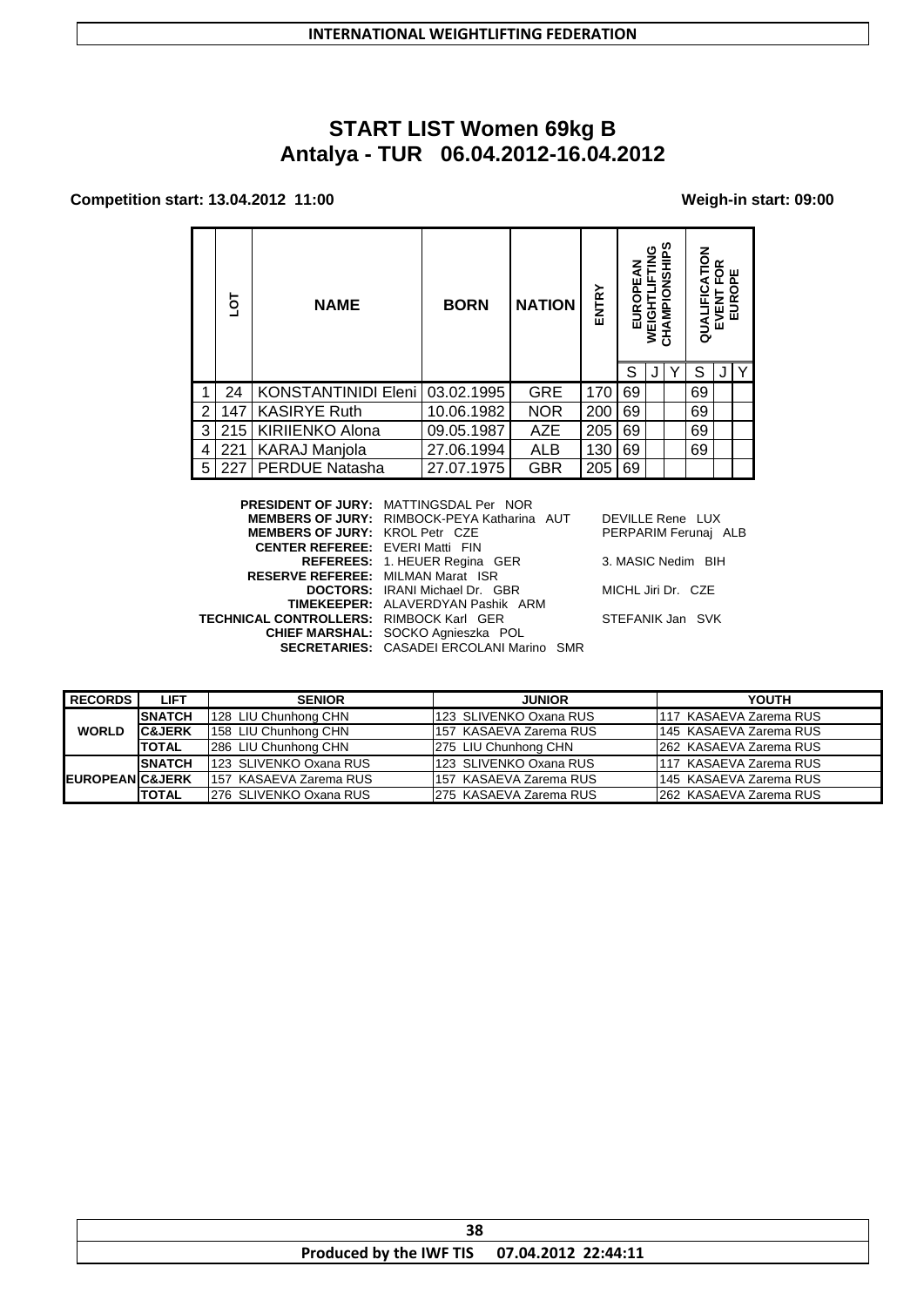# **START LIST Men 94kg B Antalya - TUR 06.04.2012-16.04.2012**

### **Competition start: 13.04.2012 12:15 Weigh-in start: 10:15**

|   | ГOГ | <b>NAME</b>              | <b>BORN</b> | <b>NATION</b> | <b>ENTRY</b> | EUROPEAN | ပ<br>╩<br>WEIGHT | ဖာ<br>CHAMPIONSHIP | QUALIFICATION | ≃<br>Ô<br>ű.<br>௳<br><b>EVENT I</b><br>EUROI | ш |
|---|-----|--------------------------|-------------|---------------|--------------|----------|------------------|--------------------|---------------|----------------------------------------------|---|
|   | 9   | <b>KAVELASVILI David</b> | 02.08.1985  | <b>GRE</b>    | 372          | 94       |                  |                    | 94            |                                              |   |
| 2 | 119 | <b>TABAKU Ervis</b>      | 22.09.1989  | ALB           | 370          | 94       |                  |                    |               |                                              |   |
| 3 | 191 | <b>ANTTI-ROIKO Miika</b> | 20.11.1988  | <b>FIN</b>    | 340          | 94       |                  |                    | 94            |                                              |   |
| 4 | 193 | NAVARRO Jose Juan        | 14.04.1981  | <b>ESP</b>    | 360          | 94       |                  |                    | 94            |                                              |   |
| 5 | 256 | <b>KARINA Endri</b>      | 02.03.1989  | ALB           | 360          | 94       |                  |                    |               |                                              |   |
| 6 | 265 | <b>PENT Leho</b>         | 02.04.1990  | <b>EST</b>    | 345          | 94       |                  |                    | 94            |                                              |   |
|   | 270 | STANULIS Zygimantas      | 11.01.1993  | LTU           | 350          | 94       |                  |                    | 94            |                                              |   |

| <b>PRESIDENT OF JURY: MATTINGSDAL Per NOR</b>  |                                                                                                |
|------------------------------------------------|------------------------------------------------------------------------------------------------|
|                                                | DEVILLE Rene LUX                                                                               |
| <b>MEMBERS OF JURY: KROL Petr CZE</b>          | PERPARIM Ferunai ALB                                                                           |
| <b>CENTER REFEREE:</b> BAYHAN Ayhan TUR        |                                                                                                |
| REFEREES: 1. HANCOCK Mary GBR                  | 3. MIRILAS Christos GRE                                                                        |
| <b>RESERVE REFEREE: TITOVA Svetlana RUS</b>    |                                                                                                |
| <b>DOCTORS:</b> IRANI Michael Dr. GBR          | MICHL Jiri Dr. CZE                                                                             |
| <b>TIMEKEEPER: ALAVERDYAN Pashik ARM</b>       |                                                                                                |
| <b>TECHNICAL CONTROLLERS: RIMBOCK Karl GER</b> | STEFANIK Jan SVK                                                                               |
| CHIEF MARSHAL: SOCKO Agnieszka POL             |                                                                                                |
|                                                |                                                                                                |
|                                                | <b>MEMBERS OF JURY: RIMBOCK-PEYA Katharina AUT</b><br>SECRETARIES: CASADEI ERCOLANI Marino SMR |

| <b>RECORDS</b>              | <b>LIFT</b>       | <b>SENIOR</b>                  | <b>JUNIOR</b>               | <b>YOUTH</b>            |
|-----------------------------|-------------------|--------------------------------|-----------------------------|-------------------------|
|                             | <b>ISNATCH</b>    | 1188  KAKHIASVILIS Akakios GRE | 185 AKKAEV Khadjimourad RUS | 173 KOSOV Alexey RUS    |
| <b>WORLD</b>                | <b>C&amp;JERK</b> | 232 KOLECKI Szymon POL         | 232 KOLECKI Szymon POL      | 207 KASABIEV Arsen GEO  |
|                             | <b>TOTAL</b>      | 412 KAKHIASVILIS Akakios GRE   | 412 KOLECKI Szymon POL      | 1375 ARAMNAU Andrei BLR |
|                             | <b>ISNATCH</b>    | 188 KAKHIASVILIS Akakios GRE   | 185 AKKAEV Khadjimourad RUS | 174 KOSOV Alexey RUS    |
| <b>IEUROPEANIC&amp;JERK</b> |                   | 232 KOLECKI Szymon POL         | 232 KOLECKI Szymon POL      | 207 KASABIEV Arsen GEO  |
|                             | <b>TOTAL</b>      | 1412 KAKHIASVILIS Akakios GRE  | 412 KOLECKI Szymon POL      | 1375 ARAMNAU Andrei BLR |

| 30<br>ວະ                                    |  |  |  |  |  |
|---------------------------------------------|--|--|--|--|--|
| Produced by the IWF TIS 07.04.2012 22:44:18 |  |  |  |  |  |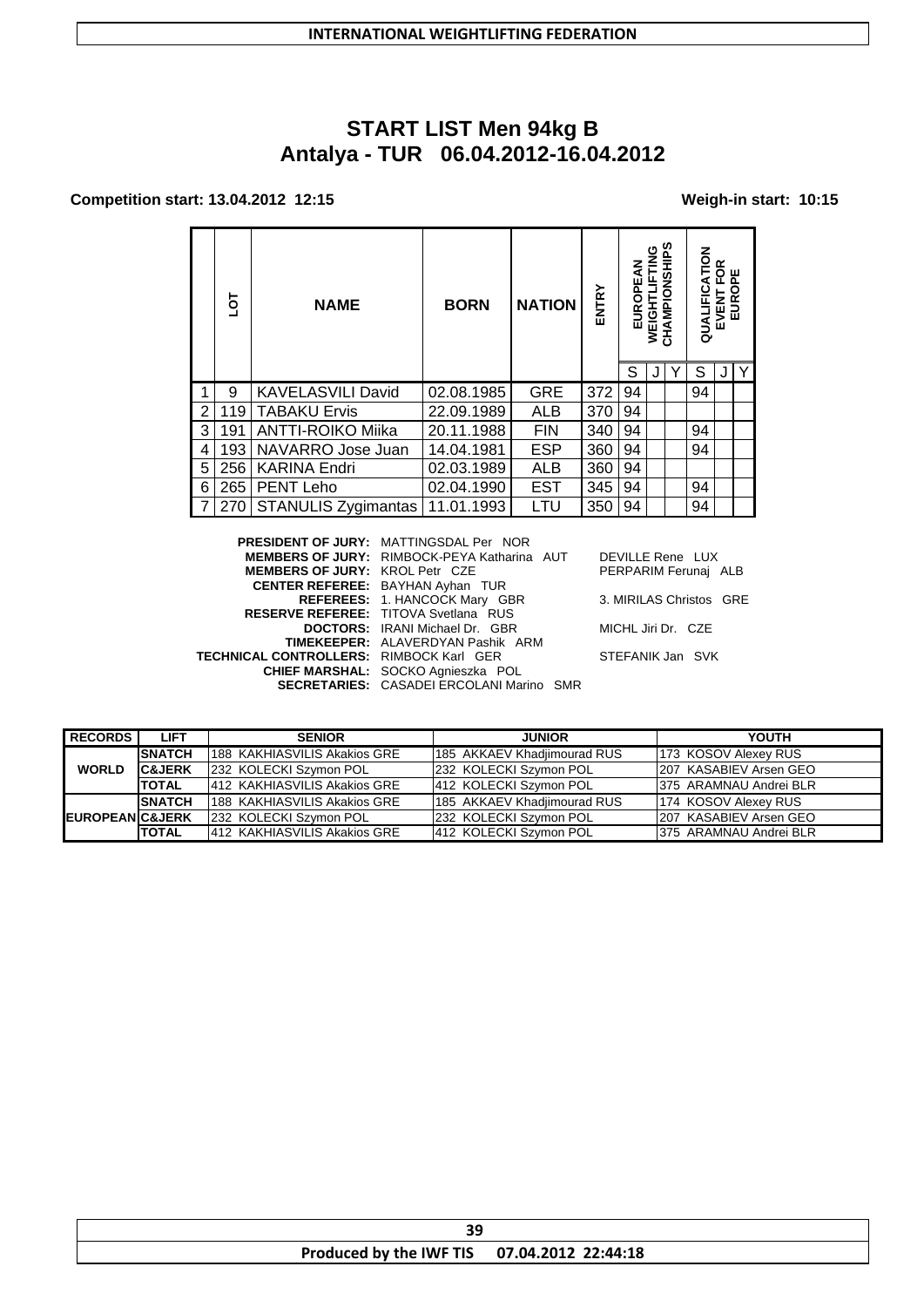# **START LIST Men 85kg B** Antalya - TUR 06.04.2012-16.04.2012

### Competition start: 13.04.2012 14:00

### Weigh-in start: 12:00

|                | ā   | <b>NATION</b><br><b>NAME</b><br><b>BORN</b> |            | ENTRY      | EUROPEAN | <b>WEIGHTLIFTING</b> | CHAMPIONSHIPS | る<br>⋖<br>QUALIFIC | VENT FOR<br>EUROPE<br>EVENT |   |  |
|----------------|-----|---------------------------------------------|------------|------------|----------|----------------------|---------------|--------------------|-----------------------------|---|--|
|                |     |                                             |            |            |          | S                    |               |                    | S                           | J |  |
|                | 5   | AMANATIDIS Alexandros                       | 12.05.1987 | <b>CYP</b> | 280      | 85                   |               |                    | 85                          |   |  |
| $\overline{2}$ | 47  | <b>ANUSKEVICIUS Donatas</b>                 | 07.05.1980 | LTU        | 335      | 85                   |               |                    | 85                          |   |  |
| 3              | 86  | <b>JAMILOV Namiq</b>                        | 08.12.1982 | AZE        | 330      | 85                   |               |                    |                             |   |  |
| 4              | 96  | <b>BYRD Cathal</b>                          | 15.08.1986 | <b>IRL</b> | 270      | 85                   |               |                    | 85                          |   |  |
| 5              | 98  | <b>KLIS Roman</b>                           | 03.05.1988 | <b>POL</b> | 342      | 85                   |               |                    |                             |   |  |
| 6              | 127 | <b>WEBSTER Sonny</b>                        | 10.03.1994 | <b>GBR</b> | 300      | 85                   |               |                    |                             |   |  |
|                | 131 | <b>MICKEVICIUS Marius</b>                   | 22.11.1990 | LTU        | 335      | 85                   |               |                    | 85                          |   |  |
| 8              | 151 | <b>BERAN Andrej</b>                         | 08.03.1988 | <b>CZE</b> | 290      | 85                   |               |                    | 85                          |   |  |
| 9              | 182 | PAPADOPOULOS Konstantinos                   | 25.05.1983 | GRE        | 300      | 85                   |               |                    | 85                          |   |  |
| 10             | 242 | <b>MUSIC Amar</b>                           | 21.03.1987 | CRO        | 335      | 85                   |               |                    | 85                          |   |  |
|                | 263 | <b>HARTIKAINEN liro</b>                     | 21.06.1978 | <b>FIN</b> | 300      | 85                   |               |                    | 85                          |   |  |

|                                                   | <b>PRESIDENT OF JURY: JOHANSSON Benny SWE</b>   |
|---------------------------------------------------|-------------------------------------------------|
|                                                   | <b>MEMBERS OF JURY: TOFFOLET Luciano ITA</b>    |
| <b>MEMBERS OF JURY: DUUN Tryggve NOR</b>          |                                                 |
| <b>CENTER REFEREE: BEITER Tina DEN</b>            |                                                 |
|                                                   | REFEREES: 1. GIORGETA Ion ROU                   |
| <b>RESERVE REFEREE: AKKAYA Harun TUR</b>          |                                                 |
|                                                   | <b>DOCTORS:</b> CIOTTA Carmelo Dr. ITA          |
|                                                   | <b>TIMEKEEPER: TUDOR Casapu MDA</b>             |
| <b>TECHNICAL CONTROLLERS: CARUANA Jesmond MLT</b> |                                                 |
|                                                   | <b>SECRETARIES: CASADEI ERCOLANI Marino SMR</b> |
|                                                   |                                                 |

CANNON Steve GBR<br>GUCUYENER Suat TUR

3. NAZAROV Vahid AZE

MENONI Daniel FRA

| <b>RECORDS</b>              | LIFT              | <b>SENIOR</b>           | <b>JUNIOR</b>          | YOUTH                      |
|-----------------------------|-------------------|-------------------------|------------------------|----------------------------|
|                             | <b>SNATCH</b>     | 187 RYBAKOU Andrei BLR  | 182 RYBAKOU Andrei BLR | 170 ILIN Ilva KAZ          |
| <b>WORLD</b>                | <b>C&amp;JERK</b> | 218 ZHANG Yong CHN      | 1216 ILIN Ilva KAZ     | 216 ILIN Ilva KAZ          |
|                             | <b>TOTAL</b>      | 1394 RYBAKOU Andrei BLR | 386 ILIN IIva KAZ      | 386 ILIN Ilva KAZ          |
|                             | <b>SNATCH</b>     | 187 RYBAKOU Andrei BLR  | 182 RYBAKOU Andrei BLR | 163 AUKADOV Apti RUS       |
| <b>IEUROPEANIC&amp;JERK</b> |                   | 217 VANEV Zlatan BUL    | 212 AUKHADOV Apti RUS  | 195 KOURTIDIS Nikolaos GRE |
|                             | <b>TOTAL</b>      | 1394 RYBAKOU Andrei BLR | 385 AUKHADOV Apti RUS  | I356 AUKADOV Apti RUS      |

| Produced by the IWF TIS 07.04.2012 22:44:25 |  |  |  |  |
|---------------------------------------------|--|--|--|--|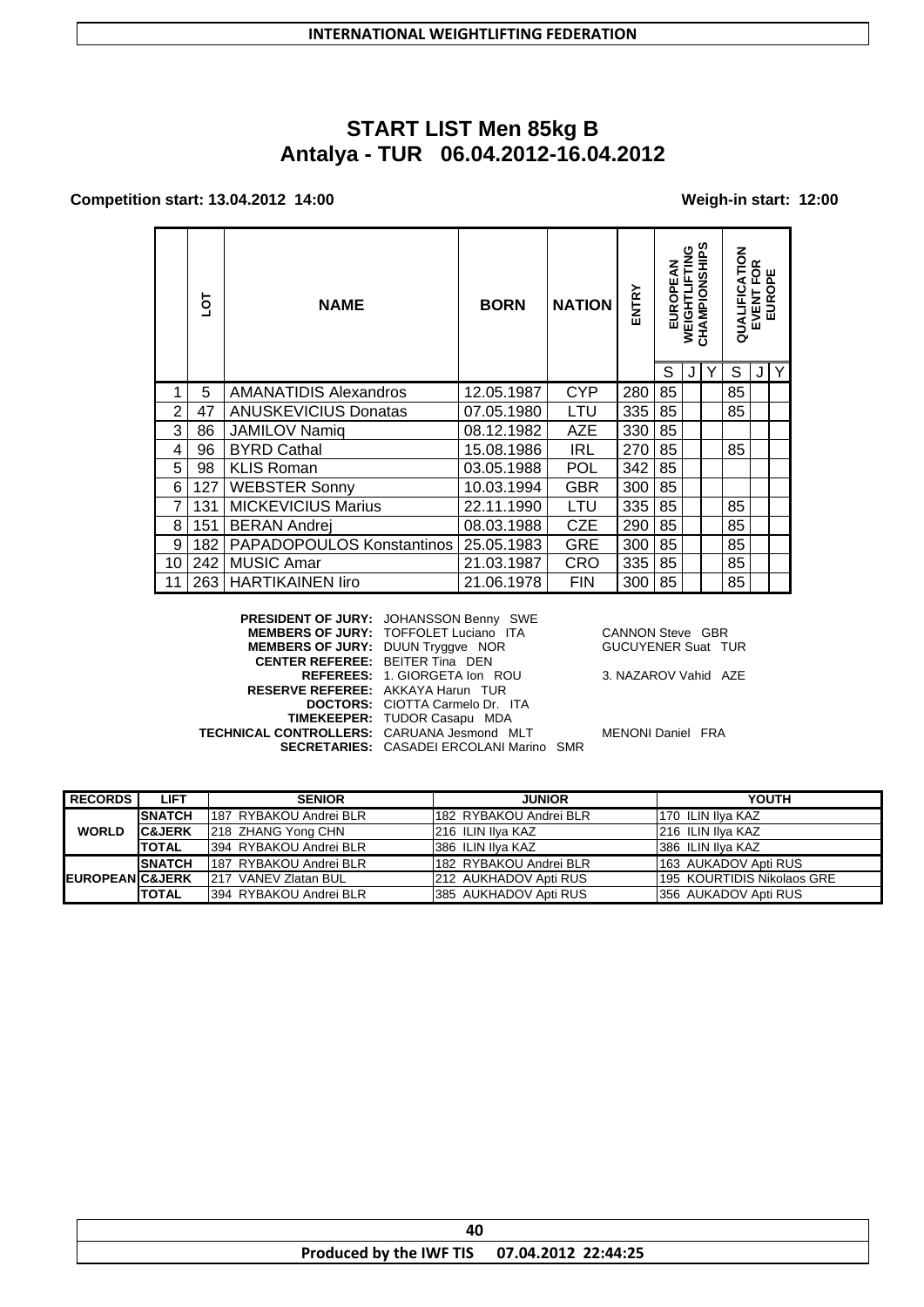# **START LIST Women 69kg A** Antalya - TUR 06.04.2012-16.04.2012

#### Competition start: 13.04.2012 17:30

#### Weigh-in start: 15:30

|   | ā   | <b>NAME</b>             | <b>BORN</b> | <b>NATION</b> | ENTRY | EUROPE | ပ<br><b>WEIGHT</b> | ທ<br>AMPIONSHI | QUALIFICATION | ≃<br>$\circ$<br>EVENT | EUR |
|---|-----|-------------------------|-------------|---------------|-------|--------|--------------------|----------------|---------------|-----------------------|-----|
|   |     |                         |             |               |       | S      |                    |                | S             |                       | Υ   |
|   | 106 | <b>KRUTZLER Eszter</b>  | 04.03.1981  | <b>HUN</b>    | 235   | 69     |                    |                | 69            |                       |     |
| 2 | 115 | <b>BATSIUSHKA Hanna</b> | 24.10.1981  | <b>BLR</b>    | 231   | 69     |                    |                |               |                       |     |
| 3 | 149 | <b>RAMOS Sheila</b>     | 20.12.1990  | <b>ESP</b>    | 215   | 69     |                    |                | 69            |                       |     |
| 4 | 205 | COCOS Roxana Daniela    | 05.06.1989  | ROU           | 250   | 69     |                    |                | 69            |                       |     |
| 5 | 230 | <b>SLIVENKO Oxana</b>   | 20.12.1986  | <b>RUS</b>    | 250   | 69     |                    |                |               |                       |     |
| 6 | 231 | <b>MIZDAL Ewa</b>       | 18.07.1987  | <b>POL</b>    | 232   | 69     |                    |                |               |                       |     |
|   | 250 | SAVENKO Viktoriya       | 28.05.1988  | <b>RUS</b>    | 240   | 69     |                    |                |               |                       |     |

**PRESIDENT OF JURY: JOHANSSON Benny SWE<br>MEMBERS OF JURY: TOFFOLET Luciano ITA** MEMBERS OF JURY: DUUN Tryggve NOR CENTER REFEREE: KOSTOVA Eli BUL REFEREES: 1. McNIVEN John SCO RESERVE REFEREE: DALMAU Enric ESP DOCTORS: CIOTTA Carmelo Dr. ITA<br>TIMEKEEPER: TUDOR Casapu MDA TECHNICAL CONTROLLERS: CARUANA Jesmond MLT SECRETARIES: CASADEI ERCOLANI Marino SMR

CANNON Steve GBR **GUCUYENER Suat TUR** 

3. OFFERMANN Denis CYP

MENONI Daniel FRA

| <b>RECORDS</b>              | <b>LIFT</b>       | <b>SENIOR</b>          | <b>JUNIOR</b>           | <b>YOUTH</b>            |
|-----------------------------|-------------------|------------------------|-------------------------|-------------------------|
|                             | <b>SNATCH</b>     | 128 LIU Chunhong CHN   | 123 SLIVENKO Oxana RUS  | 117 KASAEVA Zarema RUS  |
| <b>WORLD</b>                | <b>C&amp;JERK</b> | 158 LIU Chunhong CHN   | 1157 KASAEVA Zarema RUS | 145 KASAEVA Zarema RUS  |
|                             | <b>ITOTAL</b>     | 286 LIU Chunhong CHN   | 275 LIU Chunhong CHN    | 1262 KASAEVA Zarema RUS |
|                             | <b>SNATCH</b>     | 123 SLIVENKO Oxana RUS | 123 SLIVENKO Oxana RUS  | 1117 KASAEVA Zarema RUS |
| <b>IEUROPEANIC&amp;JERK</b> |                   | 157 KASAEVA Zarema RUS | 157 KASAEVA Zarema RUS  | 145 KASAEVA Zarema RUS  |
|                             | <b>ITOTAL</b>     | 276 SLIVENKO Oxana RUS | 275 KASAEVA Zarema RUS  | 262 KASAEVA Zarema RUS  |

| <b>Produced by the IWF TIS</b> | $07.04.2012$ 22:44:33 |  |  |  |
|--------------------------------|-----------------------|--|--|--|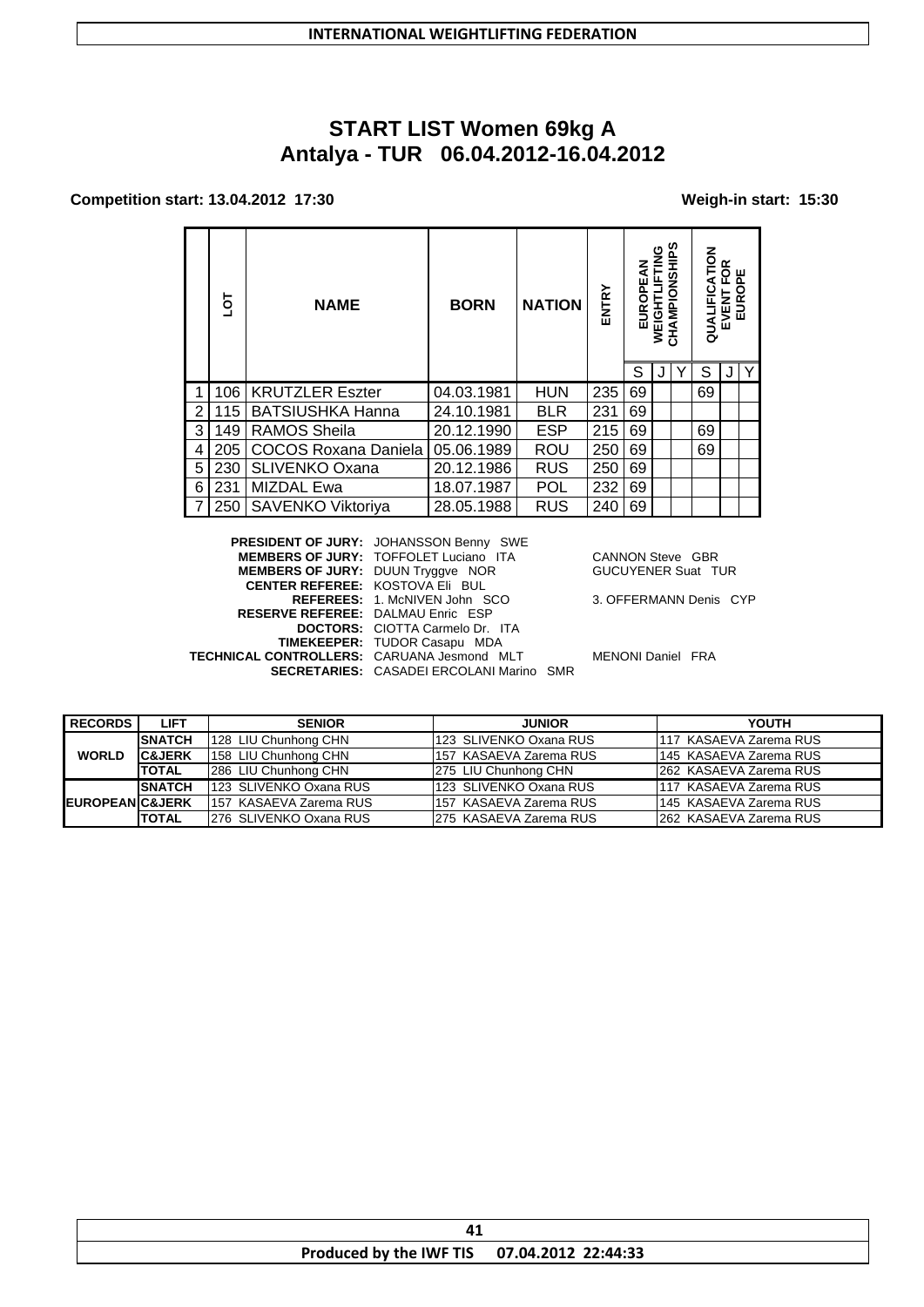# **START LIST Men 85kg A Antalya - TUR 06.04.2012-16.04.2012**

#### **Competition start: 13.04.2012 20:00 Weigh-in start: 18:00**

|   | ō   | <b>NAME</b>              | <b>BORN</b> | <b>NATION</b> | ENTRY | EUROPEAN | WEIGHTLIFTING | CHAMPIONSHIPS | QUALIFICATION | <b>PE</b><br>EVENT F<br>EUROF |   |
|---|-----|--------------------------|-------------|---------------|-------|----------|---------------|---------------|---------------|-------------------------------|---|
|   |     |                          |             |               |       | S        |               | Υ             | S             | J                             | Y |
|   | 35  | NOVIKAU Mikalai          | 13.06.1986  | <b>BLR</b>    | 368   | 85       |               |               |               |                               |   |
| 2 | 70  | <b>BARDIS Giovanni</b>   | 21.05.1987  | <b>FRA</b>    | 363   | 85       |               |               |               |                               |   |
| 3 | 97  | <b>BARANYAI Janos</b>    | 24.06.1984  | <b>HUN</b>    | 365   | 85       |               |               | 85            |                               |   |
| 4 | 139 | <b>SCHWARZBACH Tom</b>   | 23.07.1986  | <b>GER</b>    | 360   | 85       |               |               |               |                               |   |
| 5 | 158 | TSIREKIDZE Rauli         | 24.05.1987  | GEO           | 365   | 85       |               |               |               |                               |   |
| 6 | 160 | <b>SINCRAIAN Gabriel</b> | 21.12.1988  | ROU           | 375   | 85       |               |               |               |                               |   |
| 7 | 203 | <b>BAYDAR Fatih</b>      | 01.01.1983  | <b>TUR</b>    | 361   | 85       |               |               |               |                               |   |
| 8 | 224 | <b>SROKA Krystian</b>    | 13.01.1991  | <b>POL</b>    | 362   | 85       |               |               |               |                               |   |
| 9 | 237 | <b>CERNEI Gheorghii</b>  | 13.04.1990  | <b>MDA</b>    | 365   | 85       |               |               | 85            |                               |   |

**PRESIDENT OF JURY:** JOHANSSON Benny SWE **MEMBERS OF JURY:** TOFFOLET Luciano ITA CANNON Steve GBR **MEMBERS OF JURY:** DUUN Tryggve NOR GUCUYENER Suat TUR **CENTER REFEREE:** HEUER Regina GER **REFEREES:** 1. MASIC Nedim BIH 3. MILMAN Marat ISR **RESERVE REFEREE:** EVERI Matti FIN **DOCTORS:** CIOTTA Carmelo Dr. ITA **TIMEKEEPER:** TUDOR Casapu MDA **TECHNICAL CONTROLLERS:** CARUANA Jesmond MLT MENONI Daniel FRA **SECRETARIES:** CASADEI ERCOLANI Marino SMR

| <b>RECORDS</b>              | <b>LIFT</b>       | <b>SENIOR</b>           | <b>JUNIOR</b>           | YOUTH                      |
|-----------------------------|-------------------|-------------------------|-------------------------|----------------------------|
|                             | <b>SNATCH</b>     | 187 RYBAKOU Andrei BLR  | 1182 RYBAKOU Andrei BLR | I170 ILIN Ilva KAZ         |
| <b>WORLD</b>                | <b>C&amp;JERK</b> | 218 ZHANG Yong CHN      | 216 ILIN Ilya KAZ       | 216 ILIN Ilya KAZ          |
|                             | <b>TOTAL</b>      | 1394 RYBAKOU Andrei BLR | 1386 ILIN IIva KAZ      | 1386 ILIN IIva KAZ         |
|                             | <b>SNATCH</b>     | 187 RYBAKOU Andrei BLR  | 182 RYBAKOU Andrei BLR  | 163 AUKADOV Apti RUS       |
| <b>IEUROPEANIC&amp;JERK</b> |                   | 1217 VANEV Zlatan BUL   | 212 AUKHADOV Apti RUS   | 195 KOURTIDIS Nikolaos GRE |
|                             | <b>TOTAL</b>      | 1394 RYBAKOU Andrei BLR | I385 AUKHADOV Apti RUS  | 356 AUKADOV Apti RUS       |

| Produced by the IWF TIS 07.04.2012 22:44:44 |  |  |  |  |
|---------------------------------------------|--|--|--|--|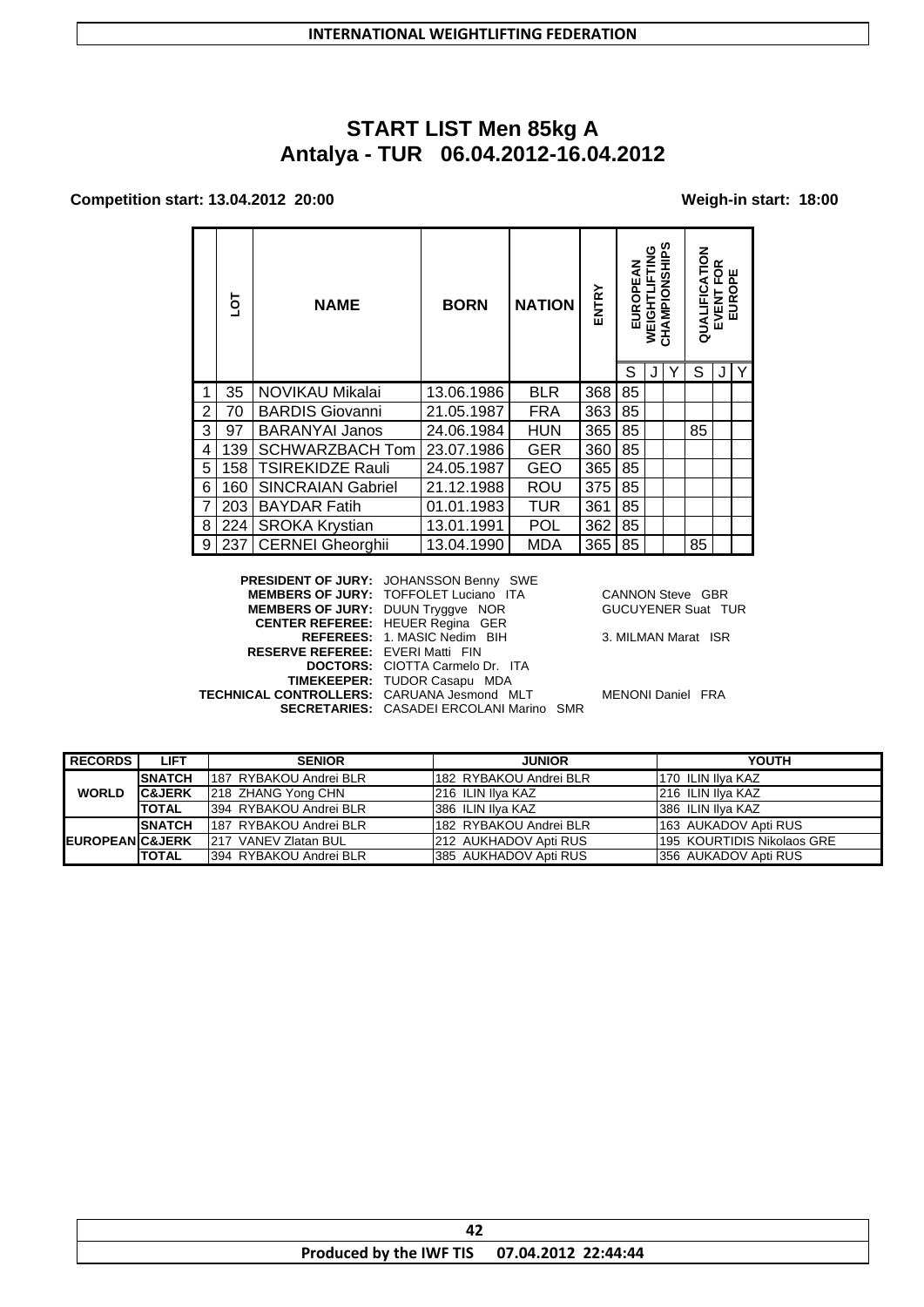# **START LIST Women 75kg B, +75kg B Antalya - TUR 06.04.2012-16.04.2012**

### **Competition start: 14.04.2012 09:30 Weigh-in start: 07:30**

|    | ō٦  | <b>NAME</b>              | <b>BORN</b> | <b>NATION</b> | ENTRY | EUROPEAN | CHAMPIONSHIPS<br>WEIGHTLIFTING |   | QUALIFICATION | ≃<br>O<br>VENT FOI<br>EUROPE<br>EVENT |   |
|----|-----|--------------------------|-------------|---------------|-------|----------|--------------------------------|---|---------------|---------------------------------------|---|
|    |     |                          |             |               |       | S        | J                              | Υ | S             | J                                     | Υ |
| 1  | 25  | <b>BRUNELLI Carlotta</b> | 11.04.1993  | <b>ITA</b>    | 190   | 75       |                                |   |               |                                       |   |
| 2  | 116 | VESTMAN Katariina        | 22.02.1988  | <b>FIN</b>    | 210   | 75       |                                |   | 75            |                                       |   |
| 3  | 155 | PRISCEPA Natalia         | 17.10.1989  | MDA           | 195   | 75       |                                |   | 75            |                                       |   |
| 4  | 188 | GOGOROVA Eleonora        | 15.01.1990  | <b>SVK</b>    | 170   | 75       |                                |   | 75            |                                       |   |
| 5  | 211 | <b>ILMARINEN Meri</b>    | 04.06.1991  | <b>FIN</b>    | 190   | 75       |                                |   | 75            |                                       |   |
| 6  | 222 | <b>KLADIVOVA Pavla</b>   | 03.10.1984  | <b>CZE</b>    | 207   | 75       |                                |   | 75            |                                       |   |
| 7  | 225 | <b>LIZDE Almira</b>      | 04.07.1982  | <b>BIH</b>    | 195   | 75       |                                |   | 75            |                                       |   |
| 8  | 238 | <b>BERNTSSON Annika</b>  | 10.09.1976  | SWE           | 200   | 75       |                                |   | 75            |                                       |   |
|    |     |                          |             |               |       |          |                                |   |               |                                       |   |
| 9  | 71  | <b>NAOUMI Marilnta</b>   | 11.12.1987  | <b>GRE</b>    | 195   | $+75$    |                                |   | $+75$         |                                       |   |
| 10 | 80  | POKORNA Martina          | 15.09.1992  | <b>CZE</b>    | 135   | $+75$    |                                |   | $+75$         |                                       |   |
| 11 | 194 | SVRCKOVA Zuzana          | 14.01.1980  | SVK           | 180   | $+75$    |                                |   | +75           |                                       |   |
|    |     |                          |             |               |       |          |                                |   |               |                                       |   |

|                                                   | PRESIDENT OF JURY: JOHANSSON Benny SWE          |
|---------------------------------------------------|-------------------------------------------------|
|                                                   | <b>MEMBERS OF JURY: TOFFOLET Luciano ITA</b>    |
| <b>MEMBERS OF JURY: DUUN Tryggve NOR</b>          |                                                 |
|                                                   | <b>CENTER REFEREE: HANCOCK Mary GBR</b>         |
|                                                   | REFEREES: 1. MIRILAS Christos GRE               |
| <b>RESERVE REFEREE: BAYHAN Ayhan TUR</b>          |                                                 |
|                                                   | <b>DOCTORS: CIOTTA Carmelo Dr. ITA</b>          |
|                                                   | <b>TIMEKEEPER: TUDOR Casapu MDA</b>             |
| <b>FECHNICAL CONTROLLERS: CARUANA Jesmond MLT</b> |                                                 |
|                                                   | <b>SECRETARIES:</b> CASADEI ERCOLANI Marino SMR |

CANNON Steve GBR GUCUYENER Suat TUR

3. TITOVA Svetlana RUS

**TENONI Daniel FRA**<br> **R** 

| Produced by the IWF TIS 07.04.2012 22:44:53 |  |  |  |  |
|---------------------------------------------|--|--|--|--|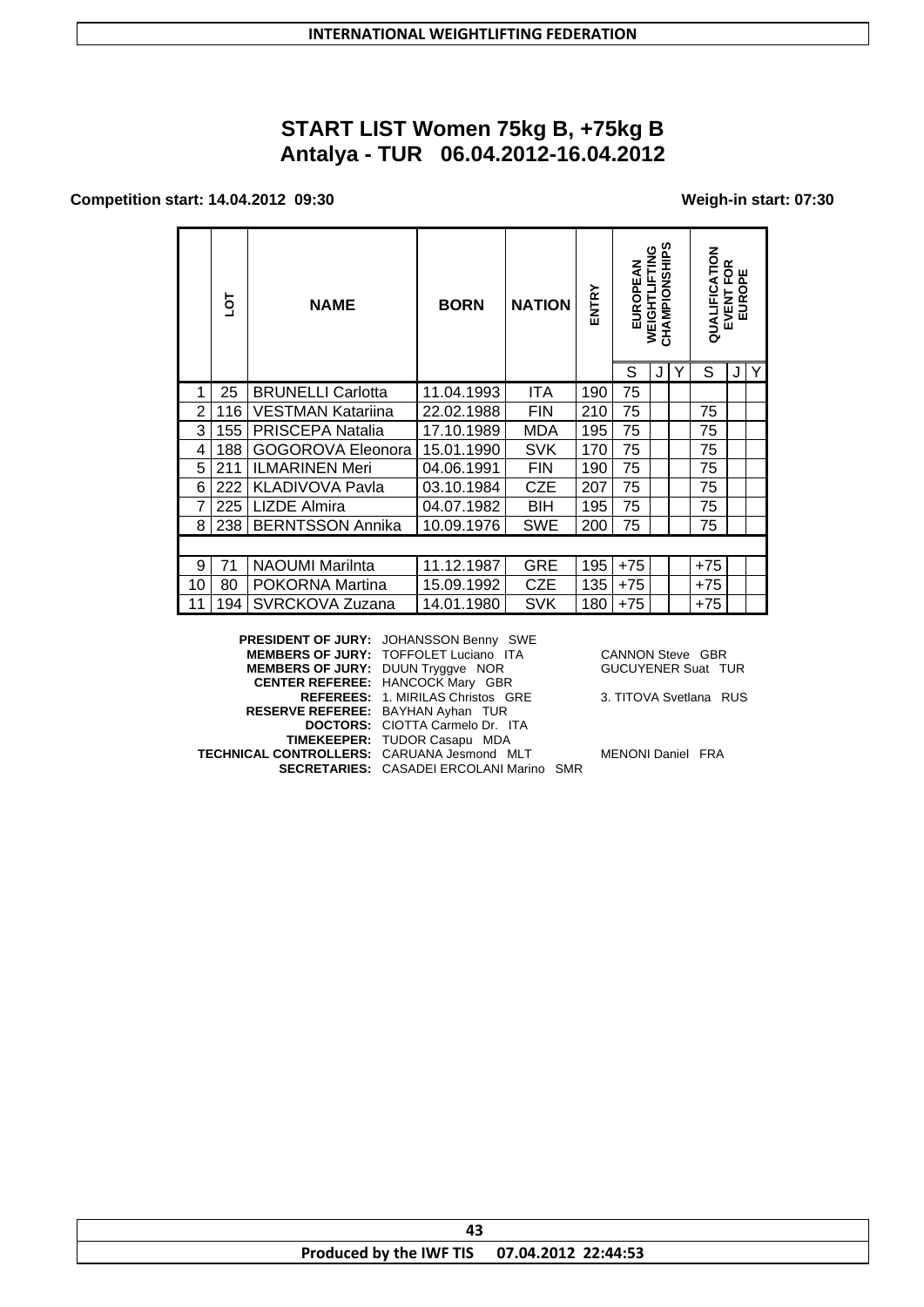# **START LIST Men 105kg B Antalya - TUR 06.04.2012-16.04.2012**

### **Competition start: 14.04.2012 12:00 Weigh-in start: 10:00**

|   | ā   | <b>NAME</b>                 | <b>BORN</b> | <b>NATION</b> | ENTRY | ξ<br>EUROPI | CHAMPIONSHIPS<br>WEIGHTLIFTING | $\overline{6}$<br>QUALI | ≃<br>o<br><b>EUROP</b><br>EVENT |   |
|---|-----|-----------------------------|-------------|---------------|-------|-------------|--------------------------------|-------------------------|---------------------------------|---|
|   |     |                             |             |               |       | S           |                                | S                       |                                 | Y |
|   | 20  | POZGAJ Antonio              | 19.09.1987  | <b>CRO</b>    | 270   | 105         |                                | 105                     |                                 |   |
| 2 | 30  | <b>VYSNIAUSKAS Ramunas</b>  | 23.09.1976  | LTU           | 350   | 105         |                                | 105                     |                                 |   |
| 3 | 62  | <b>TESOVIC Martin</b>       | 26.10.1974  | <b>SVK</b>    | 360   | 105         |                                | 105                     |                                 |   |
| 4 | 68  | <b>KRYWULT Patrik</b>       | 25.08.1990  | <b>CZE</b>    | 325   | 105         |                                | 105                     |                                 |   |
| 5 | 130 | <b>STROUMPIS Efstathios</b> | 12.07.1993  | <b>GRE</b>    | 330   | 105         |                                |                         |                                 |   |
| 6 | 190 | <b>BOULY Kevin</b>          | 26.04.1981  | <b>FRA</b>    | 360   | 105         |                                |                         |                                 |   |
|   | 192 | <b>KOZIENKA Lukas</b>       | 30.06.1989  | <b>SVK</b>    | 335   | 105         |                                | 105                     |                                 |   |
| 8 | 204 | <b>ATZARIS Charalambos</b>  | 23.10.1987  | <b>GRE</b>    | 330   | 105         |                                |                         |                                 |   |

| <b>MEMBERS OF JURY: TOFFOLET Luciano ITA</b>      |                                               | <b>CANNON Steve GBR</b>                         |
|---------------------------------------------------|-----------------------------------------------|-------------------------------------------------|
| <b>MEMBERS OF JURY: DUUN Tryggve NOR</b>          |                                               | <b>GUCUYENER Suat TUR</b>                       |
| <b>CENTER REFEREE: GIORGETA Ion ROU</b>           |                                               |                                                 |
| REFEREES: 1. NAZAROV Vahid AZE                    |                                               | 3. AKKAYA Harun TUR                             |
| <b>RESERVE REFEREE: BEITER Tina DEN</b>           |                                               |                                                 |
| <b>DOCTORS:</b> CIOTTA Carmelo Dr. ITA            |                                               |                                                 |
| <b>TIMEKEEPER: TUDOR Casapu MDA</b>               |                                               |                                                 |
| <b>TECHNICAL CONTROLLERS: CARUANA Jesmond MLT</b> |                                               | <b>MENONI Daniel FRA</b>                        |
|                                                   |                                               |                                                 |
|                                                   | <b>PRESIDENT OF JURY: JOHANSSON Benny SWE</b> | <b>SECRETARIES: CASADEI ERCOLANI Marino SMR</b> |

| <b>RECORDS</b>              | LIFT              | <b>SENIOR</b>           | <b>JUNIOR</b>           | YOUTH                     |
|-----------------------------|-------------------|-------------------------|-------------------------|---------------------------|
|                             | <b>ISNATCH</b>    | 1200 ARAMNAU Andrei BLR | 200 ARAMNAU Andrei BLR  | 1181 MINASIAN Gor ARM     |
| <b>WORLD</b>                | <b>C&amp;JERK</b> | 237 TSAGAEV Alan BUL    | 1236 ARAMNAU Andrei BLR | 220 ALEKSANYAN Ruben ARM  |
|                             | <b>TOTAL</b>      | 1436 ARAMNAU Andrei BLR | 436 ARAMNAU Andrei BLR  | 1396 YANG Zhe CHN         |
|                             | <b>ISNATCH</b>    | 1200 ARAMNAU Andrei BLR | 200 ARAMNAU Andrei BLR  | 1181 MINASIAN Gor ARM     |
| <b>IEUROPEANIC&amp;JERK</b> |                   | 238 BEJANYAN David RUS  | 236 ARAMNAU Andrei BLR  | 220 ALEKSANYAN Ruben ARM  |
|                             | <b>TOTAL</b>      | 1436 ARAMNAU Andrei BLR | 1436 ARAMNAU Andrei BLR | 1395 ALEKSANYAN Ruben ARM |

| Produced by the IWF TIS 07.04.2012 22:45:02 |  |  |  |  |
|---------------------------------------------|--|--|--|--|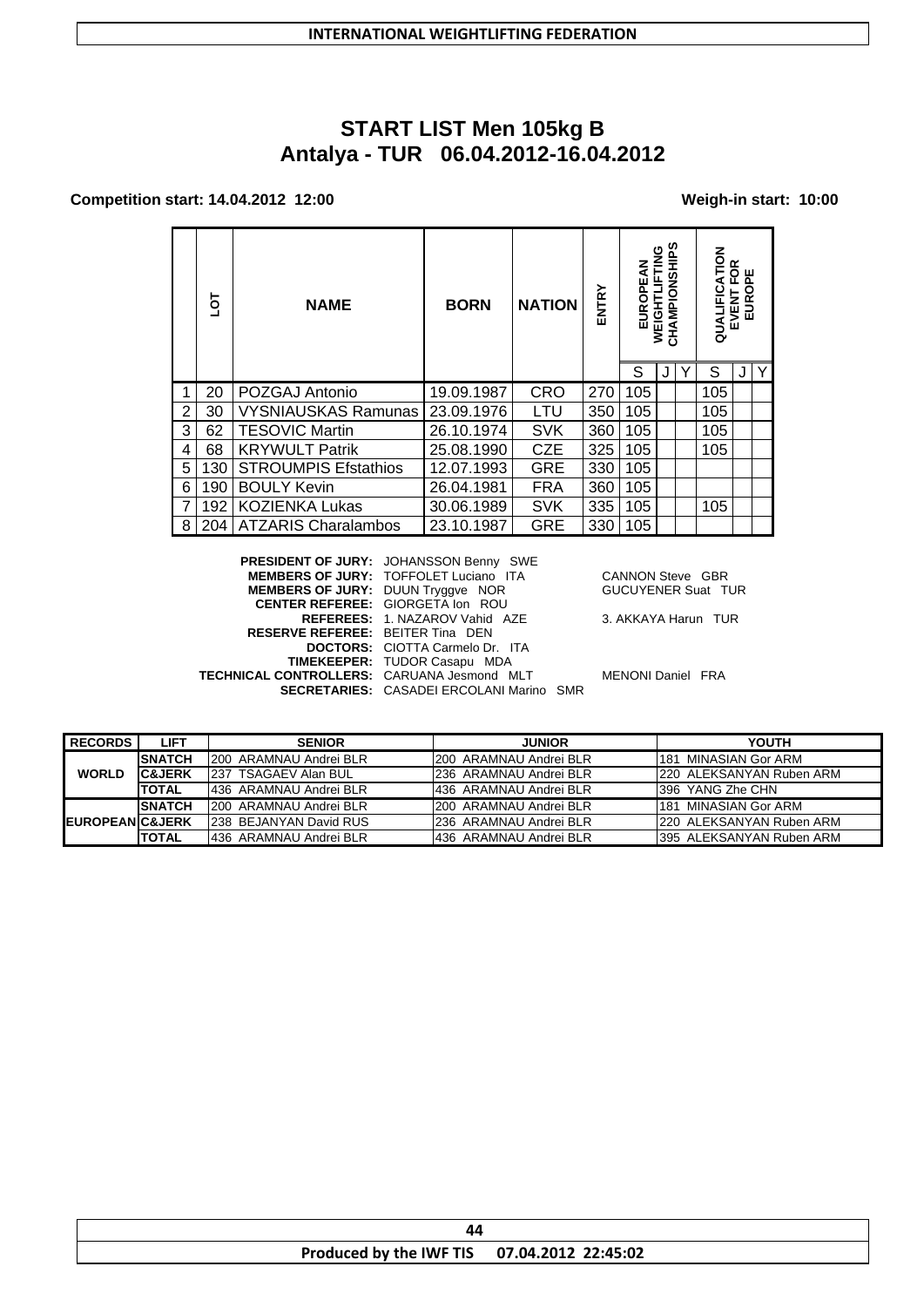# **START LIST Women 75kg A Antalya - TUR 06.04.2012-16.04.2012**

### **Competition start: 14.04.2012 14:30 Weigh-in start: 12:30**

|   | ō   | <b>NAME</b>             | <b>BORN</b> | <b>NATION</b> | ENTRY | <b>EUROPEAN</b> | WEIGHTLIFTING | ທ<br>CHAMPIONSHIP | QUALIFICATION | TFOR<br>10PE<br><b>EVENT</b><br>EUROI |   |
|---|-----|-------------------------|-------------|---------------|-------|-----------------|---------------|-------------------|---------------|---------------------------------------|---|
|   |     |                         |             |               |       | S               |               |                   | S             |                                       | Υ |
| 1 | 36  | ZUBOVA Olga             | 09.12.1993  | <b>RUS</b>    | 250   | 75              |               |                   |               |                                       |   |
| 2 | 88  | <b>WEDOW Mandy</b>      | 13.05.1987  | <b>GER</b>    | 217   | 75              |               |                   |               |                                       |   |
| 3 | 113 | <b>VALENTIN Lidia</b>   | 10.02.1985  | <b>ESP</b>    | 262   | 75              |               |                   | 75            |                                       |   |
| 4 | 124 | <b>YILMAZ Hatice</b>    | 05.10.1990  | <b>TUR</b>    | 230   | 75              |               |                   |               |                                       |   |
| 5 | 161 | <b>TROJCAKOVA Lucia</b> | 15.09.1981  | <b>SVK</b>    | 215   | 75              |               |                   | 75            |                                       |   |
| 6 | 219 | PETKOVA Rumyana         | 15.10.1982  | <b>BUL</b>    | 230   | 75              |               |                   | 75            |                                       |   |
| 7 | 235 | <b>KRANZ Yvonne</b>     | 09.06.1984  | <b>GER</b>    | 215   | 75              |               |                   |               |                                       |   |
| 8 | 266 | <b>DIMITROVA Marina</b> | 18.08.1992  | <b>BUL</b>    | 220   | 75              |               |                   | 75            |                                       |   |

|                                            | <b>PRESIDENT OF JURY: JOHANSSON Benny SWE</b>   |                           |
|--------------------------------------------|-------------------------------------------------|---------------------------|
|                                            | <b>MEMBERS OF JURY: TOFFOLET Luciano ITA</b>    | <b>CANNON Steve GBR</b>   |
| <b>MEMBERS OF JURY: DUUN Tryggve NOR</b>   |                                                 | <b>GUCUYENER Suat TUR</b> |
|                                            | <b>CENTER REFEREE: McNIVEN John SCO</b>         |                           |
|                                            | <b>REFEREES: 1. OFFERMANN Denis CYP</b>         | 3. DALMAU Enric ESP       |
| <b>RESERVE REFEREE: KOSTOVA EII BUL</b>    |                                                 |                           |
|                                            | <b>DOCTORS:</b> CIOTTA Carmelo Dr. ITA          |                           |
|                                            | <b>TIMEKEEPER: TUDOR Casapu MDA</b>             |                           |
| TECHNICAL CONTROLLERS: CARUANA Jesmond MLT |                                                 | <b>MENONI Daniel FRA</b>  |
|                                            | <b>SECRETARIES: CASADEI ERCOLANI Marino SMR</b> |                           |
|                                            |                                                 |                           |

| <b>RECORDS</b>              | <b>LIFT</b>       | <b>SENIOR</b>                | <b>JUNIOR</b>                | YOUTH                      |
|-----------------------------|-------------------|------------------------------|------------------------------|----------------------------|
|                             | <b>ISNATCH</b>    | 134 PODOBEDOVA Svetlana KAZ  | 1130 ZABOLOTNAIA Natalia RUS | 122 NOGAJ Nadezhda KAZ     |
| <b>WORLD</b>                | <b>C&amp;JERK</b> | 1163 EVSTYUKHINA Nadezda RUS | 159 LIU Chunhong CHN         | 1151 NOGAJ Nadezhda KAZ    |
|                             | <b>ITOTAL</b>     | 1295 PODOBEDOVA Svetlana KAZ | 1286 PODOBEDOVA Svetlana RUS | 272 NOGAJ Nadezhda KAZ     |
|                             | <b>ISNATCH</b>    | 135 ZABOLOTNAYA Natalva RUS  | 1130 ZABOLOTNAYA Natalia RUS | 1120 KASHIRINA Tatiana RUS |
| <b>IEUROPEANIC&amp;JERK</b> |                   | 1163 EVSTYUKHINA Nadezda RUS | 1158 PODOBEDOVA Svetlana RUS | 1150 KASHIRINA Tatiana RUS |
|                             | <b>ITOTAL</b>     | 296 ZABOLOTNAYA Natalva RUS  | 286 PODOBEDOVA Svetlana RUS  | 1270 KASHIRINA Tatiana RUS |

| Produced by the IWF TIS 07.04.2012 22:45:10 |  |
|---------------------------------------------|--|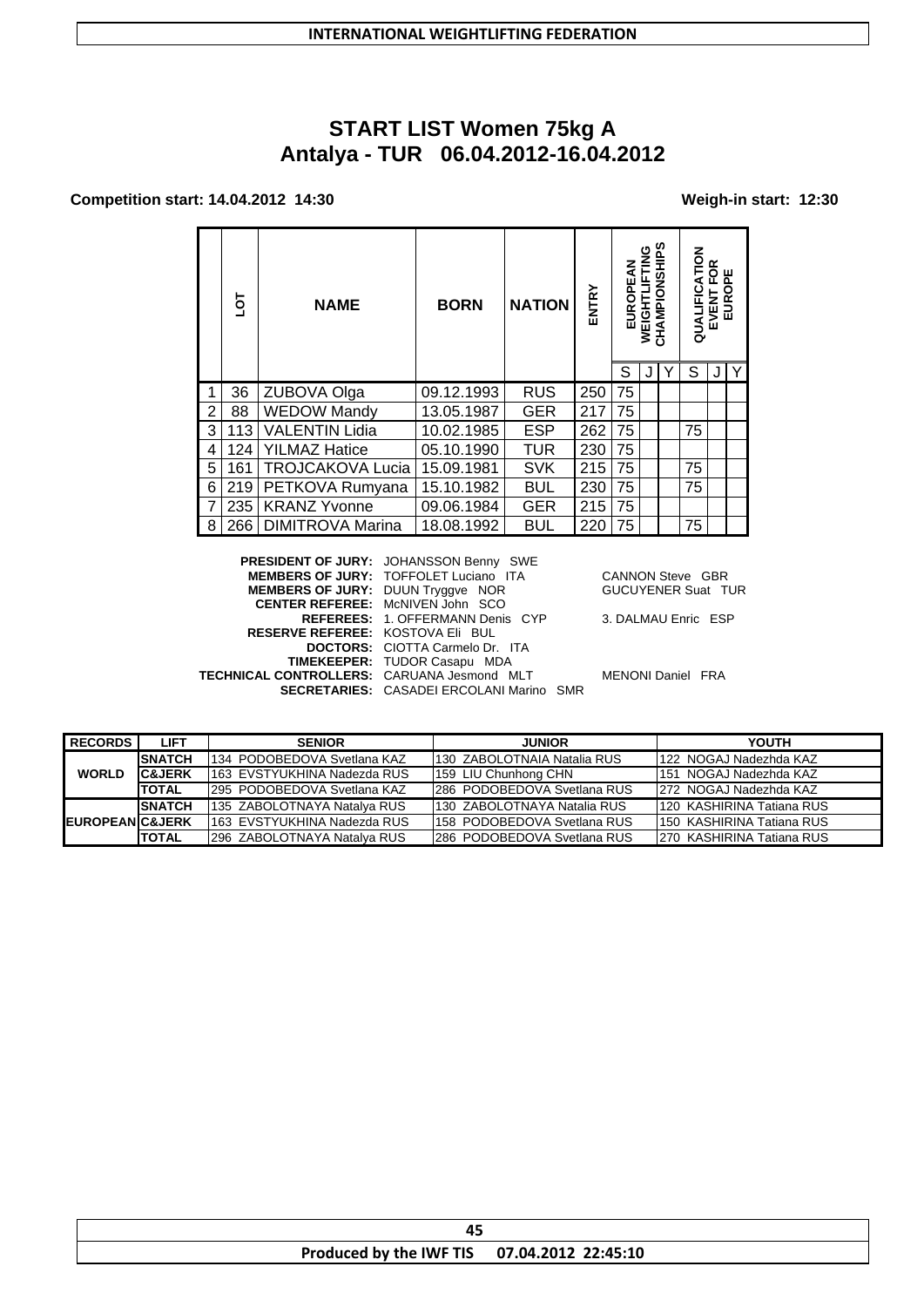# **START LIST Men 94kg A Antalya - TUR 06.04.2012-16.04.2012**

### **Competition start: 14.04.2012 17:00 Weigh-in start: 15:00**

|   | ā   | <b>NAME</b>               | <b>BORN</b> | <b>NATION</b> | ENTRY | ξ<br>EUROPE | DNIL-I<br><b>WEIGHTL</b> | CHAMPIONSHIPS | <b>NOLY</b><br>QUALIFIC | ≃<br>οш<br>EVENT FO<br>EUROPI |  |
|---|-----|---------------------------|-------------|---------------|-------|-------------|--------------------------|---------------|-------------------------|-------------------------------|--|
|   |     |                           |             |               |       | S           |                          |               | S                       |                               |  |
| 1 | 72  | <b>ZAIROV</b> Intigam     | 21.04.1985  | AZE           | 390   | 94          |                          |               |                         |                               |  |
| 2 | 105 | <b>HENNEQUIN Benjamin</b> | 24.08.1984  | <b>FRA</b>    | 387   | 94          |                          |               |                         |                               |  |
| 3 | 123 | <b>KHAMATCHIN Roman</b>   | 29.07.1985  | <b>RUS</b>    | 390   | 94          |                          |               |                         |                               |  |
| 4 | 132 | <b>DIDZBALIS Aurimas</b>  | 13.06.1991  | LTU           | 390   | 94          |                          |               | 94                      |                               |  |
| 5 | 153 | <b>CIRICU Anatoli</b>     | 14.09.1988  | <b>MDA</b>    | 400   | 94          |                          |               | 94                      |                               |  |
| 6 | 176 | ZIELINSKI Tomasz          | 29.10.1990  | POL           | 385   | 94          |                          |               |                         |                               |  |
| 7 | 184 | <b>BIDEEV Aslan</b>       | 25.12.1988  | <b>RUS</b>    | 390   | 94          |                          |               |                         |                               |  |
| 8 | 208 | <b>ARAT Ibrahim</b>       | 02.12.1988  | TUR           | 382   | 94          |                          |               |                         |                               |  |
| 9 | 247 | <b>MATAM MATAM David</b>  | 05.05.1975  | <b>FRA</b>    | 380   | 94          |                          |               |                         |                               |  |
|   | 249 | <b>DANCIU Marius</b>      | 05.12.1989  | ROU           | 380   | 94          |                          |               |                         |                               |  |

|                                                | <b>PRESIDENT OF JURY: MATTINGSDAL Per NOR</b>   |                      |
|------------------------------------------------|-------------------------------------------------|----------------------|
|                                                | MEMBERS OF JURY: RIMBOCK-PEYA Katharina AUT     | DEVILLE Rene LUX     |
| <b>MEMBERS OF JURY: KROL Petr CZE</b>          |                                                 | PERPARIM Ferunai ALB |
| <b>CENTER REFEREE: MASIC Nedim BIH</b>         |                                                 |                      |
|                                                | <b>REFEREES: 1. MILMAN Marat ISR</b>            | 3. EVERI Matti FIN   |
| RESERVE REFEREE: HEUER Regina GER              |                                                 |                      |
|                                                | <b>DOCTORS:</b> IRANI Michael Dr. GBR           | MICHL Jiri Dr. CZE   |
|                                                | TIMEKEEPER: ALAVERDYAN Pashik ARM               |                      |
| <b>TECHNICAL CONTROLLERS: RIMBOCK Karl GER</b> |                                                 | STEFANIK Jan SVK     |
|                                                | CHIEF MARSHAL: SOCKO Agnieszka POL              |                      |
|                                                | <b>SECRETARIES: CASADEI ERCOLANI Marino SMR</b> |                      |
|                                                |                                                 |                      |

| <b>RECORDS</b>             | <b>LIFT</b>       | <b>SENIOR</b>                       | <b>JUNIOR</b>               | <b>YOUTH</b>            |
|----------------------------|-------------------|-------------------------------------|-----------------------------|-------------------------|
|                            | <b>SNATCH</b>     | <b>188 KAKHIASVILIS Akakios GRE</b> | 185 AKKAEV Khadjimourad RUS | 173 KOSOV Alexey RUS    |
| <b>WORLD</b>               | <b>C&amp;JERK</b> | 1232 KOLECKI Szymon POL             | 232 KOLECKI Szymon POL      | 207 KASABIEV Arsen GEO  |
|                            | <b>TOTAL</b>      | 412 KAKHIASVILIS Akakios GRE        | 412 KOLECKI Szymon POL      | 375 ARAMNAU Andrei BLR  |
|                            | <b>SNATCH</b>     | <b>188 KAKHIASVILIS Akakios GRE</b> | 185 AKKAEV Khadjimourad RUS | 174 KOSOV Alexey RUS    |
| <b>EUROPEANIC&amp;JERK</b> |                   | 232 KOLECKI Szymon POL              | 232 KOLECKI Szymon POL      | 207 KASABIEV Arsen GEO  |
|                            | <b>TOTAL</b>      | 412 KAKHIASVILIS Akakios GRE        | 412 KOLECKI Szymon POL      | 1375 ARAMNAU Andrei BLR |

| Produced by the IWF TIS 07.04.2012 22:45:23 |
|---------------------------------------------|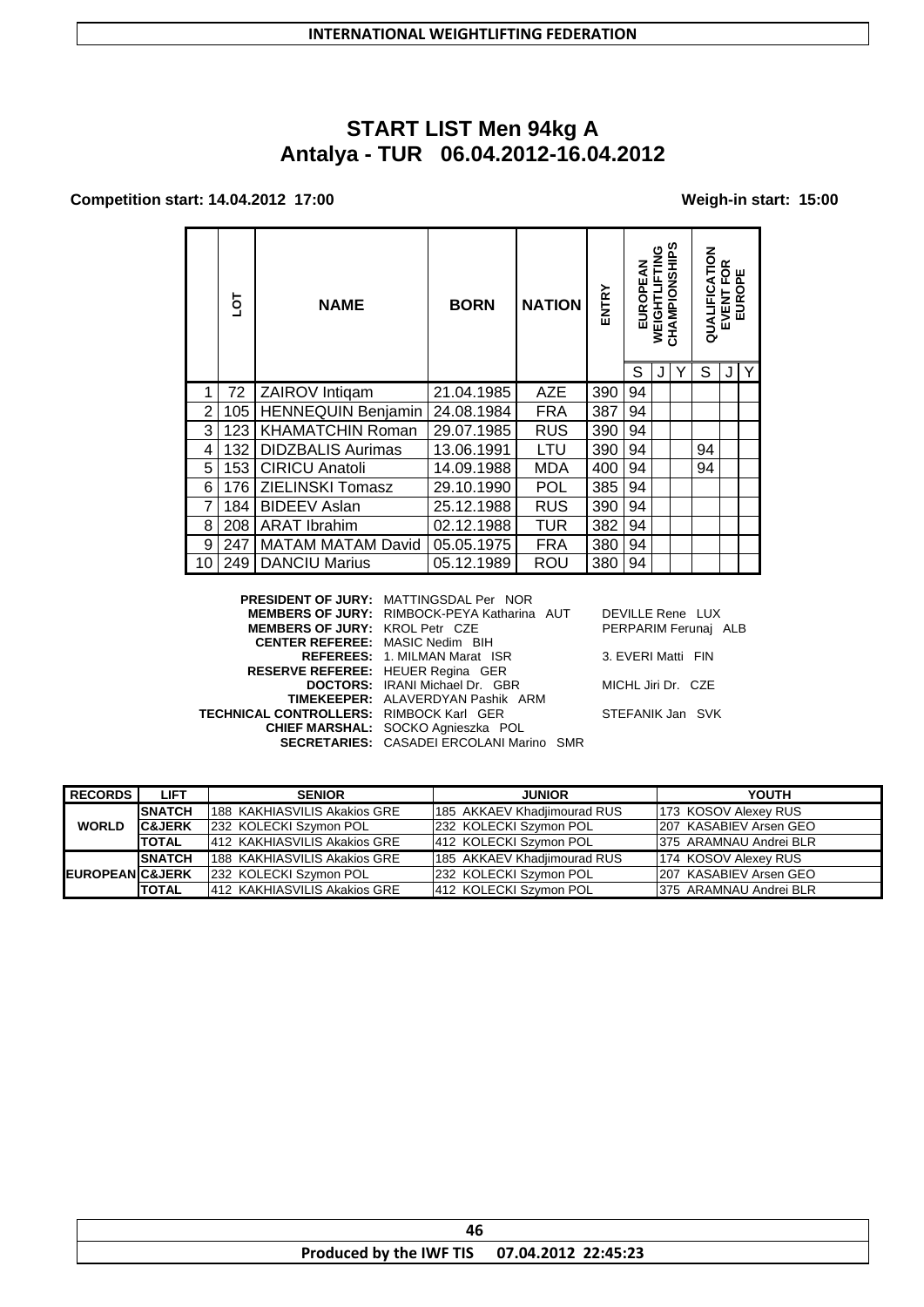# **START LIST Men 105kg A Antalya - TUR 06.04.2012-16.04.2012**

### **Competition start: 14.04.2012 20:00 Weigh-in start: 18:00**

|                | ā   | <b>NAME</b>                | <b>BORN</b> | <b>NATION</b> | ENTRY | EUROPEAN | CHAMPIONSHIPS<br>WEIGHTLIFTING | <b>ATION</b><br>QUALIFIC | ≃<br>O<br>ш<br><b>VENT F(</b><br>EUROPI<br>EVENT |  |
|----------------|-----|----------------------------|-------------|---------------|-------|----------|--------------------------------|--------------------------|--------------------------------------------------|--|
|                |     |                            |             |               |       | S        |                                | S                        |                                                  |  |
| 1              | 17  | <b>TAGIROV Sergiy</b>      | 02.01.1989  | <b>UKR</b>    | 380   | 105      |                                |                          |                                                  |  |
| $\overline{2}$ | 44  | <b>AUDZEYEU Mikhail</b>    | 02.02.1982  | <b>BLR</b>    | 400   | 105      |                                |                          |                                                  |  |
| 3              | 79  | <b>PLESNIEKS Arturs</b>    | 21.01.1992  | LAT           | 395   | 105      |                                | 105                      |                                                  |  |
| 4              | 163 | <b>REMEZA Egidijus</b>     | 03.04.1983  | LTU           | 375   | 105      |                                |                          |                                                  |  |
| 5              | 172 | <b>CZEKIEL Kornel</b>      | 15.07.1987  | <b>POL</b>    | 395   | 105      |                                |                          |                                                  |  |
| 6              | 183 | SHEYKO Maxim               | 14.04.1988  | <b>RUS</b>    | 410   | 105      |                                |                          |                                                  |  |
| 7              | 210 | <b>BEDZHANYAN David</b>    | 06.09.1988  | <b>RUS</b>    | 415   | 105      |                                |                          |                                                  |  |
| 8              | 214 | <b>MICHALSKI Arkadiusz</b> | 07.01.1990  | <b>POL</b>    | 390   | 105      |                                |                          |                                                  |  |
| 9              | 216 | <b>GYURKOVICS Ferenc</b>   | 03.09.1979  | <b>HUN</b>    | 396   | 105      |                                | 105                      |                                                  |  |
| 10             | 268 | MANAGADZE Aluda            | 08.03.1986  | GEO           | 390   | 105      |                                |                          |                                                  |  |

|                                                | <b>PRESIDENT OF JURY: MATTINGSDAL Per NOR</b>   |                      |
|------------------------------------------------|-------------------------------------------------|----------------------|
|                                                | MEMBERS OF JURY: RIMBOCK-PEYA Katharina AUT     | DEVILLE Rene LUX     |
| <b>MEMBERS OF JURY: KROL Petr CZE</b>          |                                                 | PERPARIM Ferunaj ALB |
|                                                | <b>CENTER REFEREE: MIRILAS Christos GRE</b>     |                      |
|                                                | <b>REFEREES: 1. TITOVA Svetlana RUS</b>         | 3. BAYHAN Ayhan TUR  |
|                                                | <b>RESERVE REFEREE: HANCOCK Mary GBR</b>        |                      |
|                                                | <b>DOCTORS:</b> IRANI Michael Dr. GBR           | MICHL Jiri Dr. CZE   |
|                                                | <b>TIMEKEEPER:</b> ALAVERDYAN Pashik ARM        |                      |
| <b>TECHNICAL CONTROLLERS: RIMBOCK Karl GER</b> |                                                 | STEFANIK Jan SVK     |
|                                                | CHIEF MARSHAL: SOCKO Agnieszka POL              |                      |
|                                                | <b>SECRETARIES: CASADEI ERCOLANI Marino SMR</b> |                      |
|                                                |                                                 |                      |

| <b>RECORDS</b>              | LIFT               | <b>SENIOR</b>           | <b>JUNIOR</b>           | <b>YOUTH</b>              |
|-----------------------------|--------------------|-------------------------|-------------------------|---------------------------|
|                             | <b>SNATCH</b>      | I200 ARAMNAU Andrei BLR | 1200 ARAMNAU Andrei BLR | 181 MINASIAN Gor ARM      |
| <b>WORLD</b>                | <b>IC&amp;JERK</b> | 1237 TSAGAEV Alan BUL   | 236 ARAMNAU Andrei BLR  | 220 ALEKSANYAN Ruben ARM  |
|                             | <b>TOTAL</b>       | 436 ARAMNAU Andrei BLR  | 436 ARAMNAU Andrei BLR  | I396 YANG Zhe CHN         |
|                             | <b>ISNATCH</b>     | 200 ARAMNAU Andrei BLR  | 200 ARAMNAU Andrei BLR  | 181 MINASIAN Gor ARM      |
| <b>IEUROPEANIC&amp;JERK</b> |                    | 1238 BEJANYAN David RUS | 236 ARAMNAU Andrei BLR  | 220 ALEKSANYAN Ruben ARM  |
|                             | <b>TOTAL</b>       | 1436 ARAMNAU Andrei BLR | 436 ARAMNAU Andrei BLR  | I395 ALEKSANYAN Ruben ARM |

|  | Produced by the IWF TIS 07.04.2012 22:45:32 |  |  |  |
|--|---------------------------------------------|--|--|--|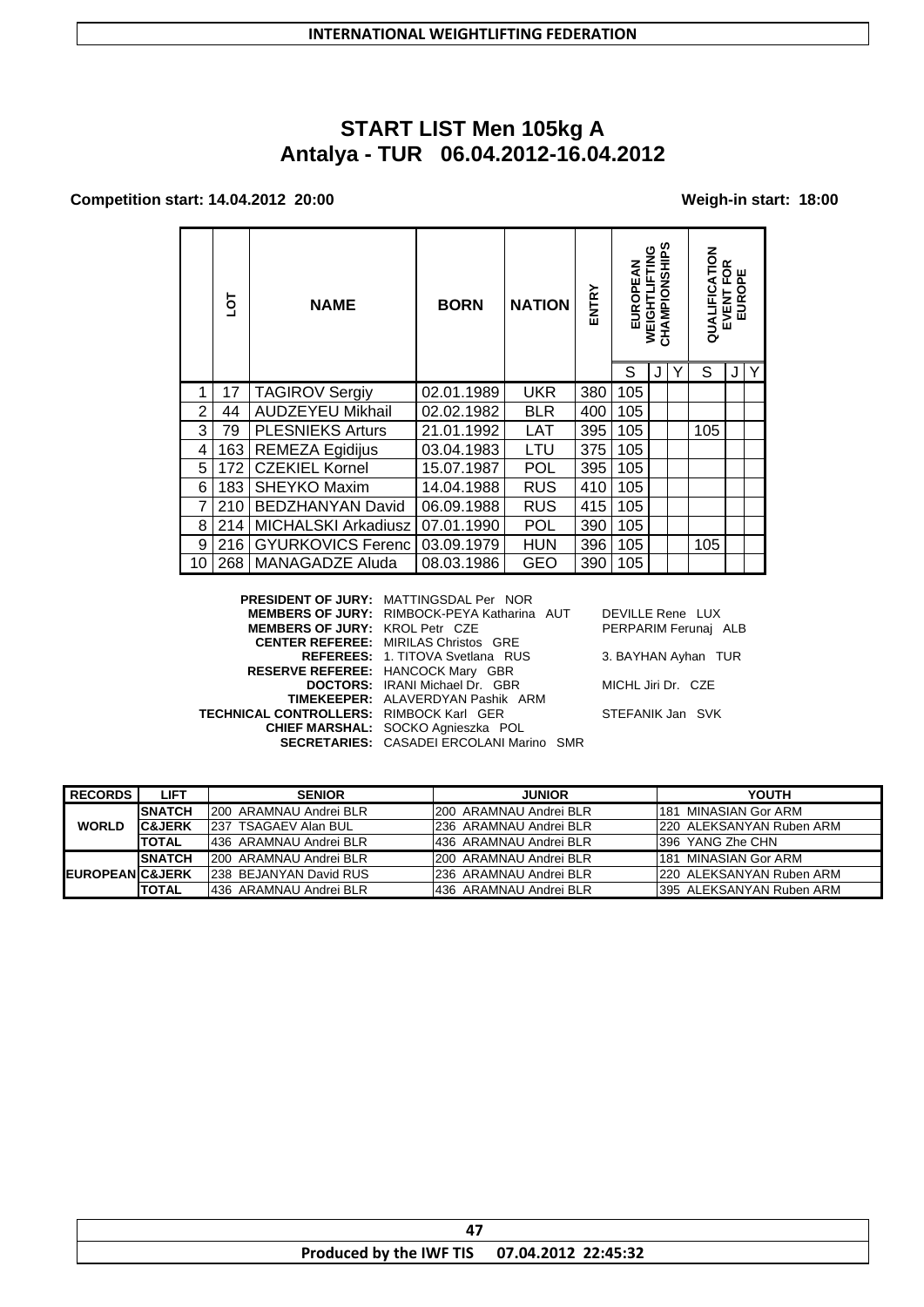# **START LIST Men +105kg B Antalya - TUR 06.04.2012-16.04.2012**

#### **Competition start: 15.04.2012 09:30 Weigh-in start: 07:30**

|                | ā   | <b>NAME</b>              | <b>BORN</b> | <b>NATION</b> | ENTRY | CHAMPIONSHIPS<br>WEIGHTLIFTING<br>EUROPEAN |   | QUALIFICATION | EVENT FOR<br>EUROPE |   |   |
|----------------|-----|--------------------------|-------------|---------------|-------|--------------------------------------------|---|---------------|---------------------|---|---|
|                |     |                          |             |               |       | S                                          | J | Υ             | S                   | J | Y |
| 1              | 6   | O CONAIRE Micheal        | 23.03.1979  | <b>IRL</b>    | 210   | $+105$                                     |   |               | $+105$              |   |   |
| $\overline{2}$ | 27  | <b>BALA</b> Isa          | 11.08.1984  | ALB           | 380   | $+105$                                     |   |               |                     |   |   |
| 3              | 56  | <b>PROCHOROW Alexej</b>  | 30.03.1990  | <b>GER</b>    | 380   | $+105$                                     |   |               |                     |   |   |
| 4              | 58  | <b>OLSHANETSKY Igor</b>  | 16.02.1986  | <b>ISR</b>    | 340   | $+105$                                     |   |               | $+105$              |   |   |
| 5              | 59  | <b>SLEVINSKIS Vincas</b> | 15.01.1990  | LTU           | 355   | $+105$                                     |   |               | +105                |   |   |
| 6              | 90  | <b>JOKARZADEH Darius</b> | 25.01.1993  | <b>GBR</b>    | 350   | $+105$                                     |   |               |                     |   |   |
| 7              | 102 | <b>KRUZEL Ondrej</b>     | 23.08.1988  | <b>SVK</b>    | 370   | $+105$                                     |   |               | $+105$              |   |   |
| 8              | 128 | <b>ANDONOV Daniel</b>    | 02.10.1985  | CRO           | 300   | $+105$                                     |   |               | +105                |   |   |
| 9              | 144 | <b>ROININEN Teemu</b>    | 10.07.1986  | <b>FIN</b>    | 330   | $+105$                                     |   |               |                     |   |   |
| 10             | 185 | <b>IVANOVS Artioms</b>   | 07.04.1986  | <b>LAT</b>    | 340   | $+105$                                     |   |               | $+105$              |   |   |
| 11             | 232 | <b>OHMAN Ragnar</b>      | 05.08.1988  | <b>SWE</b>    | 370   | $+105$                                     |   |               | $+105$              |   |   |
| 12             | 236 | <b>VUKOVIC Ante</b>      | 08.04.1986  | <b>CRO</b>    | 380   | $+105$                                     |   |               | $+105$              |   |   |
| 13             | 244 | <b>SEIM Mart</b>         | 24.10.1990  | <b>EST</b>    | 360   | $+105$                                     |   |               | $+105$              |   |   |
| 14             | 246 | OJA Eero                 | 10.04.1991  | <b>FIN</b>    | 310   | $+105$                                     |   |               |                     |   |   |

**PRESIDENT OF JURY:** MATTINGSDAL Per NOR **MEMBERS OF JURY:** RIMBOCK-PEYA Katharina AUT DEVILLE Rene LUX **MEMBERS OF JURY:** KROL Petr CZE PERPARIM Ferunaj ALB **CENTER REFEREE:** OFFERMANN Denis CYP **REFEREES:** 1. DALMAU Enric ESP 3. KOSTOVA Eli BUL **RESERVE REFEREE:** McNIVEN John SCO **DOCTORS:** IRANI Michael Dr. GBR MICHL Jiri Dr. CZE **TIMEKEEPER:** ALAVERDYAN Pashik ARM **TECHNICAL CONTROLLERS:** RIMBOCK Karl GER STEFANIK Jan SVK **CHIEF MARSHAL:** SOCKO Agnieszka POL **SECRETARIES:** CASADEI ERCOLANI Marino SMR

| <b>RECORDS</b>              | <b>LIFT</b>       | <b>SENIOR</b>                   | <b>JUNIOR</b>              | <b>YOUTH</b>              |
|-----------------------------|-------------------|---------------------------------|----------------------------|---------------------------|
|                             | <b>SNATCH</b>     | 214 SALIMIKORDASIABI Behdad IRI | 1206 ALIHOSSEINI Saeid IRI | 1181 MINASIAN Gor ARM     |
| <b>WORLD</b>                | <b>C&amp;JERK</b> | 1263 REZA ZADEH Hossein IRI     | 1245 ALIHOSSEINI Saeid IRI | 220 ALEKSANYAN Ruben ARM  |
|                             | <b>TOTAL</b>      | 472 REZA ZADEH Hossein IRI      | 451 ALIHOSSEINI Saeid IRI  | 1396 YANG Zhe CHN         |
|                             | <b>SNATCH</b>     | 211 CHIGISHEV Evgeny RUS        | 197 PISAREV Evgeny RUS     | 181 MINASIAN Gor ARM      |
| <b>IEUROPEANIC&amp;JERK</b> |                   | 260 WELLER Ronny GER            | 240 UDACHIN Artem UKR      | 220 ALEKSANYAN Ruben ARM  |
|                             | <b>TOTAL</b>      | 467 WELLER Ronny GER            | 432 ALEKSANYAN Ruben ARM   | 1395 ALEKSANYAN Ruben ARM |

| Produced by the IWF TIS 07.04.2012 22:45:39 |  |  |  |
|---------------------------------------------|--|--|--|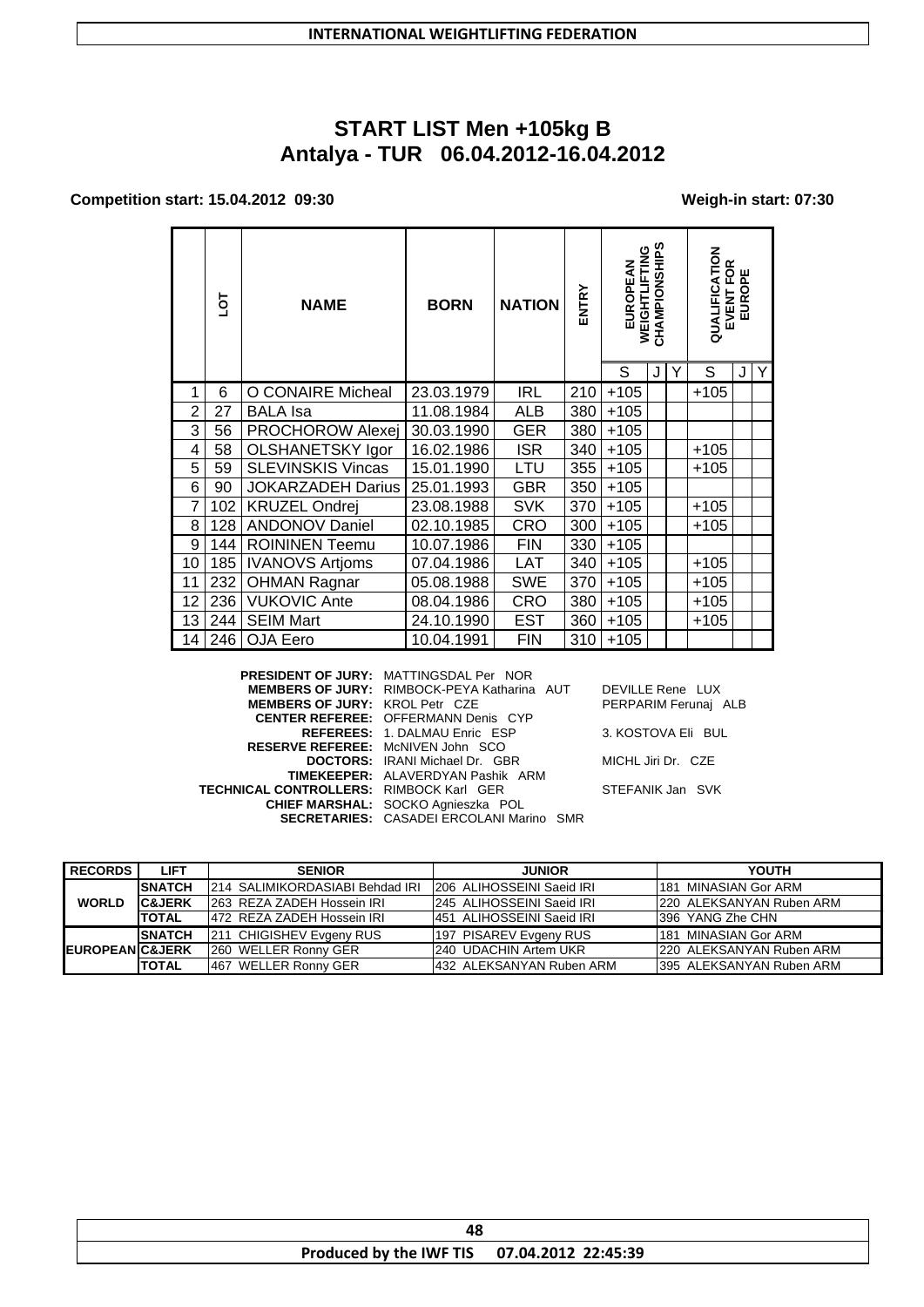# **START LIST Women +75kg A Antalya - TUR 06.04.2012-16.04.2012**

### **Competition start: 15.04.2012 13:00 Weigh-in start: 11:00**

|                | ā   | <b>NAME</b>              | <b>BORN</b> | <b>NATION</b> | ENTRY |       | <b>AMP</b><br>υ<br>Ĭ<br>동 | る<br>QUAI | ≃<br>œ<br>믒<br>íц |   |
|----------------|-----|--------------------------|-------------|---------------|-------|-------|---------------------------|-----------|-------------------|---|
|                |     |                          |             |               |       | S     |                           | S         |                   | Y |
|                | 3   | <b>KONOVALOVA Julia</b>  | 01.12.1990  | <b>RUS</b>    | 270   | $+75$ |                           |           |                   |   |
| $\overline{2}$ | 40  | <b>MAGAT Krisztina</b>   | 02.03.1989  | <b>HUN</b>    | 222   | $+75$ |                           |           |                   |   |
| 3              | 159 | <b>KASHIRINA Tatiana</b> | 24.01.1991  | <b>RUS</b>    | 290   | $+75$ |                           |           |                   |   |
| 4              | 175 | DOVHAL Yuliya            | 02.06.1983  | <b>AZE</b>    | 270   | $+75$ |                           | $+75$     |                   |   |
| 5              | 178 | HLAZKOVA Katsiaryna      | 10.09.1987  | <b>BLR</b>    | 250   | $+75$ |                           |           |                   |   |
| 6              | 212 | <b>SCHOEPPE Kathleen</b> | 16.12.1982  | <b>GER</b>    | 240   | $+75$ |                           |           |                   |   |
|                | 274 | <b>BAGINSKA Sabina</b>   | 10.10.1985  | POL           | 230   | $+75$ |                           |           |                   |   |

|                                                | <b>PRESIDENT OF JURY: MATTINGSDAL Per NOR</b>      |                      |
|------------------------------------------------|----------------------------------------------------|----------------------|
|                                                | <b>MEMBERS OF JURY: RIMBOCK-PEYA Katharina AUT</b> | DEVILLE Rene LUX     |
| <b>MEMBERS OF JURY: KROL Petr CZE</b>          |                                                    | PERPARIM Ferunai ALB |
| <b>CENTER REFEREE: MILMAN Marat ISR</b>        |                                                    |                      |
|                                                | <b>REFEREES: 1. EVERI Matti FIN</b>                | 3. HEUER Regina GER  |
| <b>RESERVE REFEREE: MASIC Nedim BIH</b>        |                                                    |                      |
|                                                | <b>DOCTORS:</b> IRANI Michael Dr. GBR              | MICHL Jiri Dr. CZE   |
|                                                | <b>TIMEKEEPER:</b> ALAVERDYAN Pashik ARM           |                      |
| <b>FECHNICAL CONTROLLERS: RIMBOCK Karl GER</b> |                                                    | STEFANIK Jan SVK     |
|                                                | CHIEF MARSHAL: SOCKO Agnieszka POL                 |                      |
|                                                | <b>SECRETARIES: CASADEI ERCOLANI Marino SMR</b>    |                      |
|                                                |                                                    |                      |

| DEVILLE Rene LUX     |  |
|----------------------|--|
| PERPARIM Ferunaj ALB |  |

| <b>RECORDS</b>             | LIFT              | <b>SENIOR</b>               | <b>JUNIOR</b>              | YOUTH                      |
|----------------------------|-------------------|-----------------------------|----------------------------|----------------------------|
|                            | <b>ISNATCH</b>    | 1147 KASHIRINA Tatiana RUS  | 1147 KASHIRINA Tatiana RUS | 122 NOGAJ Nadezhda KAZ     |
| <b>WORLD</b>               | <b>C&amp;JERK</b> | 1187 JANG Mi-Ran KOR        | 1181 KASHIRINA Tatiana RUS | 151 NOGAJ Nadezhda KAZ     |
|                            | <b>TOTAL</b>      | 1328 ZHOU Lulu CHN          | 1327 KASHIRINA Tatiana RUS | 1272 NOGAJ Nadezhda KAZ    |
|                            | <b>SNATCH</b>     | 148 KASHIRINA Tatiana RUS   | 1148 KASHIRINA Tatiana RUS | 120 KASHIRINA Tatiana RUS  |
| <b>EUROPEANIC&amp;JERK</b> |                   | l181  KASHIRINA Tatiana RUS | 1181 KASHIRINA Tatiana RUS | 150 KASHIRINA Tatiana RUS  |
|                            | <b>TOTAL</b>      | 1327 KASHIRINA Tatiana RUS  | 1327 KASHIRINA Tatiana RUS | 1270 KASHIRINA Tatiana RUS |

| Produced by the IWF TIS 07.04.2012 22:45:47 |  |  |
|---------------------------------------------|--|--|